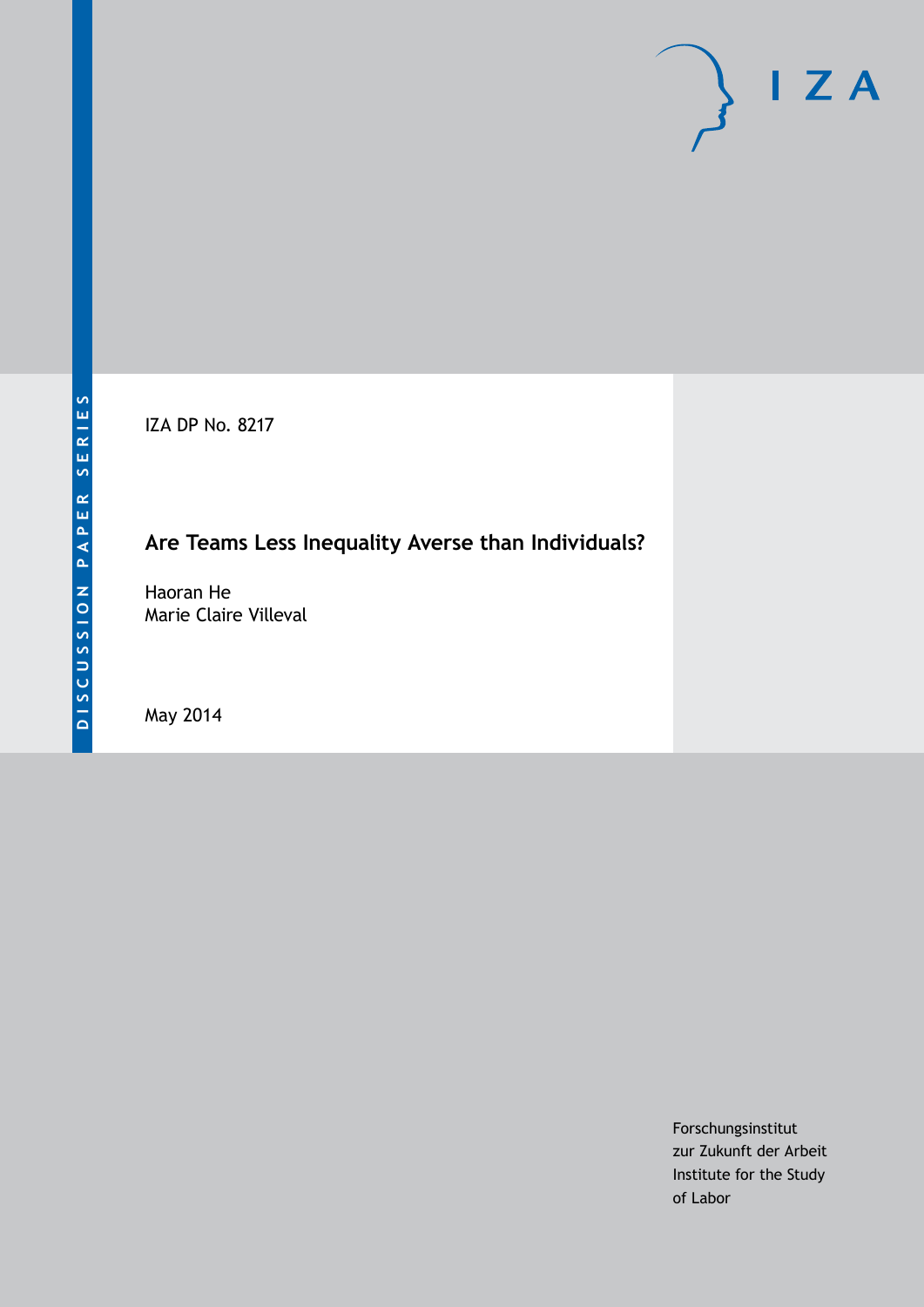# **Are Teams Less Inequality Averse than Individuals?**

## **Haoran He**

*Beijing Normal University*

## **Marie Claire Villeval**

*Université de Lyon, CNRS, GATE and IZA*

## Discussion Paper No. 8217 May 2014

IZA

P.O. Box 7240 53072 Bonn Germany

Phone: +49-228-3894-0 Fax: +49-228-3894-180 E-mail: [iza@iza.org](mailto:iza@iza.org)

Any opinions expressed here are those of the author(s) and not those of IZA. Research published in this series may include views on policy, but the institute itself takes no institutional policy positions. The IZA research network is committed to the IZA Guiding Principles of Research Integrity.

The Institute for the Study of Labor (IZA) in Bonn is a local and virtual international research center and a place of communication between science, politics and business. IZA is an independent nonprofit organization supported by Deutsche Post Foundation. The center is associated with the University of Bonn and offers a stimulating research environment through its international network, workshops and conferences, data service, project support, research visits and doctoral program. IZA engages in (i) original and internationally competitive research in all fields of labor economics, (ii) development of policy concepts, and (iii) dissemination of research results and concepts to the interested public.

<span id="page-1-0"></span>IZA Discussion Papers often represent preliminary work and are circulated to encourage discussion. Citation of such a paper should account for its provisional character. A revised version may be available directly from the author.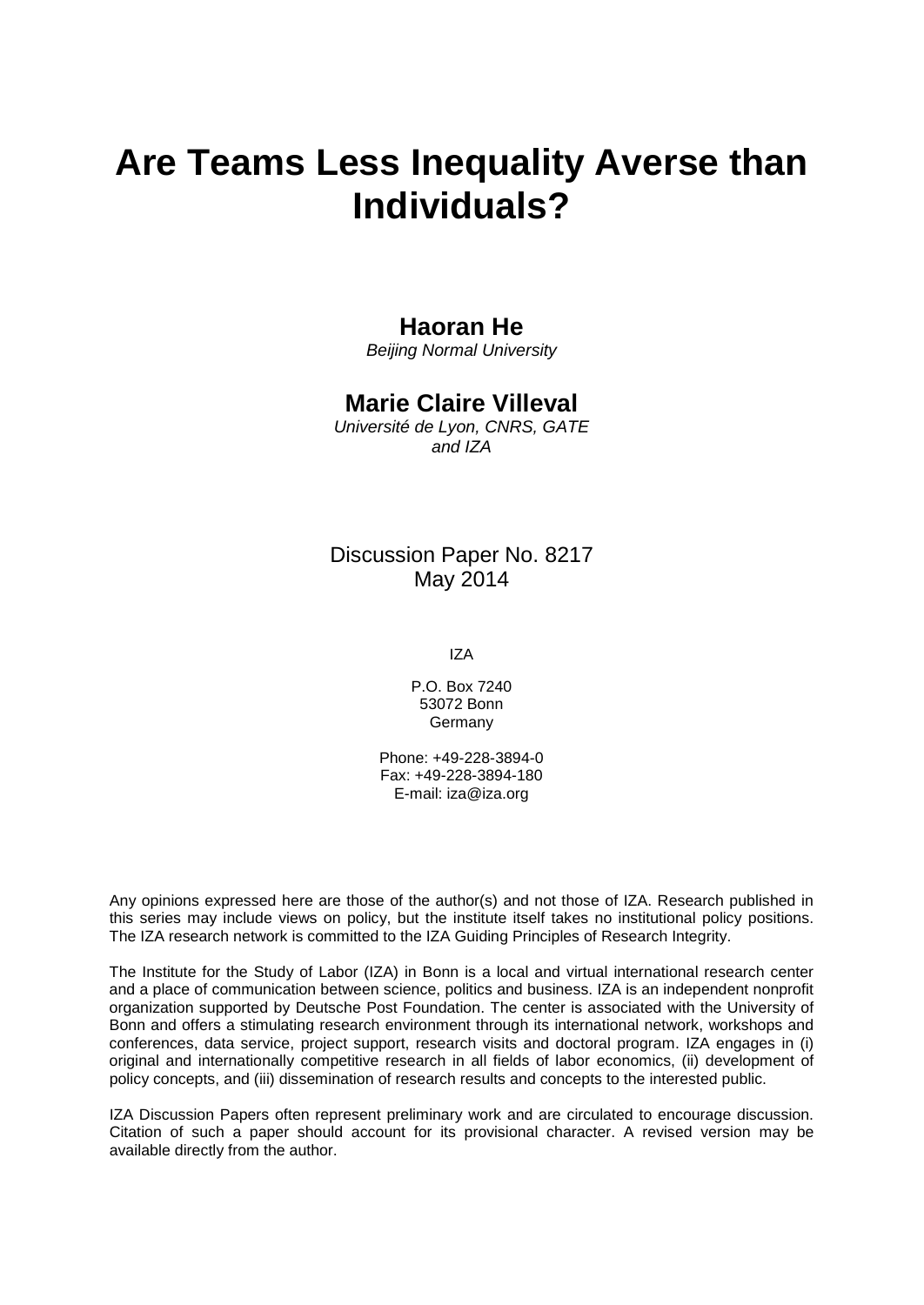IZA Discussion Paper No. 8217 May 2014

## **ABSTRACT**

## **Are Teams Less Inequality Averse than Individuals?[\\*](#page-1-0)**

We compare inequality aversion in individuals and teams by means of both within- and between-subject experimental designs, and we investigate how teams aggregate individual preferences. We find that team decisions reveal less inequality aversion than individual initial proposals in team decision-making. However, teams are no more selfish than individuals who decide in isolation. Individuals express strategically more inequality aversion in their initial proposals in team decision-making because they anticipate the selfishness of other members. Members with median social preferences drive team decisions. Finally, we show that social image has little influence because guilt and envy are almost similar in anonymous and non-anonymous interactions.

JEL Classification: C91, C92, D03, D63, D72

Keywords: team, inequity aversion, preference aggregation, social image, experiment

Corresponding author:

Marie Claire Villeval GATE CNRS – University of Lyon 93 Chemin des Mouilles 69130 Ecully France E-mail: [villeval@gate.cnrs.fr](mailto:villeval@gate.cnrs.fr)

We are grateful to participants at the Asia-Pacific Meeting of the Economic Science Association in Auckland and the ASFEE conference in Besançon for their useful comments. We thank Weiyao Wang and Pengyuan Pei for excellent research assistance. This research program has been supported by a grant from the LABEX CORTEX (ANR-11-LABX-0042) of Université de Lyon, France, within the program "Investissements d'Avenir" (ANR-11-IDEX-007) operated by the French National Research Agency (ANR), and a grant from the National Natural Science Foundation of China (Proj. No. 71303022).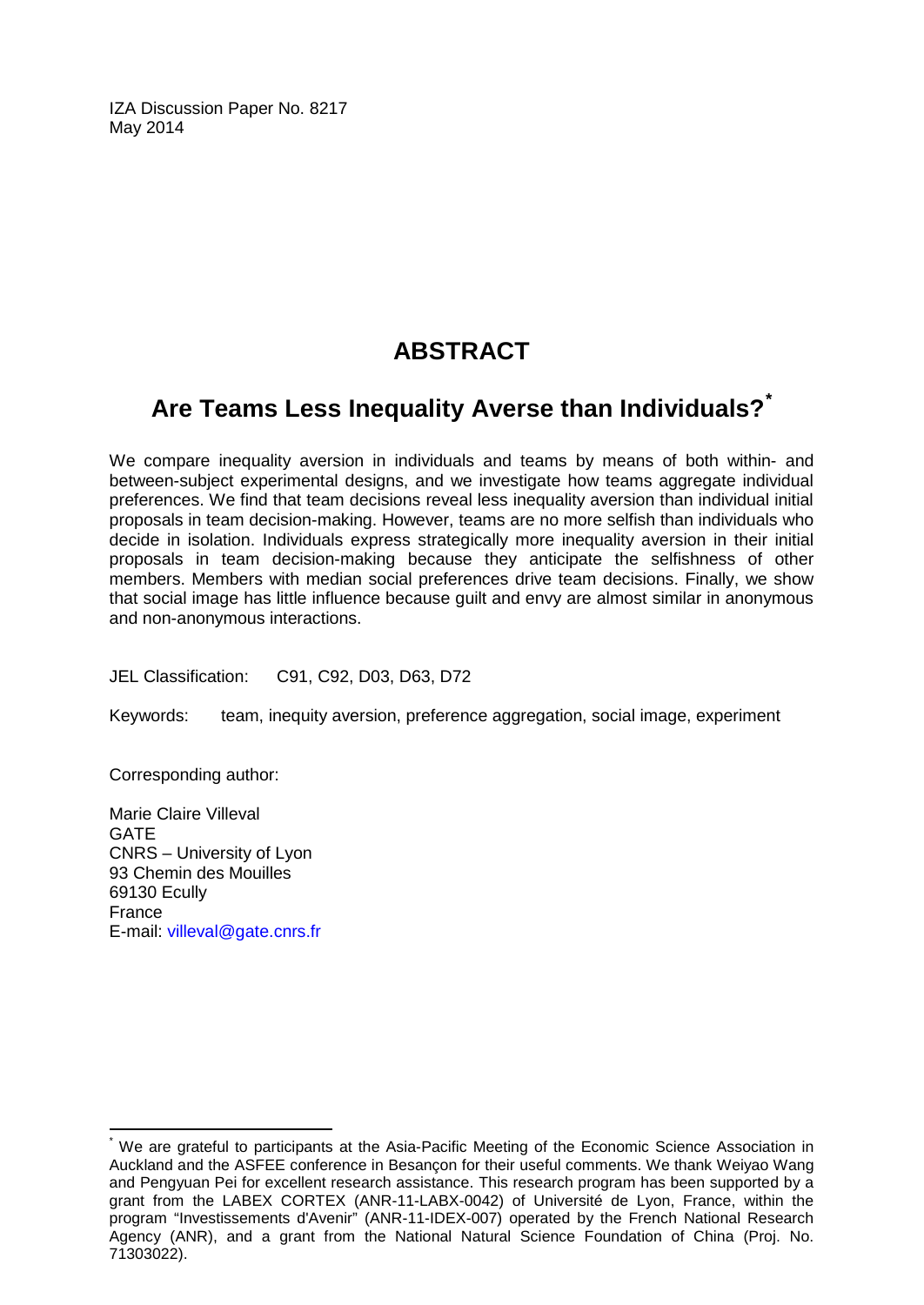### 1. INTRODUCTION

Social comparisons are widespread in human societies. Most individuals compare their performance, their wealth, and their opportunities to those of relevant others, and differences affect their utility. While a fraction of individuals enjoy outperforming others, many other individuals are inequality averse. In economic models such as Fehr and Schmidt's (1999) and Bolton and Ockenfels' (2000), which have refined Bolton's (1991) model of fairness, inequality aversion captures the fact that people care not only about their own material payoff but also about the distribution of payoffs between them and others. To date, the literature on inequality aversion has almost exclusively considered individual preferences. Yet, groups might also suffer from guilt and envy when comparing themselves to other groups. This possibility is particularly relevant when a group feels discriminated against by another group or when its perspectives are lower compared to others'. This issue is important because inequality aversion between groups may lead to social conflicts.

If teams may be inequality averse, it is unclear whether this social preference is stronger or weaker than in individuals. We explore this issue by addressing three main questions. First, we analyze whether guilt and envy in various allocation tasks differ between individuals and teams. Second, we investigate whether individuals' initial choices, that will be aggregated in a team decision, differ from choices made in isolation, revealing the role of the decision-making context. Third, we study how social image concerns affect team decision-making when interactions within teams are no longer anonymous.

The first research question relates to measuring the difference in preferences between individuals and teams. Many previous studies using a variety of games have found that teams behave more rationally and selfishly than individuals (see Charness and Sutter, 2012), while others find that the difference depends crucially on the nature of the task and on the decision-making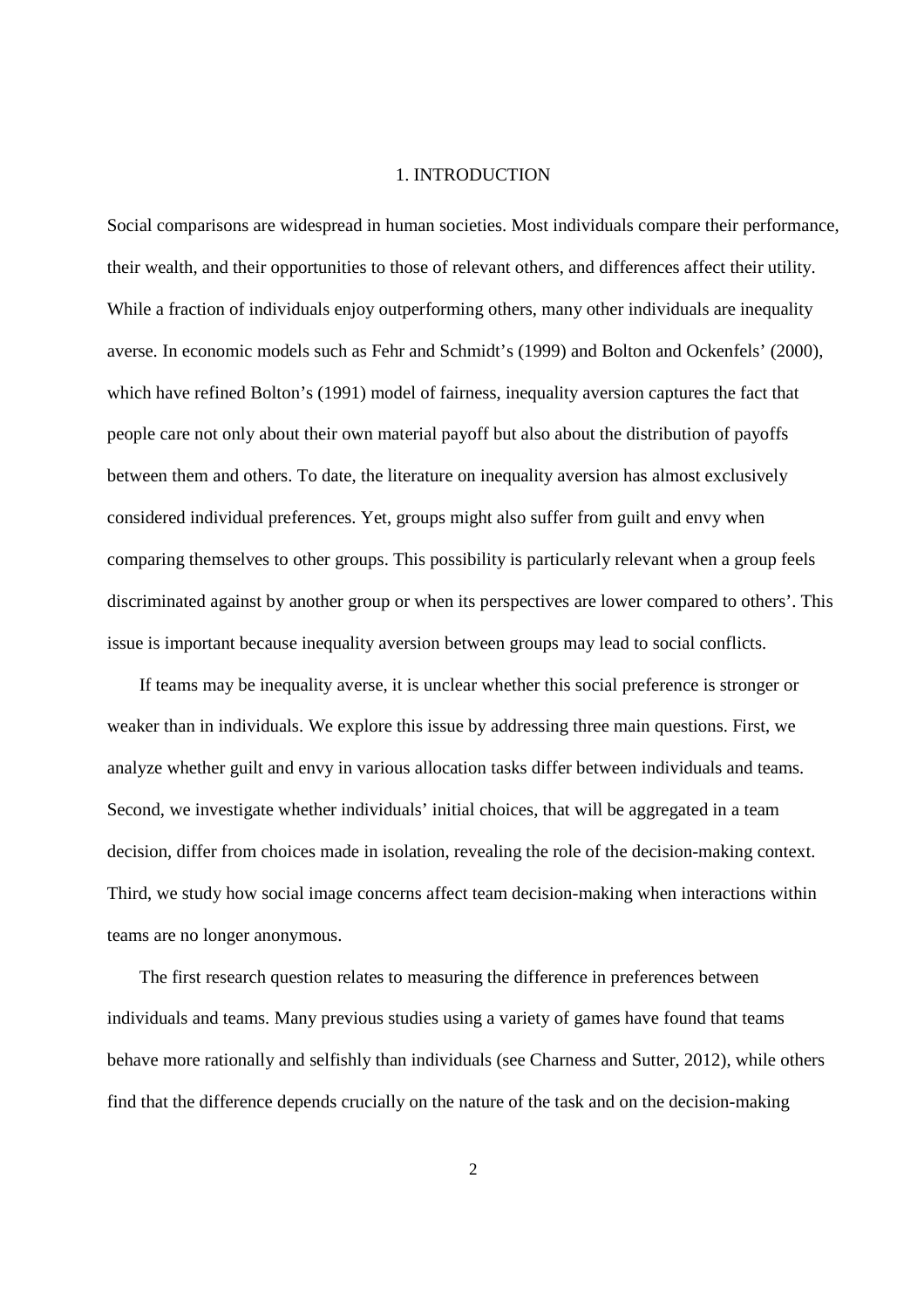procedure (*e.g*., Kocher and Sutter, 2007). These studies did not explore inequality aversion. A recent exception is Balafoutas *et al*. (2014), who show that unitary teams express the same guilt as individuals; they are more benevolent than individuals in the domain of disadvantageous inequality, and they are more efficiency-oriented. Our hypothesis is that individual decisions reveal more inequality aversion than team decisions given that a more inequality averse individual in a team imposes a sacrifice on all team members. However, this process may depend on the decision-making procedure and, in particular, on whether the anonymity of team members is preserved or not during the aggregation process.

Our second research question examines the aggregation of individual preferences to form the team's decision. We compare the individual allocation decisions made in isolation and those made in a team environment in which unanimity is required to form the team decision. A purely selfish person should make the same individual decisions in both an isolated and a team context. However, pro-social individuals may submit more inequality averse proposals within a team than in an isolated context if they believe that they are matched with selfish members to increase the degree of equality in the team's final decision.

The third question investigates how the degree of anonymity affects individual initial proposals in teams and their adjustment during the aggregation process. In real settings, collective choices by juries, boards, and families usually result from non-anonymous interactions. When it is common information that a proposal emanates from a specific team member, allocation choices are expected to express more inequality aversion than when choices are made anonymously, due to social image concerns (see, *e.g.,* Benabou and Tirole, 2006) because team members can assign personal responsibility to a specific member. Social image concerns may also slow down the convergence to a team decision, as people may be more reluctant to revise their proposals in the direction of

3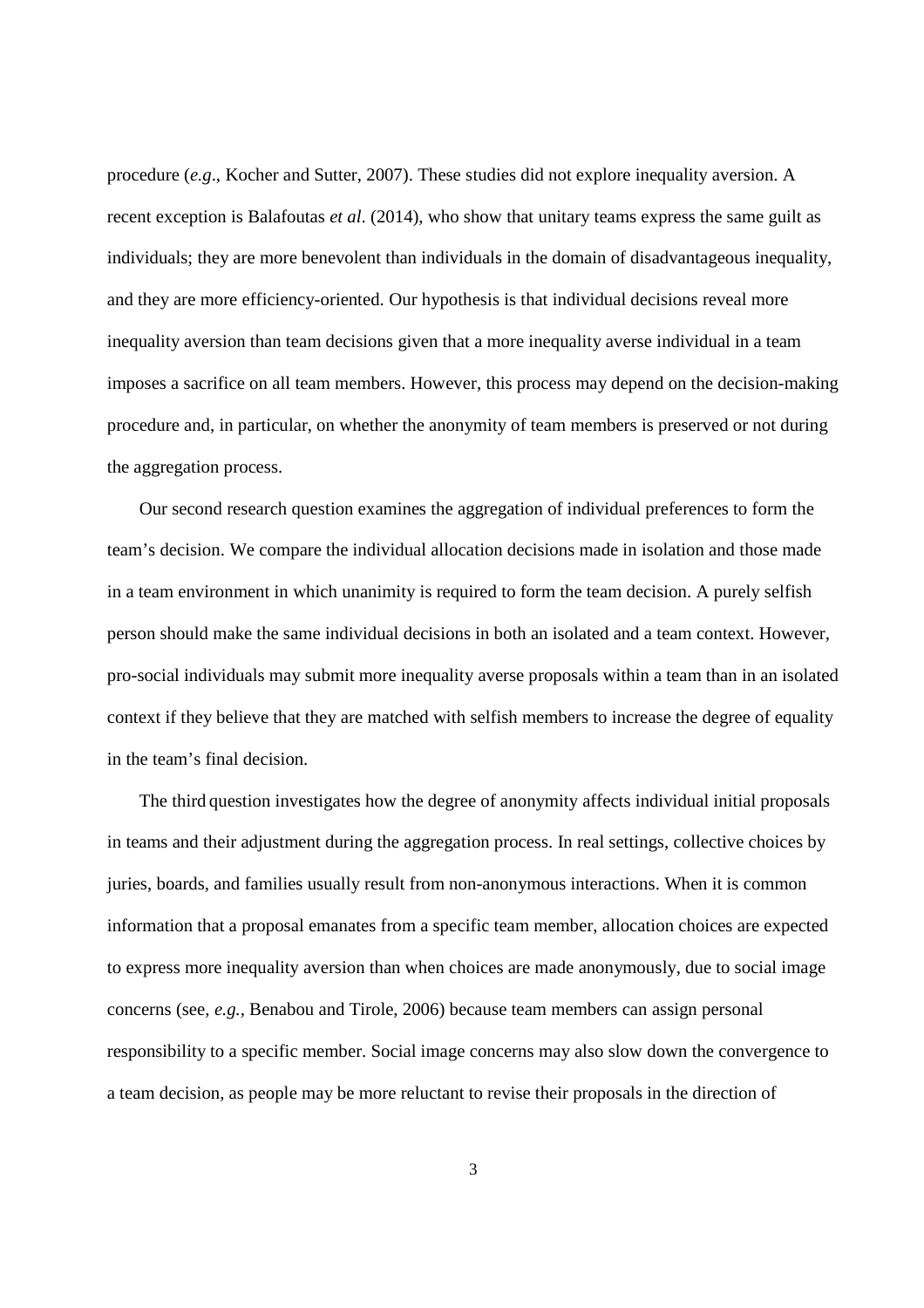selfishness. In contrast, anonymity may facilitate convergence to the group norm because of deindividuation (Reicher *et al*., 1995).

To address these questions, we have designed a laboratory experiment that allows us to compare inequality aversion between individuals and teams. We elicit inequality aversion at the individual level by means of allocation tasks introduced by Blanco *et al*. (2011), specifically an Ultimatum Bargaining Game and a Modified Dictator Game. Blanco *et al*. (2011) used these tasks to test the model of Fehr and Schmidt (1999) using a within-subject design. Our contribution is to adapt this design to elicit advantageous and disadvantageous inequality aversion at the team level when all team members receive the same payoff. Pairs of three-player teams perform the same allocation tasks. The team decisions result from votes made under a unanimity rule: under a time limit, voting is repeated until unanimity is reached. Using a within-subject design allows us to compare individual's decisions made in isolation and their initial proposals within a team. Thus, we contribute to the literature on how individual preferences are aggregated in groups (Zhang and Casari, 2012; Ambrus *et al*., 2013). Another contribution is studying how social image affects team preferences. Using a between-subjects design, we compare a treatment in which individual proposals in teams are anonymous and a treatment in which subjects can identify team members' specific proposals. Furthermore, we test the predictive value of our estimated guilt and envy parameters by means of the Production Game designed by Yang *et al*. (2013) both in its original individual version and in our team environment.

We have five primary findings. First, although this experiment was conducted in China, we find estimates for envy and guilt at the individual level similar to those found in Blanco *et al*. (2011), which was conducted in the U.K. Finding no difference in inequality aversion between a communist country and a traditionally market-oriented economy is interesting because of the huge differences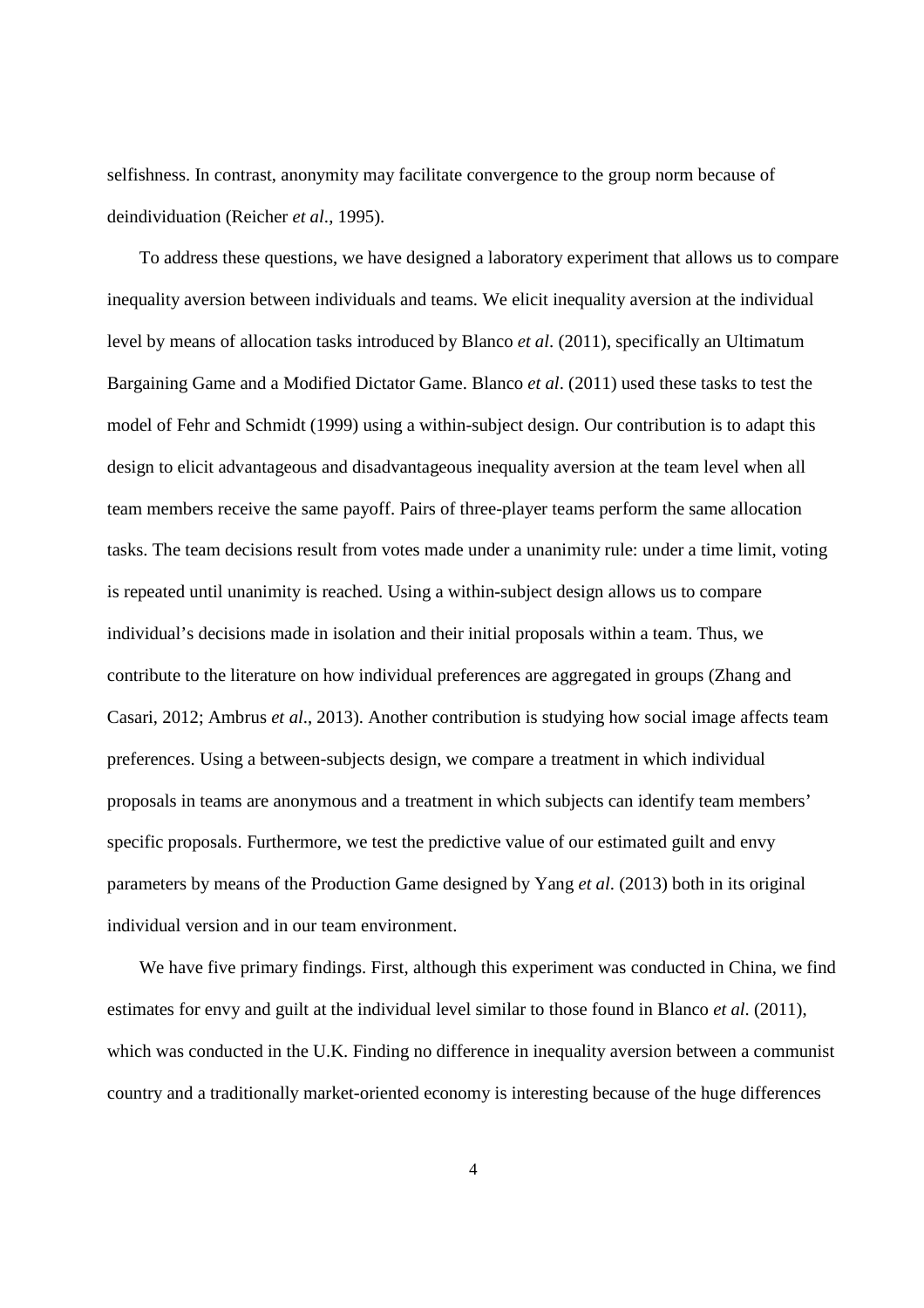in cultural and political backgrounds. Second, we find no within- or between-subject differences between individual and team advantageous and disadvantageous inequality aversion. Third, the initial proposals made by individuals in a team context show more inequality aversion than the individual proposals made in isolation by the same subjects. This effect is not driven by social image concerns, as we find no difference between proposals made anonymously and non-anonymously. This result stems from the fact that in the absence of information about team members' preferences, inequality averse individuals adjust their initial proposals strategically in the direction of higher inequality aversion, probably anticipating more selfish behavior or more pressure from team members. Fourth, the higher heterogeneity of team members in terms of guilt and envy increases the number of iterations until convergence. Consistent with Ambrus *et al*. (2013), we find that in the aggregation process, individuals with median preferences drive the team decision, while selfish and more inequality averse individuals converge more slowly to the proposals made by the median members. Finally, if the guilt parameter predicts the advantaged team's behavior in the Production Game when choices are not anonymous, the envy parameter shows no predictive power in any configuration of this game. This result suggests that this parameter captures a mixture of inequality aversion and other motives that do not influence behavior in the Production Game. Alternatively, it might be that preferences are not stable across games.

The remainder of this paper is organized as follows. Section 2 briefly reviews the related literature. Section 3 presents the experimental design and procedures. Section 4 analyzes the results, and Section 5 discusses these results and concludes the paper.

## 2. RELATED LITERATURE

Our paper connects the literature on inequality aversion and on team decision-making. Tests of individual inequality aversion models are first developed at the aggregate level (Fehr and Schmidt,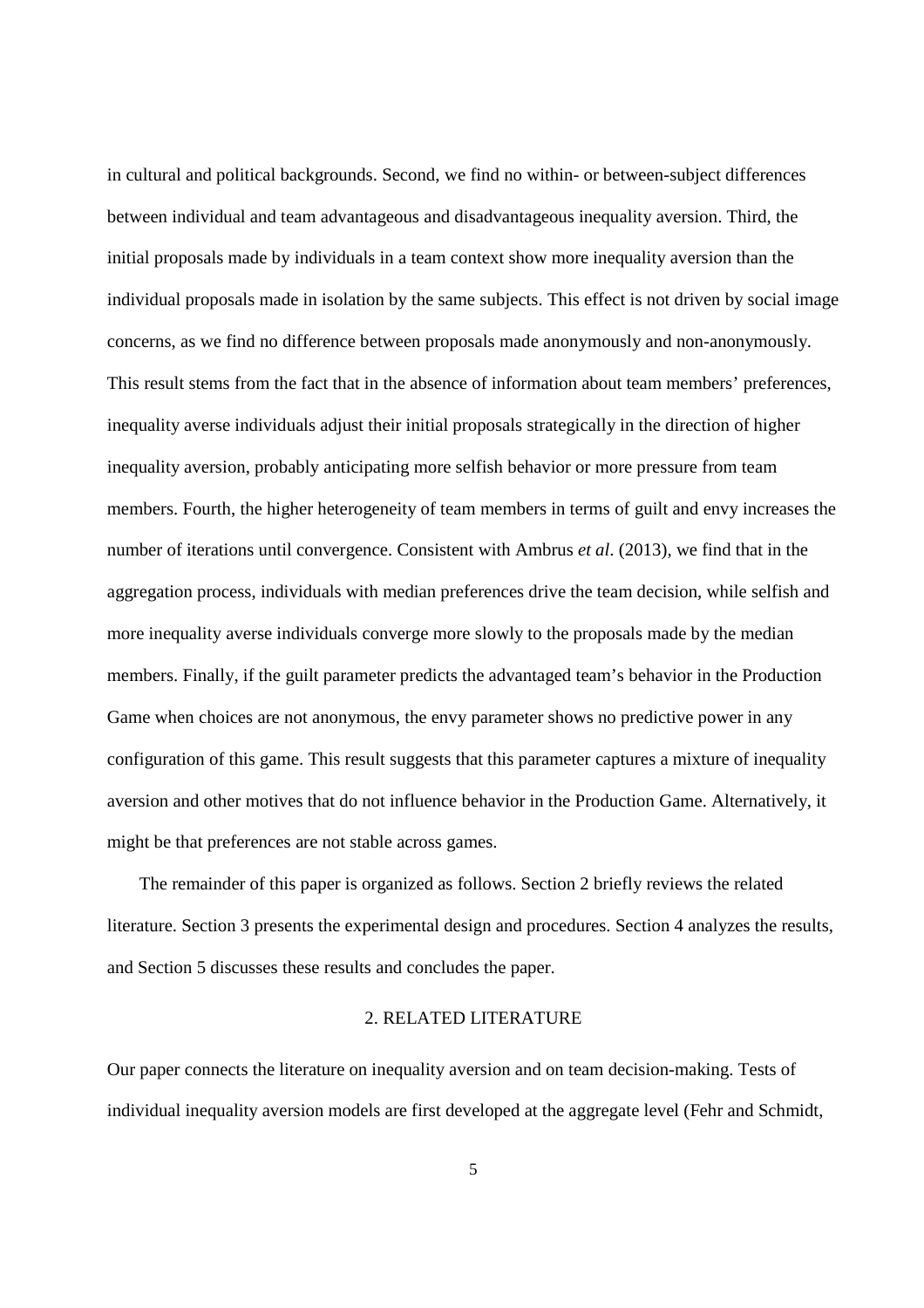1999; Bolton and Ockenfels, 2000). Then, several experimental studies attempted to elicit inequality aversion preferences at the individual level (e.g., Engelmann and Strobel, 2004; Bolton and Ockenfels, 2006; Dannenberg *et al*., 2007; Güth *et al*., 2009; Bartling *et al*., 2009; Blanco *et al*., 2011; Yang *et al*., 2013). For example, using a within-subject design, Blanco *et al*. (2011) elicit the advantageous inequality aversion (or guilt) and the disadvantageous inequality aversion (or envy) parameters in Fehr and Schmidt's model by means of two multiple price lists based on a Modified Dictator Game and an Ultimatum Game. They compare the performance of the model at both the aggregate and the individual levels and conclude that its predictive power is limited at the individual level. Yang *et al*. (2013) show the robustness of the inequality aversion model to efficiency concerns and variations in payoff scales.

Some studies have further conducted within-subject tests of the predictive power of the estimates using mixed evidence. In particular, Engelmann and Strobel (2004) find no support for either Fehr and Schmidt's model or Bolton and Ockenfels' model in a simple distribution game. In contrast, Dannenberg *et al*. (2007) show that the guilt parameter has some explanatory power for individual behavior in social dilemmas. These tests have used sequential-move prisoner's dilemma games (Blanco *et al.,* 2011) or public good games (Blanco *et al*., 2011; Dannenberg *et al*., 2007). The novel production game introduced by Yang *et al*. (2013) has the advantage of providing precise normative standards in a rich environment offering more than binary choices and leaving no room for risk attitudes. Our contribution is adjusting the games used in Blanco *et al*. (2011) and the production game of Yang *et al*. (2013) to elicit inequity aversion in teams.

We also contribute to the literature on group decision-making. Many have found that teams behave more selfishly than individuals in various games (Kugler *et al.*, 2012).<sup>1,2</sup> This behavior may

 $\overline{a}$ 

<sup>&</sup>lt;sup>1</sup> This result holds for dictator games (Luhan *et al.*, 2009), sequential games such as ultimatum (Robert and Carnevale, 1997; Bornstein and Yaniv, 1998), trust (Cox, 2002; Kugler *et al*., 2007; Song, 2009), centipede (Bornstein *et al*., 2004),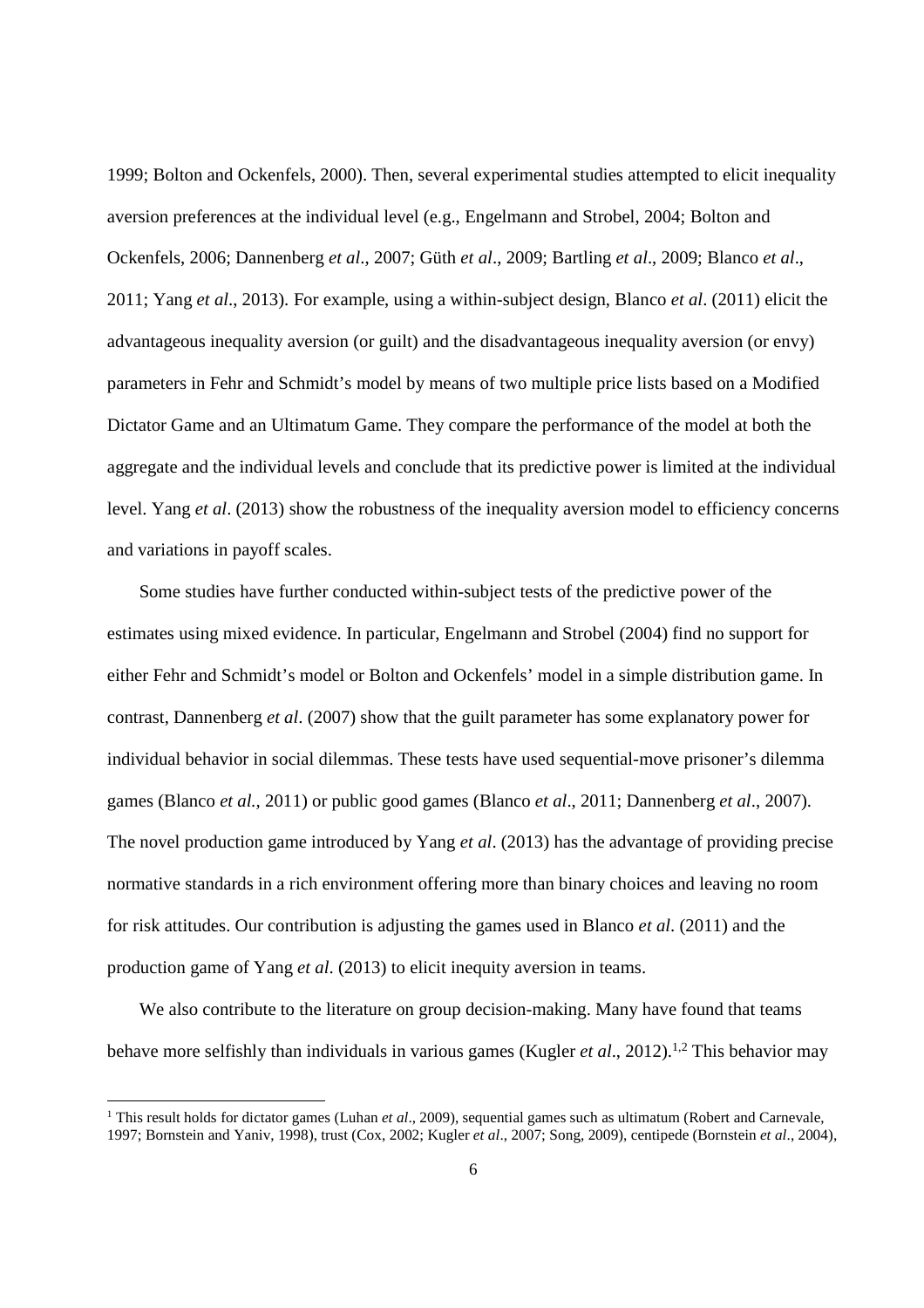be due either to the fact that people behave differently in groups, to the higher persuasiveness of selfish people, or to the skewness of the distribution of preferences.<sup>3</sup> Teams also behave more rationally in non-strategic interactions.<sup>4</sup> Studies have examined how inequality aversion in teams affects the design of contracts (Bartling and von Siemens, 2010; Rey-Biel, 2008), sharing rules (Gill and Stone, 2012), peer pressure (Mohnen *et al*., 2008), sanction and cooperation (Masclet and Villeval, 2008; Kölle *et al*., 2011). However, the comparison between inequality aversion in individuals and in teams has remained almost unexplored. One exception is Balafoutas *et al*. (2014), who use a double price-list technique under both individual and team regimes. They find that teams eliminate choices consistent with inequality aversion and spitefulness and they favor choices that increase efficiency. They also find that efficiency-oriented team members are more assertive in the bargaining process. In contrast to these authors, we cannot isolate a preference for efficiency, but we can identify the role of image concerns in team preferences and we measure the predictive power of Fehr and Schmidt's model for teams in a Production game.<sup>5</sup>

The individual-team differences may depend crucially on the decision-making procedure. Most studies use face-to-face decision-making with unrestricted communication (Kocher and Sutter, 2005;

l

and power-to-take games (Bosman *et al.,* 2006), as well as simultaneous games such as public goods (Van Vugt *et al*., 2007), beauty contests (Kocher and Sutter, 2005; Kocher *et al.,* 2006; Sutter, 2005), and auctions (Cox and Hayne, 2006; Sutter *et al*., 2009; Sheremeta and Zhang, 2010; Casari *et al*., 2011; Cheung and Palan, 2011).

 $2$  Exceptions are as follows. Cason and Mui (1997) find that teams of two act less selfishly than individuals in a dictator game. This group polarization is due more to social comparisons (which give more weight to pro-social individuals) than to persuasion. Müller and Tan (2013) find less selfish team choices in sequential market games. Kocher and Sutter (2007) find mixed evidence in a gift-exchange game. Franzen and Pointner (2013) find no difference in a dictator game with communication.

<sup>3</sup> Ambrus *et al*. (2013) argue in favor of the third explanation. In groups, median members have a stronger influence because extremes on both sides neutralize each other. If the median member's preference is below the mean in terms of pro-social preferences, it drives the group choice toward greater selfishness.

<sup>4</sup> Teams make fewer mistakes (Fahr and Irlenbusch, 2011), suffer less from hindsight bias (Stahlberg *et al*., 1995), myopic loss aversion (Sutter, 2007), and overconfidence (Sniezek, 1992), are more risk averse (Baker *et al*., 2008; Shupp and Williams, 2008) or closer to risk neutrality (He *et al.,* 2012) or take better risks (Rockenbach *et al*., 2007). <sup>5</sup> There are other differences with our design. Fehr and Schmidt's experiment consists of two sessions, one for individual decisions and one for team decisions. In our case, all the games are played in a single session, and we alternate the order between team and individual decision-making. In their design, unanimity must be reached in five rounds maximum, while in our case, we apply a time constraint.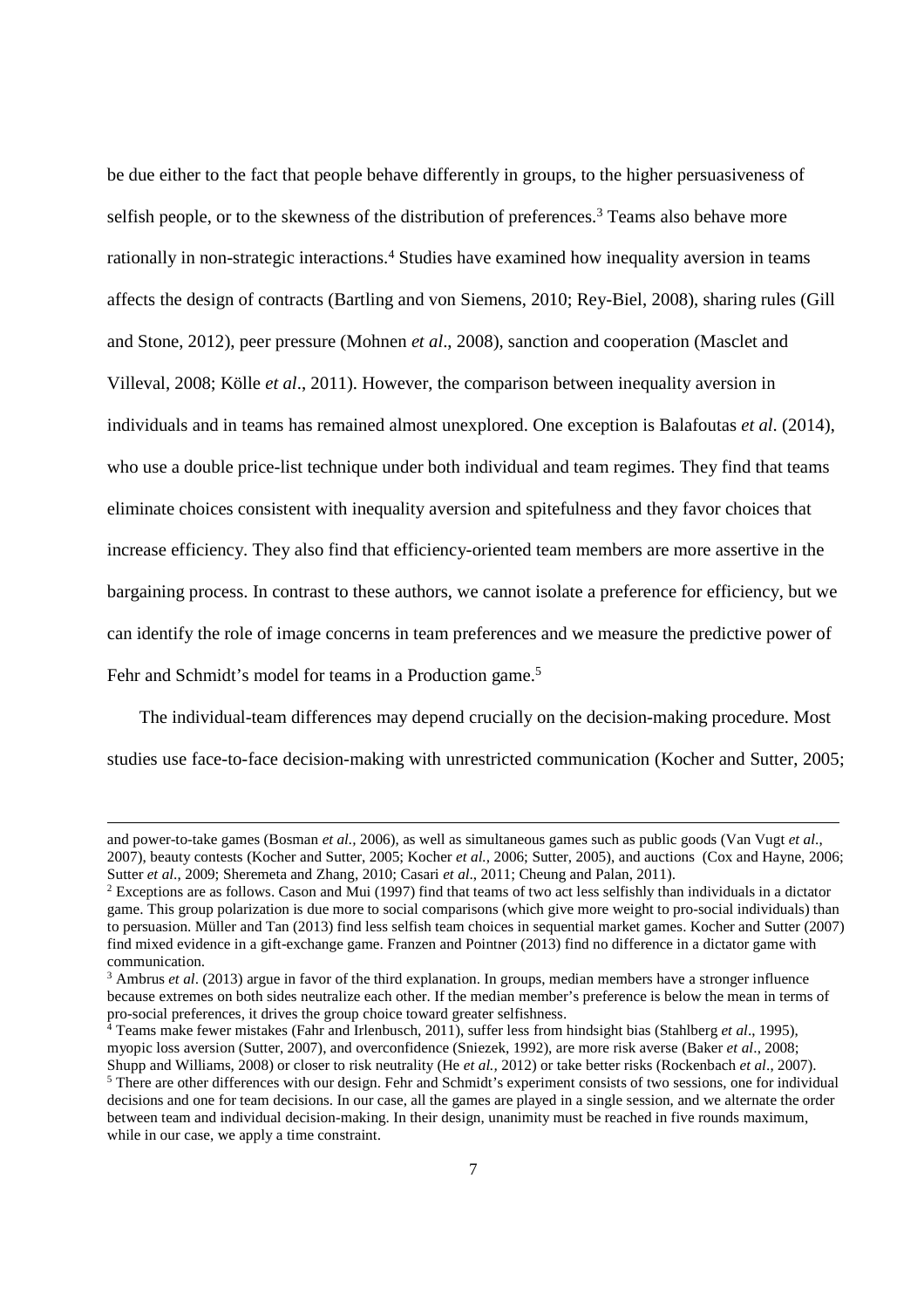Kocher *et al*., 2006; Kugler *et al*., 2007; Sutter *et al*., 2009; Ambrus *et al*., 2013). Bosman *et al.* (2006) find that the combination of the decision rule and the distribution of players' types determines the differences. Kocher and Sutter (2007) show that groups behave more selfishly than individuals in an anonymous computerized procedure but not in a face-to-face unrestricted communication protocol. We use the unanimity rule like Balafoutas *et al*. (2014), but we do not allow free communication. Moreover, we manipulate anonymity because it may affect the process of deindividuation within teams.<sup>6</sup>

## 3. EXPERIMENTAL DESIGN AND PROCEDURES

### *3.1. The games*

### *Individuals' inequality aversion*

To estimate the individuals' disadvantageous and advantageous inequality aversion parameters as defined in Fehr and Schmidt's model, we replicate two of the games used in Blanco *et al*. (2011).<sup>7</sup> Each game consists of 21 decision problems, as shown in Table 1. The games are played under the veil of ignorance using the strategy method.<sup>8</sup>

The Ultimatum Game (UG, hereafter) involves a proposer and a responder. The proposer must share a pie of 400 points between himself and the responder. He makes an offer *S* to the responder, keeping (400 - *S*) to himself. If the responder rejects the offer (he chooses option A), both players

<sup>7</sup> Fehr and Schmidt define utility as follows:  $U_i = x_i - \frac{\alpha_i}{n_i}$  $\frac{\alpha_i}{n-1} \sum_{k \neq i} \max\left(\mathbf{x}_k - \mathbf{x}_i, 0\right) - \frac{\beta_i}{n-1}$  $\frac{\beta_i}{n-1} \sum_{k \neq i} \max\left(\mathbf{x}_i - \mathbf{x}_k, 0\right)$ , assuming that

 $0 \leq \beta_i \leq \alpha_i$  and  $\beta_i < 1$ , with  $\alpha$  representing the disadvantageous inequality aversion parameter and  $\beta$  the advantageous inequality aversion parameter, and with  $x_i$  and  $x_k$  representing the payoffs of players *i* and *k*, respectively. In a two-player game, utility is thus defined as  $U_i(x_i, x_j) = x_i - \alpha_i (x_j - x_i)$  if  $x_i \le x_j$  and  $U_i(x_i, x_j) = x_i - \beta_i (x_i - x_j)$  if

 $x_i > x_j$ .

l

<sup>6</sup> Anonymity as a key factor of deindividuation has been extensively studied in social psychology. The deindividuation theory of Festinger *et al*. (1952) predicts that the anonymity of individuals in a group may lower their sense of personal identity and reduce compliance with the group norm. In contrast, the social identity model of deindividuation (Reicher *et al*., 1995) suggests that anonymity facilitates the alignment of the individual with the group's preferences.

<sup>&</sup>lt;sup>8</sup> Brandts and Charness (2011) survey the literature to compare the strategy method and the direct-response method. A total of 16 out of the 29 comparisons show no difference, four find differences and nine find mixed evidence.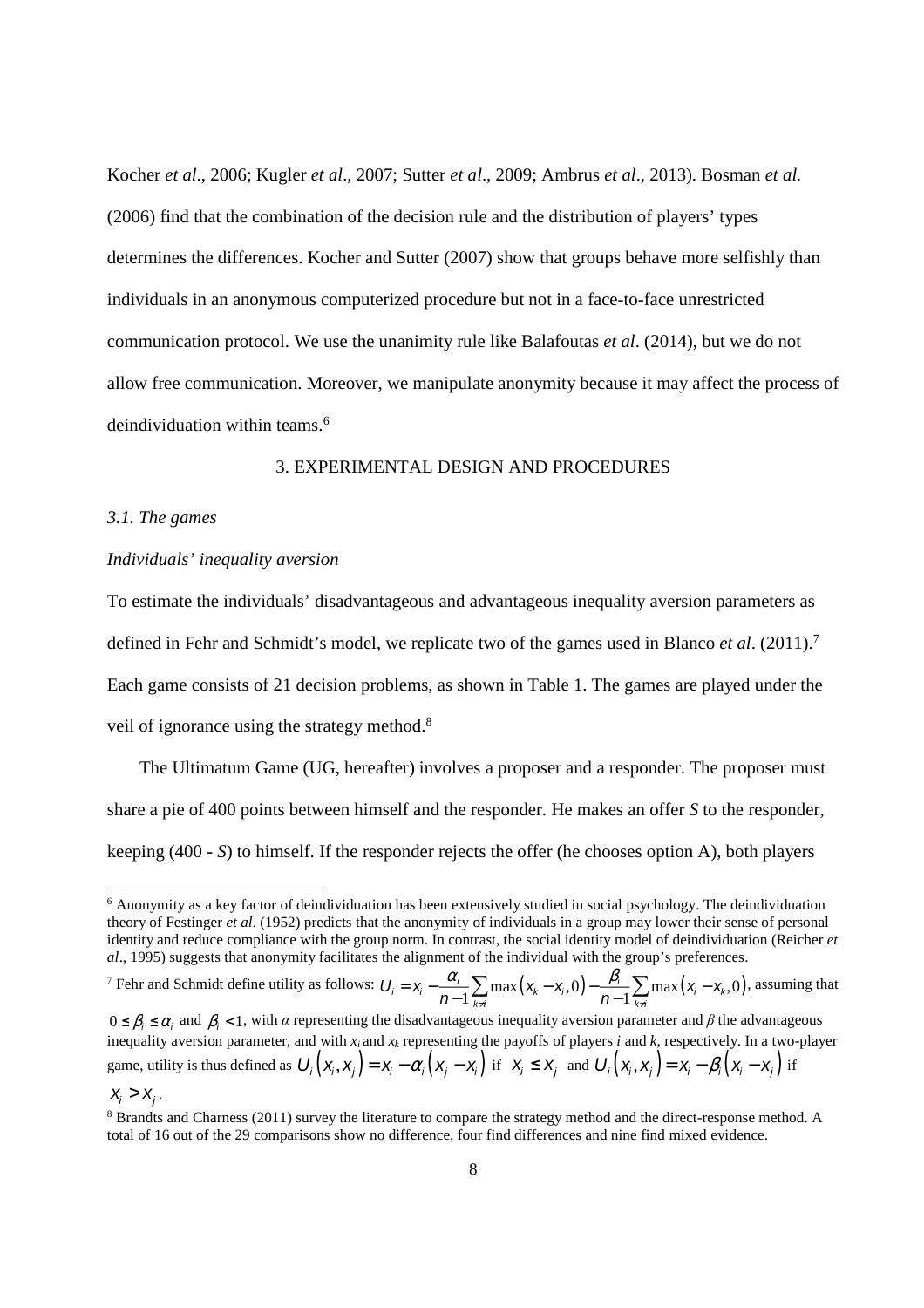earn zero. If the responder accepts the offer (he chooses option B), the share is implemented. The proposers' offers are restricted to multiples of 20, leading to 21 distributions from (400, 0), (380, 20), … to (0, 400). Subjects make their 21 decisions in each of the two roles sequentially on two separate screens to minimize interactions between the two decisions.

|                |                            | <b>Ultimatum Game</b> |                      | <b>Modified Dictator Game</b>                          |
|----------------|----------------------------|-----------------------|----------------------|--------------------------------------------------------|
| Decision       | Proposer's                 |                       | Responder's decision | Dictator's decision                                    |
| problem        | decision                   | Option A              | Option B             | Option A<br>Option B                                   |
| 1              | $\left( 0\right)$<br>(400, | Reject                | Accept               | (400,<br>$\left( 0\right)$<br>(0,<br>$\left( 0\right)$ |
| $\overline{2}$ | 20)<br>(380,               | Reject                | Accept               | 20)<br>(400,<br>$\left( 0\right)$<br>(20,              |
| 3              | 40)<br>(360,               | Reject                | Accept               | 40)<br>(400,<br>(40,<br>$\left( 0\right)$              |
| $\overline{4}$ | (340,<br>60)               | Reject                | Accept               | (400,<br>(60, 60)<br>60)<br>$\left( 0\right)$          |
| 5              | (320,<br>80)               | Reject                | Accept               | 80)<br>(400,<br>(80,<br>$\left( 0\right)$              |
| 6              | (300,<br>100)              | Reject                | Accept               | (400,<br>(100,<br>100)<br>$\left( 0\right)$            |
| 7              | 120)<br>(280,              | Reject                | Accept               | 120)<br>(400,<br>(120,<br>$\left( 0\right)$            |
| 8              | (260,<br>140)              | Reject                | Accept               | (400,<br>(140,<br>140)<br>$\left( 0\right)$            |
| 9              | 160)<br>(240,              | Reject                | Accept               | 160)<br>(400,<br>(160,<br>$\left( 0\right)$            |
| 10             | 180)<br>(220,              | Reject                | Accept               | (400,<br>(180,<br>180)<br>$\left( 0\right)$            |
| 11             | 200)<br>(200,              | Reject                | Accept               | 200)<br>(400,<br>(200,<br>$\left( 0\right)$            |
| 12             | (180,<br>220)              | Reject                | Accept               | (400,<br>220)<br>(220,<br>$\left( 0\right)$            |
| 13             | 240)<br>(160,              | Reject                | Accept               | 240)<br>(400,<br>(240,<br>$\left( 0\right)$            |
| 14             | (140,<br>260)              | Reject                | Accept               | (400,<br>(260,<br>260)<br>$\left( 0\right)$            |
| 15             | (120,<br>280)              | Reject                | Accept               | 280)<br>(400,<br>(280,<br>$\left( 0\right)$            |
| 16             | 300)<br>(100,              | Reject                | Accept               | 300)<br>(400,<br>(300,<br>$\left( 0\right)$            |
| 17             | (80,<br><b>320</b> )       | Reject                | Accept               | (400,<br>(320,<br>320)<br>$\left( 0\right)$            |
| 18             | (60, 60)<br>340)           | Reject                | Accept               | (340,<br>(400,<br>340)<br>$\left( 0\right)$            |
| 19             | (40,<br><b>360</b> )       | Reject                | Accept               | (400,<br>(360,<br><b>360</b> )<br>$\left( 0\right)$    |
| 20             | 380)<br>(20,               | Reject                | Accept               | 380)<br>(400,<br>$\left( 0\right)$<br>(380,            |
| 21             | 400)<br>(0,                | Reject                | Accept               | (400,<br>400)<br>$\left( 0\right)$<br>(400,            |

Table 1. The Ultimatum Game and the Modified Dictator Game

*Note*: The first numbers in parentheses display the proposer's payoffs, the second numbers the receivers' payoffs.

In the Modified Dictator Game (MDG, hereafter), the dictator also receives a pie of 400 points and she must decide how many of these points she is willing to pay to equalize payoffs between herself and the receiver. There are 21 decision problems with two options. The left option always pays 400 points to the dictator and nothing to the receiver. The right option gives equal payoffs to both players and varies from  $(0, 0)$ ,  $(20, 20)$ , ... to  $(400, 400)$ . Each subject makes a choice in the role of a dictator.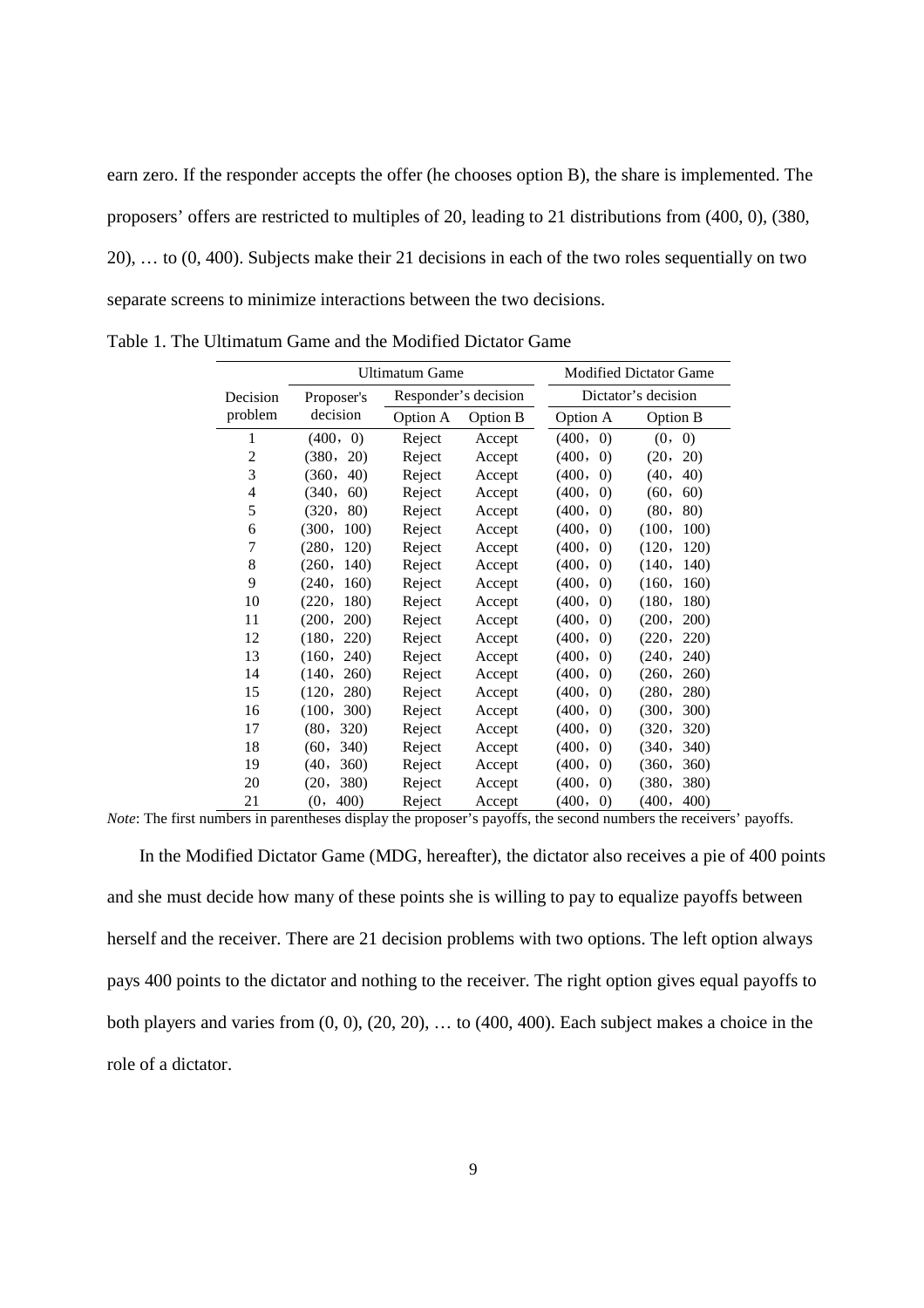In both games, we impose the restriction of single switching between the two options in the 21 problems.<sup>9</sup> Specifically, in the UG, responders choose the number of the decision problem from which they accept all of the proposer's offers; in the MDG, dictators select the number of the decision problem from which they always choose equal sharing. It was made clear to the subjects that they could switch from the first problem and that they were also allowed not to switch at all. This ability gives each responder in the UG a single minimum acceptable offer that determines the envy parameter,  $\alpha$ . In the MDG, this ability reveals the maximum amount that the dictator is willing to sacrifice to implement equal sharing, which allows us to estimate the guilt parameter, *β*. These parameters are calculated as in Blanco *et al.*, using non-linear monotonic conversion.<sup>10</sup>

The actual role in each of these games was randomly assigned at the end of the session, and only one of the 21 decision problems in each game was randomly selected for payment.

l

<sup>10</sup> As explained by Blanco *et al.*, to determine a near point estimate of  $\alpha_i$  for each individual, we can suppose that *s'<sub>i</sub>* is the minimum offer responder *i* is willing to accept and *s'i - 20* is the highest offer that *i* rejects. A responder is indifferent between accepting an offer  $S_i \in \left[ S_i - 20, S_i \right]$  and rejecting it. Thus,  $U_i(S, 400 - S_i) = S_i - \alpha_i(400 - S_i - S_i) = 0$ , which gives  $\alpha_i = \frac{S}{\sqrt{2}}$  $\left[2(200 - s)\right]$ .

Determining a near point estimate of  $\beta$ <sub>i</sub> for each individual requires identifying the decision  $(x_i, x_i)$  for which the dictator in the MDG is indifferent between sharing equally and keeping her 400 points. If she switches to equal sharing at  $(x_i, x_j)$ , she prefers (400, 0) over  $(x_i - 20, x_i - 20)$  but  $(x_i, x_j)$  over (400, 0). Thus, she is indifferent between (400, 0) and  $(\tilde{x}_i, \tilde{x}_i)$ , where  $\tilde{x}_i \in [x_i - 20, x_i]$  and  $x_i \in \{0, ..., 400\}$ . So,  $\beta_i$  is estimated from the equation  $U_i(400,0) = U_i(\tilde{x}_i, \tilde{x}_i)$  iff  $400 - 400\beta_i = \tilde{x}_i$ , which gives  $\beta_i = 1 - \frac{\tilde{x}_i}{400}$ .

<sup>9</sup> Imposing single switching is in contrast with Blanco *et al*. Of course, rational players with monotone preferences should switch only once from Option A to Option B because their payoff becomes larger in the UG for all decision problems beyond the switching point; similarly in the MDG, the egalitarian outcome is always cheaper beyond this point. However, approximately 15% of subjects switched several times in Blanco *et al*. Imposing single switching rules out inconsistent choices and facilitates team decision-making. The same procedure has been applied in the literature to elicit risk preferences and time consistency (see Tanaka *et al*., 2010).

We assume  $s_i = s_i - 10$  and  $\tilde{x}_i = x_i - 10$ . For the responders who accept only  $s_i > 200$  in the UG, we only know that  $\alpha_i \ge 4.5$ , and therefore we consider arbitrarily that  $\alpha_i = 4.5$ , and if  $s_i = 0$ , we set  $\alpha_i = 0$ . Similarly, we set  $\beta_i = 0$ for subjects who prefer (400,0) to (400,400) but who perhaps would have  $\beta_i < 0$ , and we set  $\beta_i = 1$  for subjects who prefer (0,0) over (400,0) but who perhaps would have  $\beta_i > 1$  because we cannot observe a switching point.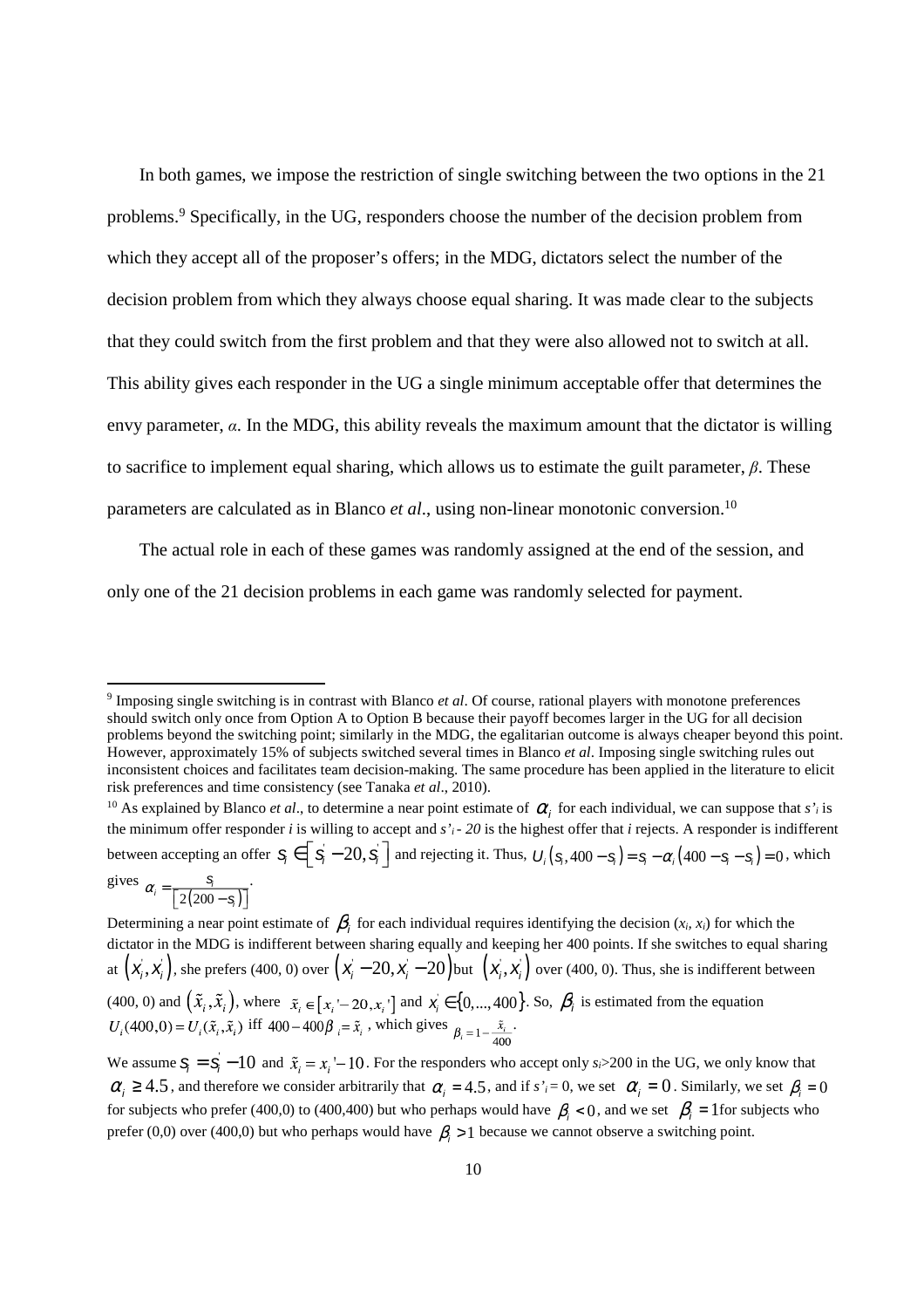In addition, we used the Production Game (PG, hereafter) of Yang *et al.* (2012)<sup>11</sup> to test the predictive power of the inequality aversion estimates from the UG and the MDG for individuals and teams. The PG involves two workers, A and B, who are in charge of departments 1 and 2, respectively. Each worker chooses an effort level (an integer between 0 and 100, multiple of 10) that determines the production of his department,  $p_i$ :

$$
p_i(e_i) = 4e_i - e_i^2/100, i = A, B
$$

The effort of each worker in his department conditions both his payoff and his co-worker's payoff. Indeed, the total income in this game is determined by four elements. (1) A's fixed salary, *si,* is 200 points for A and 0 points for B. (2) Bonus 1 depends on A's production in department 1: this production is equally divided between A and B. (3) Bonus 2 depends on B's production in department 2: this production is also equally shared between A and B. (4) Effort is costly: each unit of effort in one's department costs 2 points to A and 1 point to B. The total income is therefore equal to the sum of the basic salary and half of Bonuses 1 and 2 minus the cost of effort, that is,

$$
\pi_i(e_A, e_B) = s_i + \frac{1}{2} \sum_{j=A,B} p_j(e_j) - e_i c_i, i = A, B.
$$

Because worker A always earns more than B regardless of the combination of efforts, the prediction is that worker A's effort should depend positively on his degree of guilt, while the effort of worker B should depend negatively on his degree of envy.

Subjects must make two simultaneous effort decisions in the role of A and B, as indicated in Figure A1 in Appendix 2. For each decision, the subjects can use a calculator on their screen to explore the consequences of any possible combination of effort exerted by A and B before

 $\overline{a}$ 

 $11$  We are grateful to the authors for sharing their z-Tree code for the PG with us.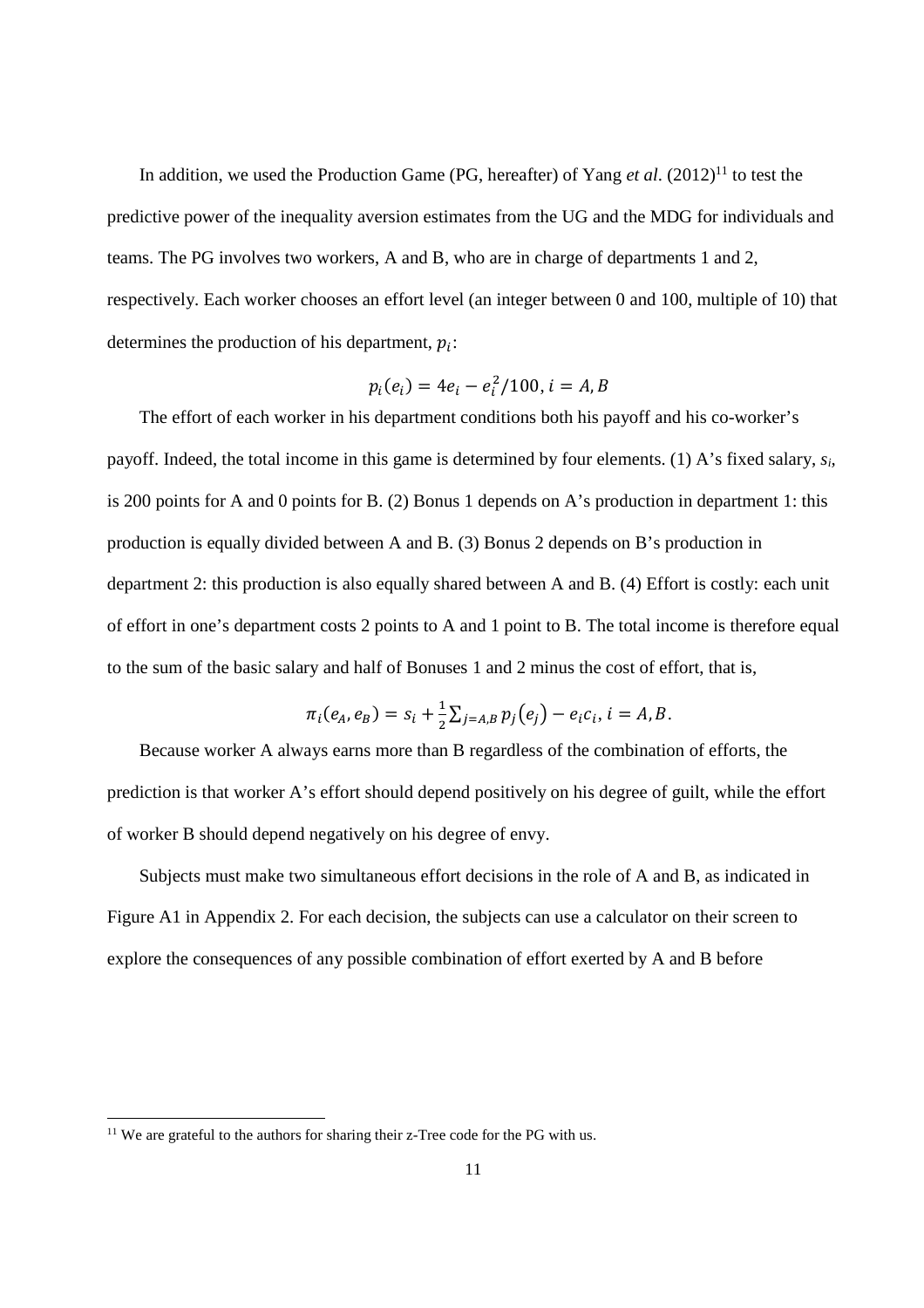validating their two effort choices.<sup>12</sup> As before, the actual roles in the pairs are randomly assigned only at the end of the session.

## *Inequality aversion in teams*

 $\overline{a}$ 

To elicit team inequality aversion, we paired teams of three individuals who play a collective version of the previously described Ultimatum and Modified Dictator Games. We also implemented a team version of the Production Game to study whether team inequality aversion elicited with the UG and the MDG has predictive value. We use the same Tables as for individual decisions. To hold the players' monetary incentives comparable across individual and team conditions, the payoffs achieved in the team games are paid to each team member. For example, if the selected decision in the DG pays 400 points to the dictator team and leaves nothing for the receiver team, each of the three dictator team members earns 400 points and each of the three receiver team members receives 0. The actual role of a team in each game was randomly assigned at the end of the session, and one decision problem in each of the UG and the MDG was randomly selected for payment.

The unanimity of team members is required to form the team decision.<sup>13</sup> All of the members of a team must agree on i) the offer proposed to the responder team in the UG; ii) the number of the decision problem from which the team accepts all of the proposer team's offers in the UG; iii) the number of the decision problem from which the dictator team always chooses equal sharing in the MDG; and iv) the efforts of working teams A and B in the PG. Precisely, in each game, the team members must simultaneously submit their individual proposal for the team decision. Once the three proposals have been submitted, they are displayed on the team members' screens. If they are not

 $12$  A subject's screen displays his effort level, the bonus from his department, his effort cost and his total income. The bonus from the other department cannot be displayed because it depends on the other worker's effort. The consequences of this other effort could be explored in the right panel of the screen.

<sup>&</sup>lt;sup>13</sup> Many papers on group decisions impose unanimity (e.g., Sutter, 2005; Kocher and Sutter, 2005, 2007; Shupp and Williams, 2008; Luhan et al., 2009; Sutter et al., 2009). Some use the majority (Baker *et al*., 2008; Harrison *et al*., 2012) or the median (Bischoff and Krauskopf, 2013). Others allow for unrestricted deliberation (Cason and Mui, 1997; Bornstein *et al*., 2004; Bosman *et al*., 2006; Schupp and Williams, 2008; Ambrus *et al*., 2013).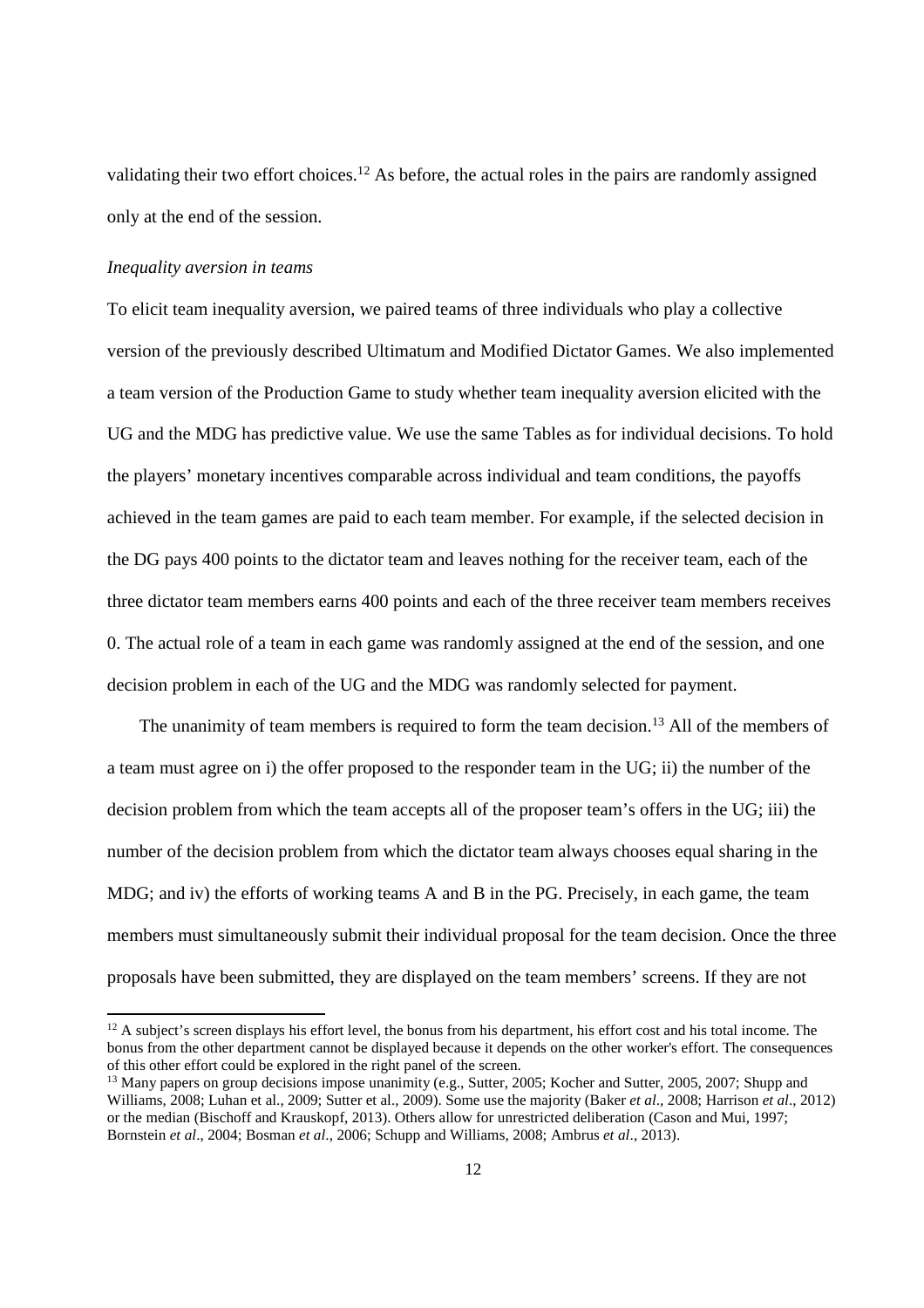identical, a new round starts and each member must submit a new proposal. It is made clear that members are allowed to submit the same proposal as in the previous round. This procedure is repeated until all team members submit identical proposals. The number of rounds is unrestricted within the limit of 10 minutes for each team's decision. In case unanimity has not been reached after the 10 minutes have elapsed, it is common information that the computer selects one of the possible decisions at random.

One advantage of our design is that for each subject, we are able to observe his individual decision made in isolation, which should reveal his inner preference, his initial proposal in the team bargaining, and his final decision as aggregated in the team decision.

## *3.2. Treatments and matching protocol*

The experiment consists of three main treatments using a between-subjects design. Each treatment includes five parts that allow us to make within-subject comparisons across parts. In all of the treatments, Parts 1 and 2 correspond to the one-shot UG and MDG played individually, whereas Parts 3, 4 and 5 differ across treatments.

The I-I (I for *Individual*) treatment involves only individual decision-making: Parts 3 and 4 replicate Parts 1 and 2 (UG and MDG) and Part 5 consists of the individual PG.

The I-AT (AT for *Anonymous Team)* treatment introduces collective decision-making in Parts 3 and 4 (UG and MDG) and in Part 5 (PG). Players do not know whom they are interacting with, and there is no possible identification of team members.

The I-NAT (NAT for *Non-Anonymous Team*) treatment is identical to the I-AT treatment with two exceptions. First, we lift anonymity within the team: at the beginning of Part 3, players are told that the three participants seated in the same row belong to the same team, with identification numbers I, II, and III assigned to the players seated at the left, middle and right of the row,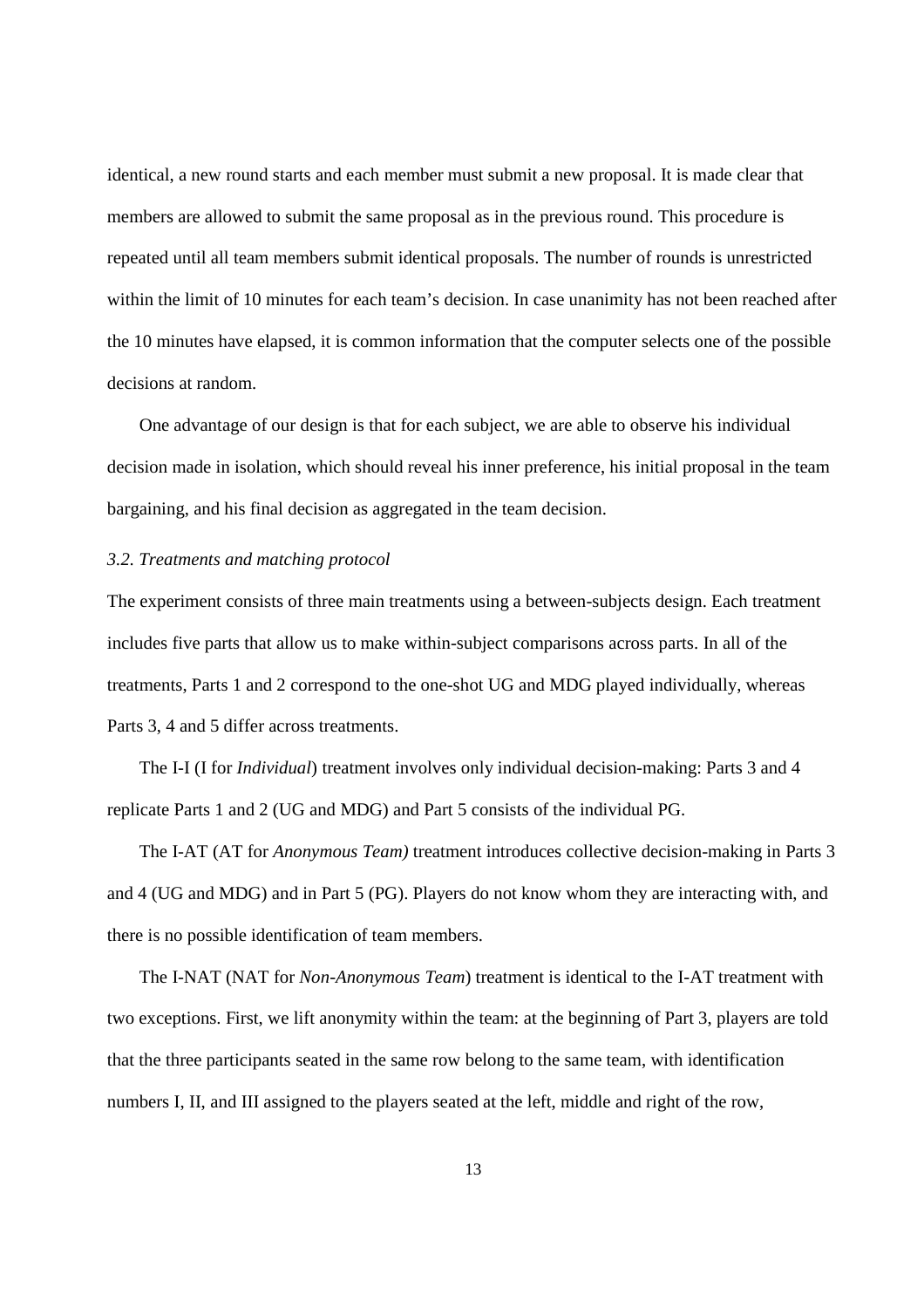respectively. Second, the number of the player appears next to his proposals so that teammates can trace the evolution of a player's proposals across rounds. In contrast, players receive no information on the composition of the team they are paired with and on the proposals made within the other team. This treatment is designed to measure whether less anonymity in social interactions affects guilt and envy.

We also conducted a reverse-order control treatment, denoted as the NAT-I treatment. Its content is similar to the I-NAT treatment, except that the appearance order of Parts 3 and 4 and Parts 1 and 2 is reversed. Comparing decisions in this treatment and in the other treatments indicates whether the sequence of tasks in either an individual or a team context matters.<sup>14</sup> In particular, we can identify social influence or persuasion by studying whether decisions made in isolation after a team decision differ from those made before the team bargaining.

In each treatment, the appearance order of the UG and the MDG was randomized across sessions, but the appearance order of the two games was held constant in Parts 1 and 2 and in Parts 3 and 4 in the same session. A perfect stranger matching protocol rules out reciprocity and reputation building across parts. Each team was paired with a different team and each individual was paired with a different player across parts. In contrast, the composition of each team was kept constant across the parts with collective decisions.

Table 2 summarizes the key features of our experimental design.

l

<sup>&</sup>lt;sup>14</sup> For example, Baker *et al.* (2008) conduct a three-stage individual-group-individual sequenced lottery-choice experiment and find that the individual decisions made in the first and the third stages differ. However, the effects of group decision-making and learning cannot be disentangled. To avoid this problem, we replace this three-phase process with three two-phase sequences (I-I, I-NAT and NAT-I).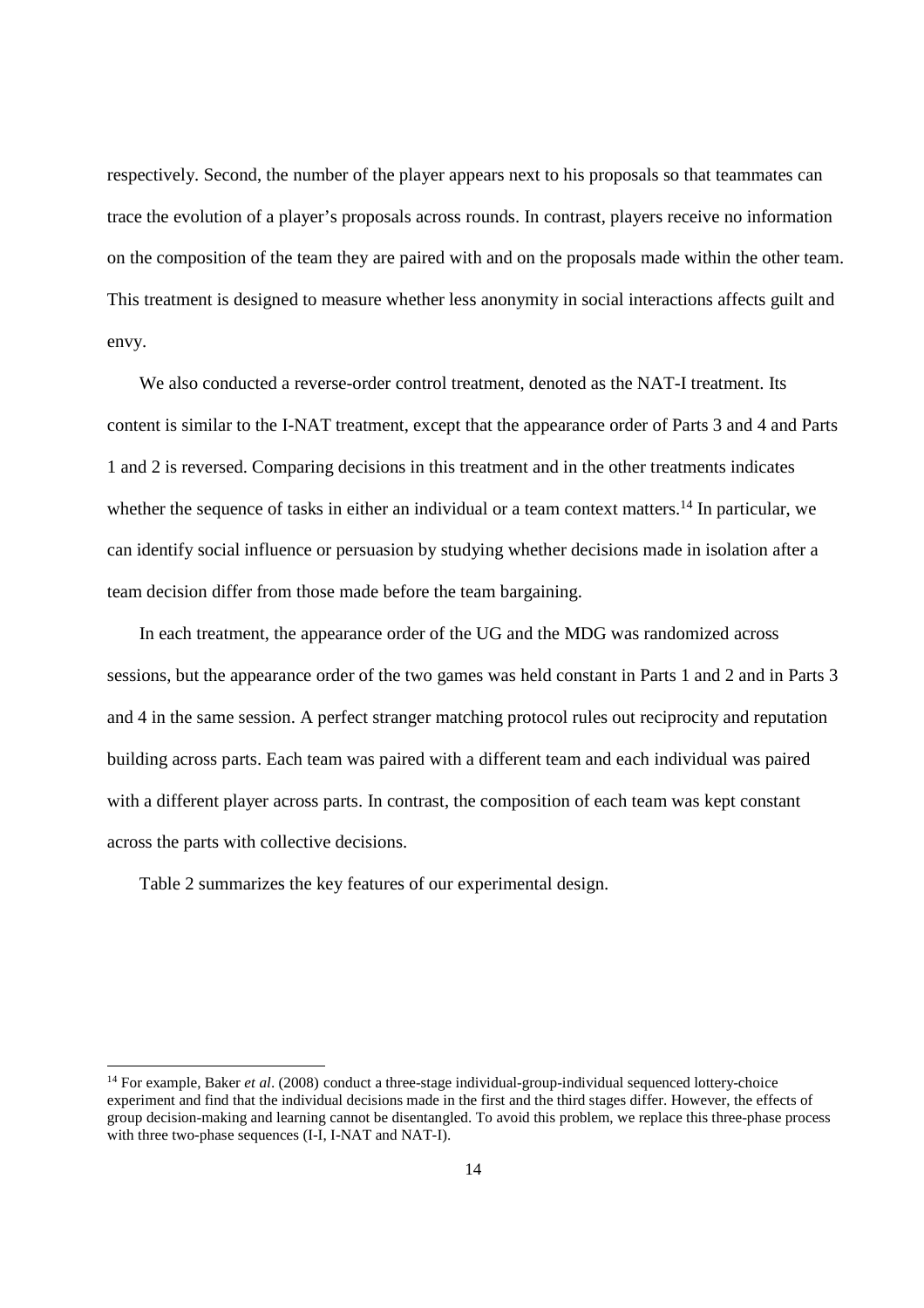| <b>Treatment</b> | Part 1                         | Part 2                         | Part 3                         | Part 4                      | Part 5                  |
|------------------|--------------------------------|--------------------------------|--------------------------------|-----------------------------|-------------------------|
| $I-I$            | Individual                     | Individual                     | Individual                     | Individual                  | Individual              |
|                  | UG/MDG                         | MDG/UG<br>UG/MDG<br>MDG/UG     | PG                             |                             |                         |
| $I-AT$           | Individual<br>UG/MDG           | Individual<br>MDG/UG           | Team<br>UG/MDG<br>Anonymity    | Team MDG/UG<br>Anonymity    | Team PG<br>Anonymity    |
| <b>I-NAT</b>     | Individual<br>UG/MDG           | Individual<br>MDG/UG           | Team<br>UG/MDG<br>No anonymity | Team MDG/UG<br>No anonymity | Team PG<br>No anonymity |
| NAT-I            | Team<br>UG/MDG<br>No anonymity | Team<br>MDG/UG<br>No anonymity | Individual<br>UG/MDG           | Individual<br>MDG/UG        | Team PG<br>No anonymity |

Table 2. Summary of the experimental design

*Note*: UG for Ultimatum Game, MDG for Modified Dictator Game, and PG for Production Game.

## *3.3. Procedures*

The experiment was conducted at the laboratory of Beijing Normal University. A total of 336 volunteers were recruited via announcements on the bulletin board system and in teaching and accommodation buildings of local universities. These were split into 24 subjects participating in each of 14 sessions (2 sessions with I-I and 4 with each of the I-AT, I-NAT and NAT-I treatments). In total, we obtained 48 individual observations for the I-I treatment and 32 team observations (96 subjects) for each of the I-AT, I-NAT and NAT-I treatments. Due to an inability to reach unanimity, we lost a few team observations either in the role of the dictator in the MDG (1 in both I-AT and NAT-I) or in the role of the proposer in the UG (4 in I-AT and 2 in NAT-I).

The experiment was computerized using z-Tree (Fischbacher, 2007). Upon arrival, the participants were assigned randomly to a computer terminal. Each part was introduced sequentially after completion of the previous one. Instructions for each part were not distributed until the beginning of that part and questions were answered in private (see Appendix 1). Subjects were given no information about the number of parts and they received no feedback on the outcome of any part until the end of the entire experiment.

Sessions lasted approximately 90 minutes. Participants received in cash the sum of their earnings for all parts from an assistant who was not aware of the content of the experiment. This was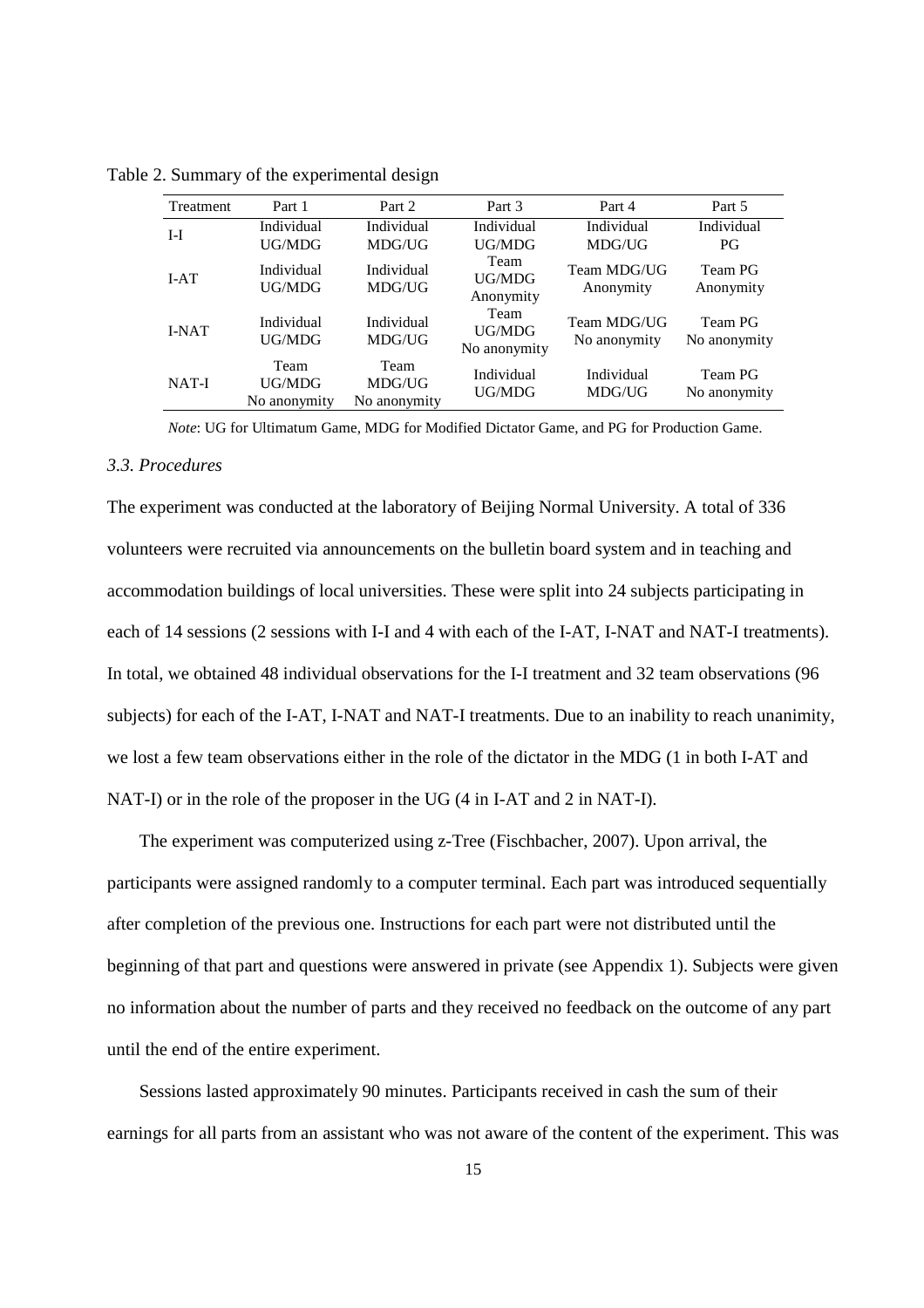common information offered in the instructions. Participants earned on average 82.70 Yuan (about \$13.65), including a 10-Yuan show-up fee.

## 4. RESULTS

First, we report descriptive statistics on the envy (aversion to disadvantageous inequality, *α*) and guilt (aversion to advantageous inequality, *β*) parameters in individuals and teams. Second, we compare inequality aversion for individuals and teams across treatments. Third, we explore the process that leads to unanimous team decisions. Last, we test whether the guilt and envy parameters predict behavior in the Production Game.

## *4.1. Guilt and envy in individuals and teams*

Table 3 displays for each treatment the distribution of the two parameters using the same intervals as Fehr and Schmidt (1999) and Blanco *et al*. (2011) based on the individual decisions, the individual initial proposals in team decision-making, and the team decisions.

At the extreme ends of the distribution, we find 14% of subjects with  $\alpha$ =0, 10% of subjects with  $\alpha \ge$ 

4.5, 8% of subjects with *β*=0 and 5% of subjects with *β*=1.

| Table 3. Distribution of the $\alpha$ and $\beta$ parameters for individual and team decisions, by intervals and |  |  |  |  |
|------------------------------------------------------------------------------------------------------------------|--|--|--|--|
| treatment                                                                                                        |  |  |  |  |

|                      |                         |              | Envy parameter $(\alpha)$ |                         |                   | Guilt parameter $(\beta)$ |                          |                  |  |
|----------------------|-------------------------|--------------|---------------------------|-------------------------|-------------------|---------------------------|--------------------------|------------------|--|
|                      |                         | $\alpha<0.4$ | $0.4 \le \alpha \le 0.92$ | $0.92 \le \alpha < 4.5$ | $4.5 \leq \alpha$ | B < 0.235                 | $0.235 \leq \beta < 0.5$ | $0.5 \leq \beta$ |  |
|                      | Fehr and Schmidt (1999) | 30%          | 30%                       | 30%                     | 10%               | 30%                       | 30%                      | 40%              |  |
| Blanco et al. (2011) |                         | 31%          | 33%                       | 23%                     | 13%               | 29%                       | 15%                      | 56%              |  |
| Our data             |                         |              |                           |                         |                   |                           |                          |                  |  |
| Individual           | All                     | 35%          | 24%                       | 31%                     | 10%               | 23%                       | 23%                      | 54%              |  |
| decisions            | treatments              |              |                           |                         |                   |                           |                          |                  |  |
| Individual           | $I-AT$                  | 26%          | 18%                       | 37%                     | 19%               | 16%                       | 18%                      | 66%              |  |
| initial              | <b>I-NAT</b>            | 25%          | 19%                       | 45%                     | 11%               | 15%                       | 20%                      | 66%              |  |
| proposals            | NAT-I                   | 30%          | 18%                       | 37%                     | 16%               | 27%                       | 32%                      | 41%              |  |
|                      | $I-AT$                  | 21%          | 29%                       | 39%                     | 11%               | 13%                       | 19%                      | 68%              |  |
| Team<br>decisions    | <b>I-NAT</b>            | 22%          | 25%                       | 47%                     | 6%                | 16%                       | 25%                      | 59%              |  |
|                      | NAT-I                   | 33%          | 23%                       | 40%                     | 3%                | 29%                       | 32%                      | 39%              |  |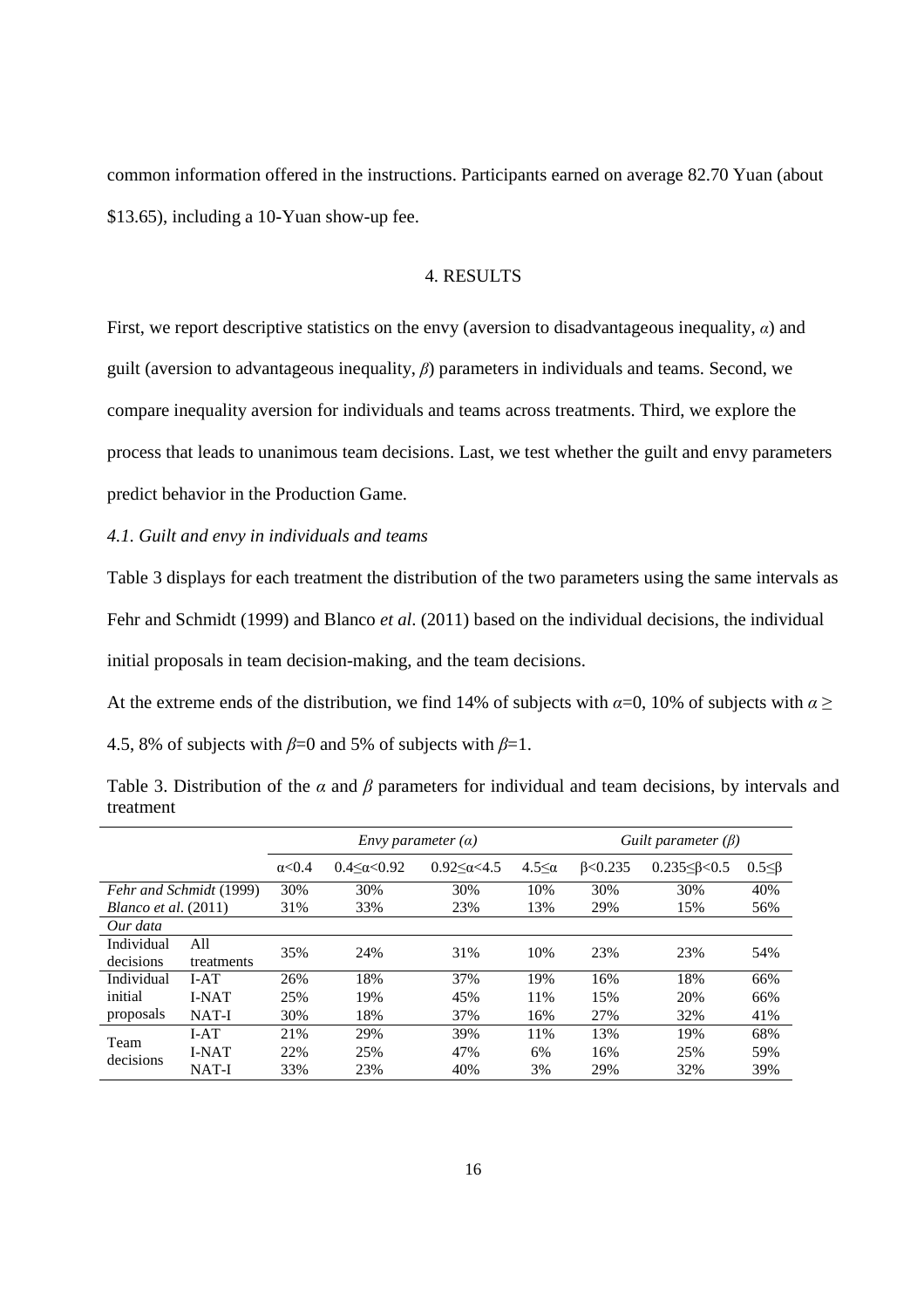Using point estimates, Mann-Whitney rank-sum tests (M-W hereafter) <sup>15</sup> indicate no significant difference between the values of *α* and *β* calculated from individual decisions in our experiment and those reported in Blanco *et al.* (2011) ( $p=0.594$  for  $\alpha$  and  $p=0.878$  for  $\beta$ ).<sup>16,17</sup> Kolmogorov-Smirnov tests indicate that the distributions of each parameter in the two samples are similar (*p*=0.234 for *α* and  $p=0.562$  for  $\beta$ ). Table 4 reports the mean values of the guilt and envy point estimates based on the same three types of decisions, by treatment.

Table 4 reveals an inverted U-shaped trend of variation in both *α* and *β* from individual decisions to individual initial proposals, and from initial proposals to team decisions in all treatments with team decision-making, regardless of the order of decisions. Indeed, the mean values of *α* and *β* are always higher in the individual initial proposals compared to both the individual and the team decisions. Individuals appear to make on average more inequality-averse initial proposals in teams than when they decide in isolation.

l

<sup>&</sup>lt;sup>15</sup> All the reported non-parametric tests are two-tailed, unless specified otherwise. Each individual gives one independent observation in the individual decisions and initial proposals, while each team gives one independent observation for the team decisions. It should be noted that considering  $s_i = s_i'$ -10 and  $\tilde{x}_i = x_i - 10$  in the calculation of the envy and guilt parameters is an approximation that does not impact the results of the non-parametric statistics because they are based on ordinal rankings (see Blanco *et al.,* 2011).

<sup>&</sup>lt;sup>16</sup> In the UG, the mean individual offer is 40% of the pie (the same in teams) and 32.74% of the subjects (33.03% of teams) chose the equal split. In Blanco *et al*., these percentages are respectively 40% and 48%. The median and mean of both the individual and team acceptance threshold correspond to decision problem #6 (300, 100). In the MDG played in isolation, the average switching point is at decision problem #12 (220-220) (the same in teams) and 32.74% of the subjects (27.27% of teams) switch to the egalitarian option before decision problem #10. In Blanco *et al*., where subjects must share a pie of £20, the mean was also decision problem #12 (£11-£11 *vs*. £20-£0), but 43% of the subjects switched in the range (£0-£0) to (£9-£9). This comparison indicates some but no dramatic differences between individual and team decisions in our experiment and between individual decisions in our data and those reported in Blanco *et al*. <sup>17</sup> In the absence of individual data to compare with Fehr and Schmidt (1999), we conducted Chi-squared tests like Blanco *et al*. with the aggregate data for the distributional percentages in the different categories. We find no significant difference between the distributions of *α* and *β* in our experiment and those reported in Fehr and Schmidt (1999) (*p*=0.785 for *α* and *p*=0.140 for *β*).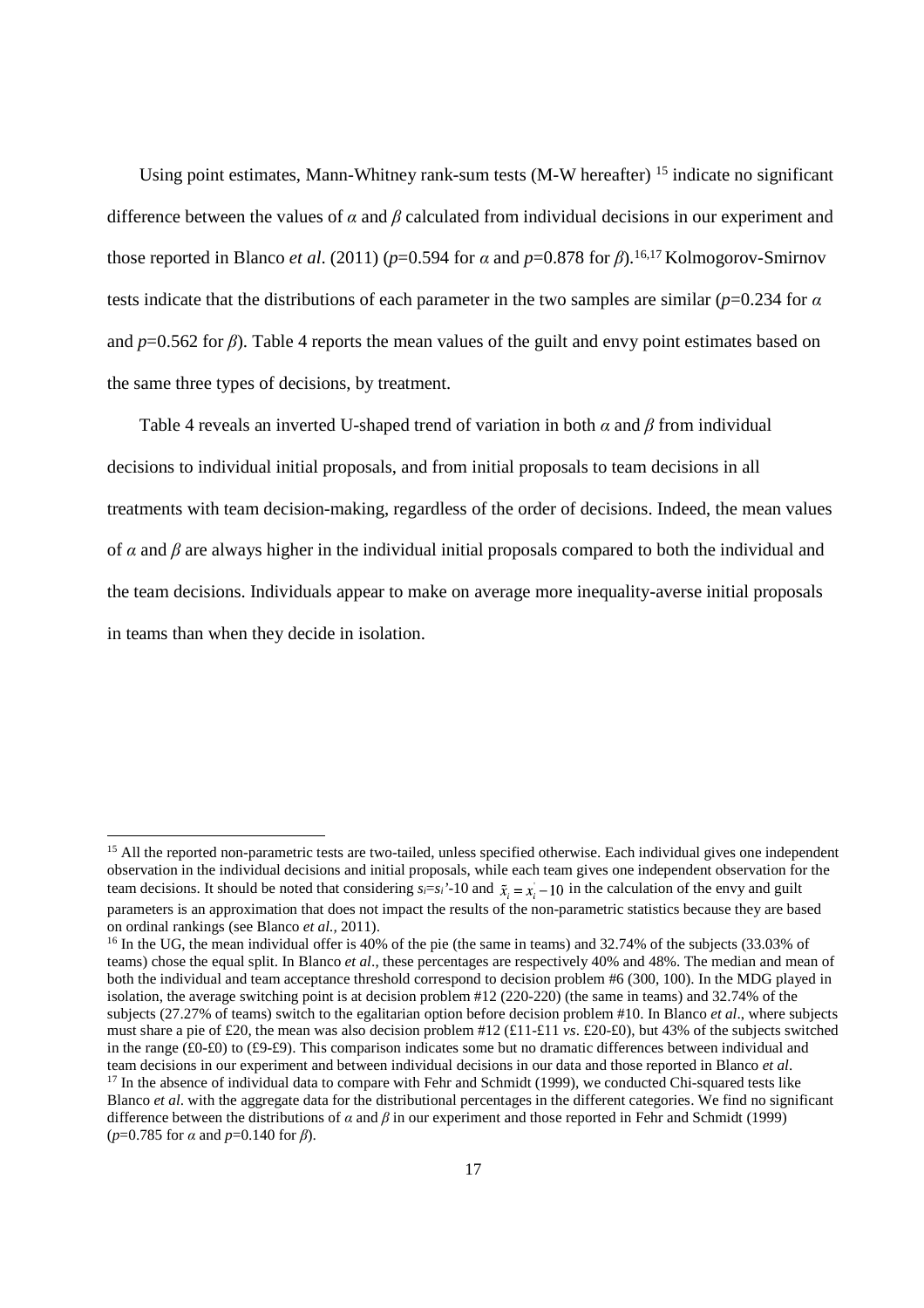| Treatments                |      | Individual decisions |      | Individual initial proposals |                 |      |      | Team decisions |      |
|---------------------------|------|----------------------|------|------------------------------|-----------------|------|------|----------------|------|
|                           | Mean | S.D.                 | Obs. | Mean                         | S.D.            | Obs. | Mean | S.D.           | Obs. |
| Envy parameter $(\alpha)$ |      |                      |      |                              |                 |      |      |                |      |
| $I-I$                     | 1.07 | 1.43                 | 48   | $\overline{\phantom{a}}$     | -               |      |      |                |      |
| $I-AT$                    | 1.29 | 1.53                 | 84   | 1.68                         | 1.67            | 84   | 1.34 | 1.43           | 28   |
| <b>I-NAT</b>              | 1.04 | 1.29                 | 96   | 1.49                         | 1.46            | 96   | 1.29 | 1.26           | 32   |
| NAT-I                     | 1.10 | 1.40                 | 90   | 1.47                         | 1.59            | 90   | 1.12 | 1.27           | 30   |
| Guilt parameter $(\beta)$ |      |                      |      |                              |                 |      |      |                |      |
| I-I                       | 0.45 | 0.28                 | 48   |                              | $\qquad \qquad$ |      |      |                | -    |
| $I-AT$                    | 0.51 | 0.29                 | 93   | 0.54                         | 0.28            | 93   | 0.51 | 0.20           | 31   |
| <b>I-NAT</b>              | 0.45 | 0.27                 | 96   | 0.53                         | 0.26            | 96   | 0.50 | 0.21           | 32   |
| NAT-I                     | 0.36 | 0.29                 | 93   | 0.39                         | 0.24            | 93   | 0.35 | 0.22           | 31   |

Table 4. Mean values of the  $\alpha$  and  $\beta$  parameters for individual and team decisions, by treatment

*Note*: S.D. stands for standard deviations. The number of team observations is different for *α* and *β* because the number of teams reaching unanimity differs in the UG and the MDG.

The joint distributions of the  $\alpha$  and  $\beta$  parameters in each treatment and for each type of decision are displayed in Figure A2 in Appendix 2. Spearman correlation coefficients indicate that *α* and *β* are not correlated in either individual decisions, initial proposals or team decisions in any treatment (*p*>0.100 in all cases). This result is consistent with Blanco *et al*. but in contrast with Fehr and Schmidt's assumption. Finally, when pooling treatments together, we find that 40% of the subjects violate Fehr and Schmidt's assumption that  $\alpha \ge \beta$  when making individual decisions. This violation occurs for 33% of the team decisions in I-AT, 34% in I-NAT and 28% in NAT-I. Wilcoxon signed rank tests (W, hereafter) on the difference in means for each treatment indicate that teams are not significantly more or less likely than individuals to have  $\alpha \ge \beta$  ( $p > 0.100$ ).

We state our first results as follows:

**Result 1**: Despite exposure to different cultural, political and economic institutions, our subjects in China exhibit levels of advantageous and disadvantageous inequality aversion similar to the European subjects in previous experiments.

**Result 2**: There is an inverted U-shaped trend in both *α* and *β* from individual decisions to individual initial proposals within teams and to team decisions.

We next turn to a statistical analysis of the differences across subjects and treatments.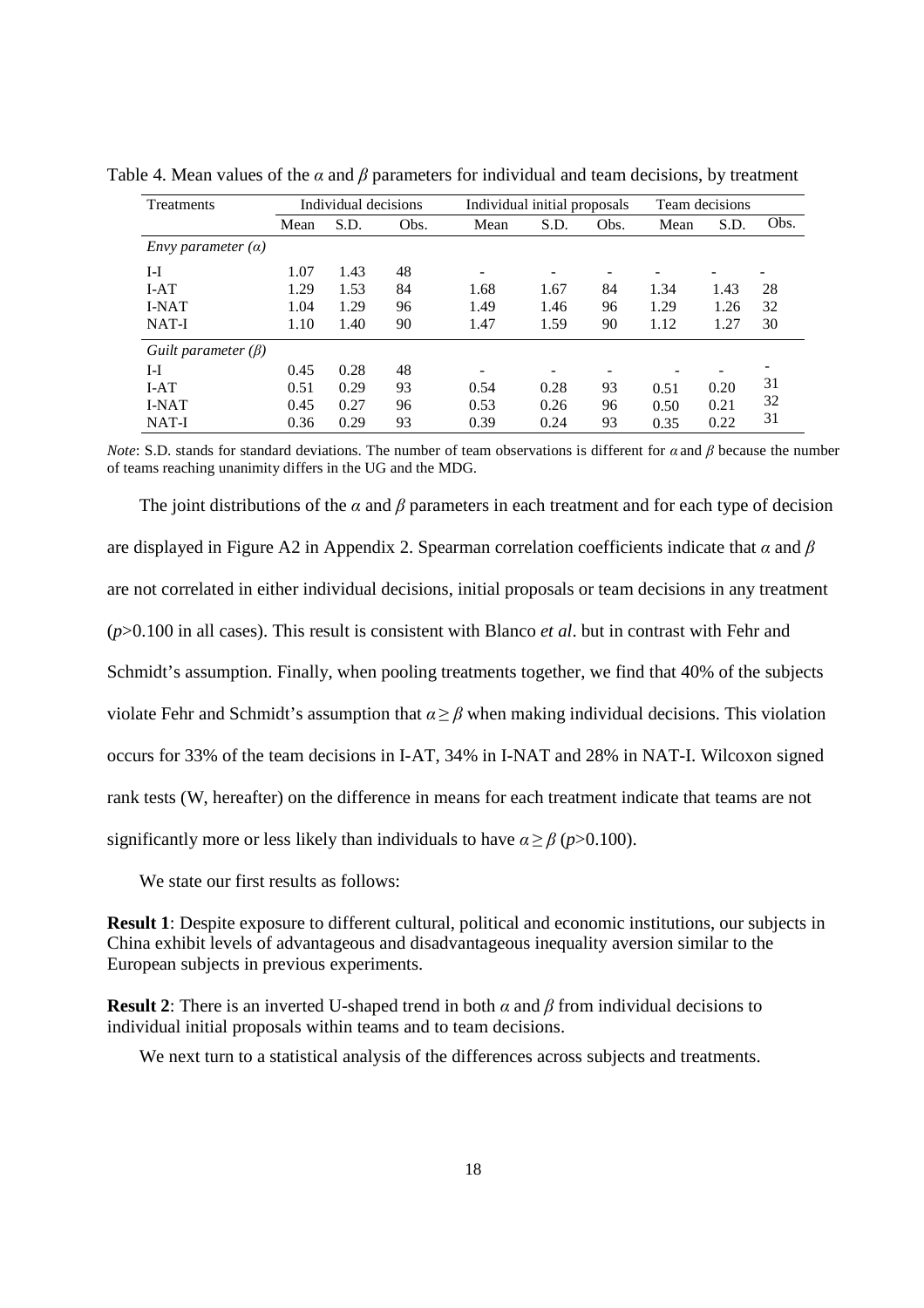### *4.2. Within- and between-subject comparisons*

## *Within-subject comparisons in each treatment*

l

The I-I treatment shows no significant difference in the values of *α* (W tests, *p*=0.453) and *β* (*p*=0.929) between the two sequences of individual decisions. In the other treatments, the only significant difference between individual and team decisions is found in I-NAT for the guilt parameter  $\beta$ , which is higher in teams ( $p=0.059$ ). These results differ from the common finding in the literature stating that teams behave more selfishly than individuals. This result does not mean, however, that team decisions are simply the mean of individuals' preferences. Indeed, individual initial proposals differ from both decisions made in isolation and from the final team decision.

Comparing the individual decisions made in isolation and the individual initial proposals in teams reveals significant negative differences for both parameters. Regarding *α*, Wilcoxon signed tests indicate *p*-values of 0.005 in I-AT, 0.001 in I-NAT and 0.019 in NAT-I. The respective *p*values for *β* are 0.033, 0.001 and 0.588. Thus, in most cases, the initial proposals in teams reveal more envy and guilt than the individual decisions made in isolation.<sup>18</sup> This result can be attributed to two reasons. Inequality averse individuals may anticipate that other team members are more selfish (recall that subjects receive no information about the preferences of their team members). Thus, inequality averse individuals may strategically submit more inequality averse proposals to compensate for the expected more selfish decisions of others, whereas selfish subjects can adjust their proposals toward only one direction. Alternatively, behavior may be driven by social image concerns because proposals are shown to team members. If the second interpretation is correct, then we should observe significantly larger differences between individual decisions and initial proposals in I-NAT and I-AT. However, Chi-squared tests reject the difference between the two coefficients

 $18$  This result is largely confirmed by the random-effects interval regressions and Tobit regressions reported in Table A1 in Appendix 2 in which we study the sensitivity of *α* and *β* to the type of decision by treatment. Detailed results from the post-regression tests are shown in Table A2.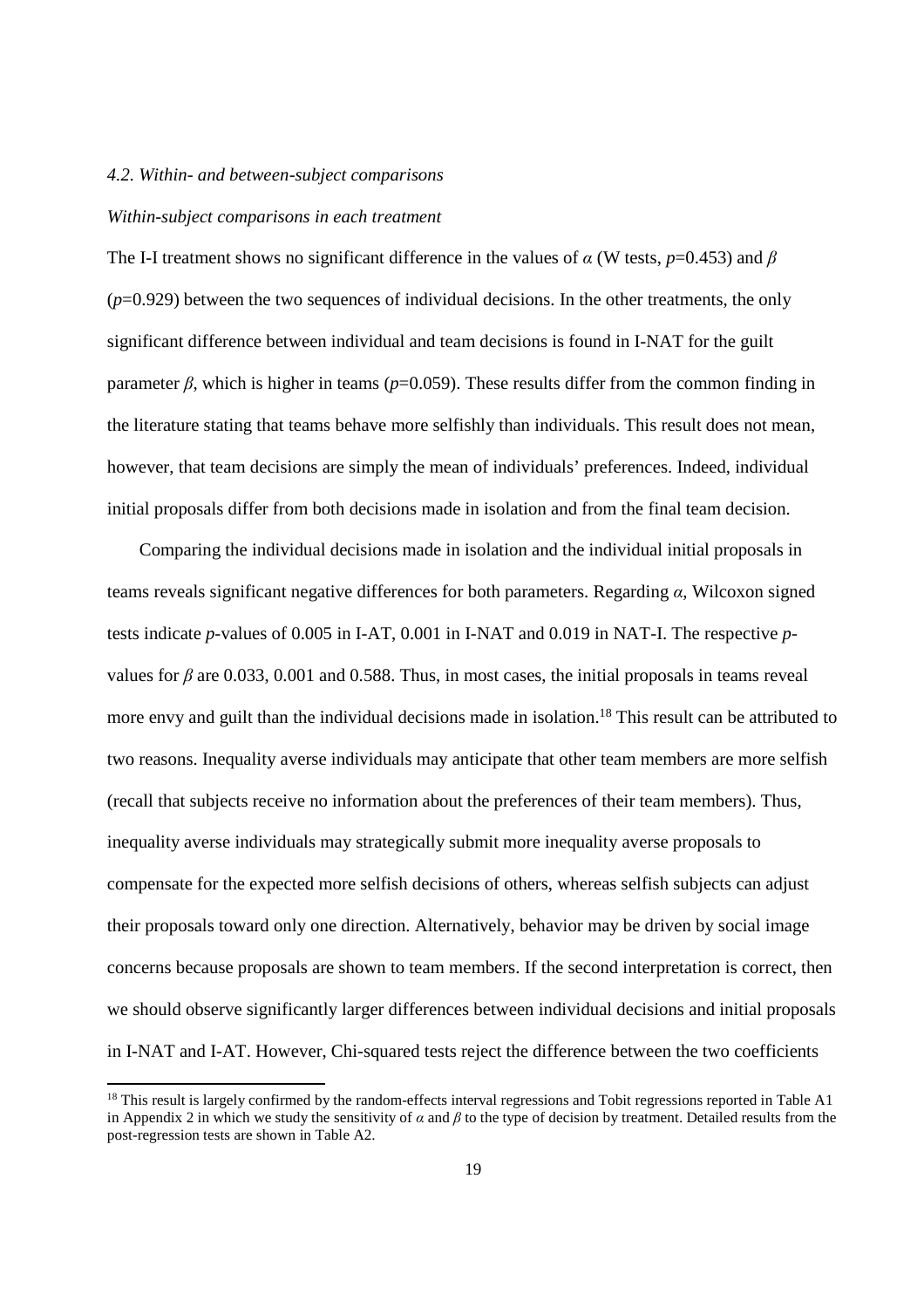for both  $\alpha$  ( $p=0.729$ ) and  $\beta$  ( $p=0.148$ ). This result provides stronger support to the strategic interpretation.

Finally, comparing the individual initial proposals and the final team decisions reveals significant positive differences for  $\alpha$  in I-AT ( $p=0.010$ ) and NAT-I ( $p=0.023$ ), but not in I-NAT (*p*=0.158). In most treatments, the aggregation process moves teams towards less envious decisions. In contrast, aggregation does not significantly modify the guilt parameter  $\beta$  ( $p=0.196$  in I-AT, 0.282) in I-NAT and 0.394 in NAT-I).

## *Between-subject comparisons across treatments*

l

We can first rule out the possibility that the differences between treatments are due to sample specificities. Pairwise comparisons show no significant difference in the guilt and envy parameters derived from individual decisions.<sup>19</sup> There is no significant difference either when comparing the second set of individual decisions in I-I and the team decisions in I-AT (M-W, *p*=0.142 for *α*, 0.266 for *β*) and I-NAT (*p*=0.110 for *α*, 0.398 for *β*). In contrast and consistent with the within-subject analysis, M-W tests indicate significant differences between the second set of individual decisions in I-I and the individual initial proposals in I-AT ( $p=0.036$  for  $\alpha$ , 0.068 for  $\beta$ ) and I-NAT ( $p=0.032$  for *α*, 0.080 for *β*). Because we find no significant difference between I-AT and I-NAT as regards both the individual initial proposals (M-W tests,  $p=0.719$  for  $\alpha$ , 0.834 for  $\beta$ ) and the team decisions  $(p=0.940$  for  $\alpha$ , 0.754 for  $\beta$ ), it is unlikely that social image motivates the higher inequality aversion in initial proposals within teams.

Finally, we compare the I-NAT and the NAT-I treatments to explore order effects. Starting a session with team decision-making reduces people's guilt in initial proposals and in team decisions

<sup>19</sup> M-W tests give the following *p*-values for *α*: 0.673 for I-I *vs*. I-AT, 0.841 for I-I *vs*. I-NAT, and 0.650 for I-AT *vs*. I-NAT. The respective values for *β* are 0.277, 0.942, and 0.221. Using instead Fisher's exact tests for categorical outcomes gives the same qualitative conclusions. Kruskal-Wallis tests for I-I *vs*. I-AT *vs*. I-NAT indicate *p*=0.867 for *α* and 0.386 for *β*.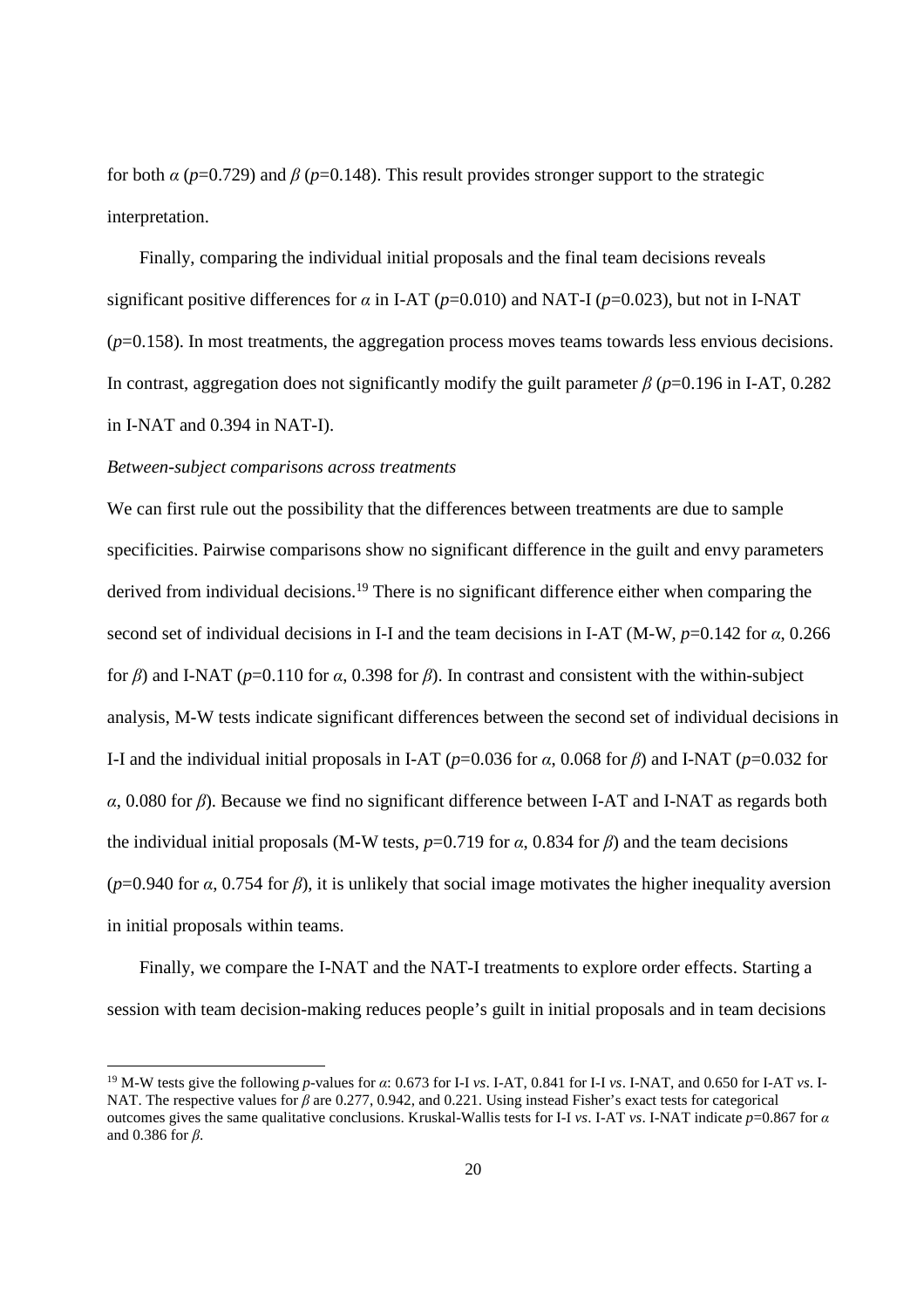(M-W tests, *p*<0.001). Guilt in individual decisions is also lower when individual decisions follow team decisions  $(p=0.031)$  than when they precede them. We cannot, however, conclude with certainty that this result stems from social information or persuasion when others' preferences are revealed by the aggregation process. Indeed, guilt in initial proposals in NAT-I is also lower than that in individual decisions in the treatments in which team decision-making follows decisions made in isolation. In contrast, the degree of envy revealed by individual decisions, initial proposals and team decisions is not affected by the order of the decisions (*p*=0.990, 0.613, and 0.455, respectively).

## *An econometric analysis of envy and guilt in individuals and teams*

Table 5 reports Tobit regressions (because data are censored) that investigate the determinants of the envy parameter  $\alpha$  (models (1) to (4)) and the guilt parameter  $\beta$  (models (5) to (8)) as determined by the individual decisions from all treatments, by the individual initial proposals and by the team decisions in the I-AT, I-NAT and NAT-I treatments. Models (4) and (8) pool the data from the individual decisions and individual initial proposals in teams and include an independent dummy variable for individual decision-making.<sup>20</sup>

 $\overline{a}$ 

 $20$  We also estimated interval regressions (see Table A3 in Appendix), which provide qualitatively similar results.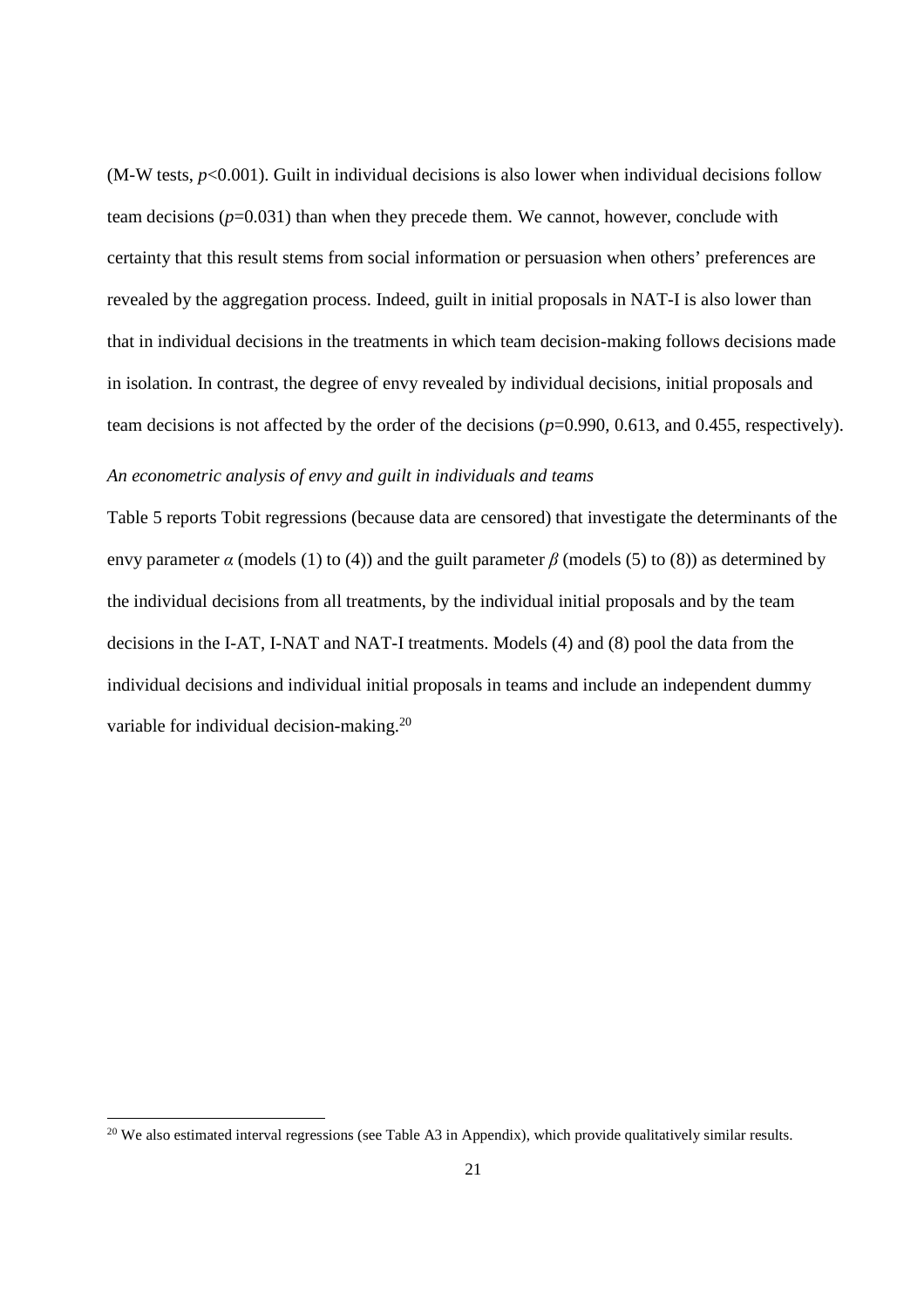|                                                |                           | Envy parameter $(a)$            |                         |                                                               |                           | Guilt parameter $(\beta)$       |                         |                                                               |  |
|------------------------------------------------|---------------------------|---------------------------------|-------------------------|---------------------------------------------------------------|---------------------------|---------------------------------|-------------------------|---------------------------------------------------------------|--|
|                                                | Indiv.<br>decision<br>(1) | Ind. initial<br>proposal<br>(2) | Team<br>decision<br>(3) | Pooled indiv.<br>decision &<br>indiv. initial<br>proposal (4) | Indiv.<br>decision<br>(5) | Ind. initial<br>proposal<br>(6) | Team<br>decision<br>(7) | Pooled indiv.<br>decision &<br>indiv. initial<br>proposal (8) |  |
| Team decision first                            | 0.024                     | $-0.103$                        | $-0.158$                | $-0.145$                                                      | $-0.120***$               | $-0.069***$                     | $-0.088**$              | $-0.152***$                                                   |  |
| (NAT-I treatment)                              | (0.158)                   | (0.165)                         | (0.221)                 | (0.186)                                                       | (0.034)                   | (0.027)                         | (0.039)                 | (0.033)                                                       |  |
| Non-anonymity                                  |                           | 0.032<br>(0.171)                | 0.230<br>(0.399)        |                                                               |                           | 0.004<br>(0.027)                | 0.060<br>(0.065)        |                                                               |  |
| Individual decision-<br>making                 |                           |                                 |                         | $-0.435*$<br>(0.232)                                          |                           |                                 |                         | $-0.080*$<br>(0.042)                                          |  |
| Number of males in the<br>team                 |                           |                                 | 0.150<br>(0.225)        |                                                               |                           |                                 | $-0.016$<br>(0.035)     |                                                               |  |
| Number of males in the<br>team * Non-anonymity |                           |                                 | $-0.056$<br>(0.268)     |                                                               |                           |                                 | $-0.023$<br>(0.042)     |                                                               |  |
| $\alpha$ in individual decision                | $\overline{\phantom{a}}$  | $0.644***$<br>(0.036)           |                         |                                                               |                           |                                 |                         |                                                               |  |
| $\beta$ in individual decision                 |                           |                                 |                         |                                                               |                           | $0.635***$<br>(0.032)           |                         |                                                               |  |
| Team mean $\alpha$ in                          |                           |                                 | $0.817***$              |                                                               |                           |                                 |                         |                                                               |  |
| individual decision                            |                           |                                 | (0.086)                 |                                                               |                           |                                 |                         |                                                               |  |
| Team mean $\beta$ in<br>individual decision    |                           |                                 |                         |                                                               |                           |                                 | $0.831***$<br>(0.085)   |                                                               |  |
| Male                                           | $-0.004$                  | 0.202                           |                         | 0.119                                                         | $-0.059*$                 | $-0.032$                        |                         | $-0.063**$                                                    |  |
|                                                | (0.152)                   | (0.144)                         |                         | (0.171)                                                       | (0.033)                   | (0.023)                         |                         | (0.031)                                                       |  |
| Rural register                                 | $-0.160$                  | 0.073                           |                         | $-0.052$                                                      | 0.038                     | $0.072***$                      |                         | $0.078**$                                                     |  |
|                                                | (0.159)                   | (0.154)                         |                         | (0.180)                                                       | (0.034)                   | (0.024)                         |                         | (0.032)                                                       |  |
| Number of close                                | 0.029                     | 0.050                           |                         | $0.063*$                                                      | $0.015**$                 | 0.008                           |                         | $0.016**$                                                     |  |
| friends                                        | (0.031)                   | (0.030)                         |                         | (0.035)                                                       | (0.007)                   | (0.005)                         |                         | (0.006)                                                       |  |
| Acquaintances in the                           | $-0.090$                  | $-0.174$                        |                         | $-0.279$                                                      | $-0.035$                  | $0.044*$                        |                         | 0.012                                                         |  |
| session                                        | (0.155)                   | (0.148)                         |                         | (0.175)                                                       | (0.034)                   | (0.023)                         |                         | (0.032)                                                       |  |
| Boarding school                                | 0.184                     | 0.175                           |                         | $0.360*$                                                      | 0.021                     | 0.018                           |                         | 0.042                                                         |  |
|                                                | (0.167)                   | (0.158)                         |                         | (0.188)                                                       | (0.037)                   | (0.025)                         |                         | (0.034)                                                       |  |
| Other controls                                 | Yes                       | Yes                             | N <sub>O</sub>          | Yes                                                           | Yes                       | Yes                             | N <sub>o</sub>          | Yes                                                           |  |
| Observations                                   | 318                       | 270                             | 90                      | 318                                                           | 330                       | 282                             | 94                      | 330                                                           |  |
| Chi-squared test                               | 0.976                     | 0.000                           | 0.000                   | 0.249                                                         | 0.095                     | 0.000                           | 0.000                   | 0.000                                                         |  |
| Log-likelihood                                 | $-564.107$                | $-427.932$                      | $-129.671$              | $-582.510$                                                    | $-125.663$                | 34.909                          | 35.454                  | $-87.571$                                                     |  |

Table 5. Tobit regressions of the envy and guilt parameters, by treatment

Log-likelihood 564.107 -427.932 -129.671 -582.510 -125.663 34.909 35.454 -87.571<br>Notes: Marginal effects are reported and standard errors are in parentheses. \*\*\* indicates significance at the 0.01 level, \*\* at the 0.05 lev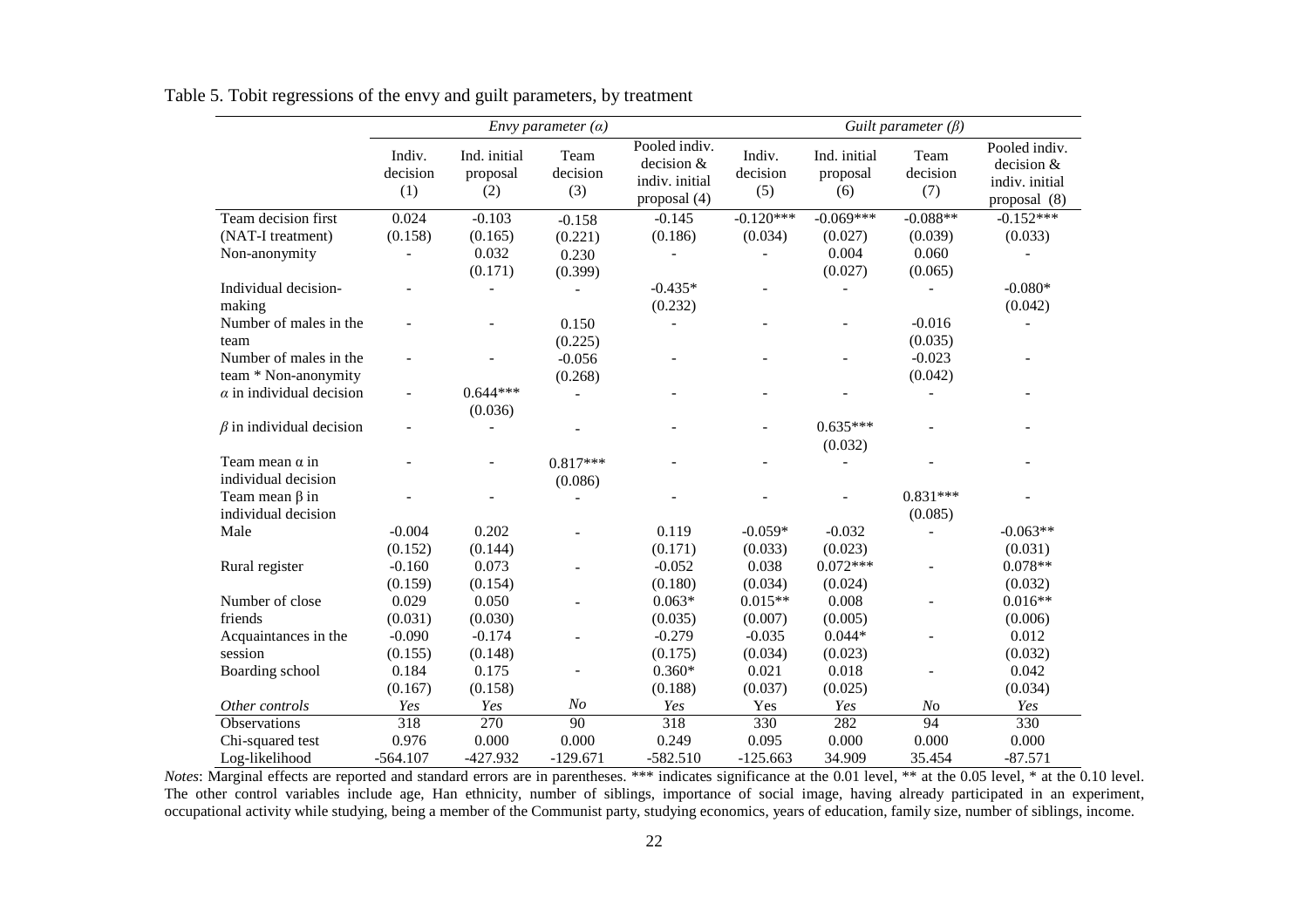The independent variables include a dummy variable to control for order effects between individual and team decision-making and a dummy variable to capture the influence of anonymity (except in the regressions on individual decisions). In the regressions on initial proposals, we include the respective point estimates of *α* (model (2)) and *β* (model (5)) from individual decisions. In the regressions on team decisions, we include the respective mean value of  $\alpha$  (model (3)) and  $\beta$  (model (6)), as determined by the three teammates' individual decisions. We control for the gender composition of the team and interact this variable with the nonanonymity of the proposals. Finally, except for the regressions of the team decisions, we control for various demographic variables detailed below in Table 5, and we only report those that reach significance.

Table 5 confirms that individuals express more guilt and envy in their initial proposals within teams than when they decide in isolation (see models (4) and (8)). Naturally, more inequality aversion in individuals increases the pro-sociality of teams (see models (3) and (7)). Table 5 also reveals that anonymity within teams drives neither guilt nor envy. *β* is lower when team decisions are made at the beginning of the experiment rather than later and when decisions made in isolation follow team decision-making. Finally, only a few demographic variables are significant. In particular, males express less guilt in individual decisions than females, whereas being a rural resident, attending a boarding school (meaning living in a dormitory) prior to entering university, having acquaintances in the session and more close friends all increase advantageous inequality aversion.

This analysis is summarized in the following results.

**Result 3**: The envy (*α*) and guilt (*β)* parameters are similar for individual and team decisions.

**Result 4**: Individual initial proposals in teams reveal more guilt and envy than individual decisions made in isolation. This result is driven by strategic reasoning in the absence of information about others' preferences rather than by social image or social desirability.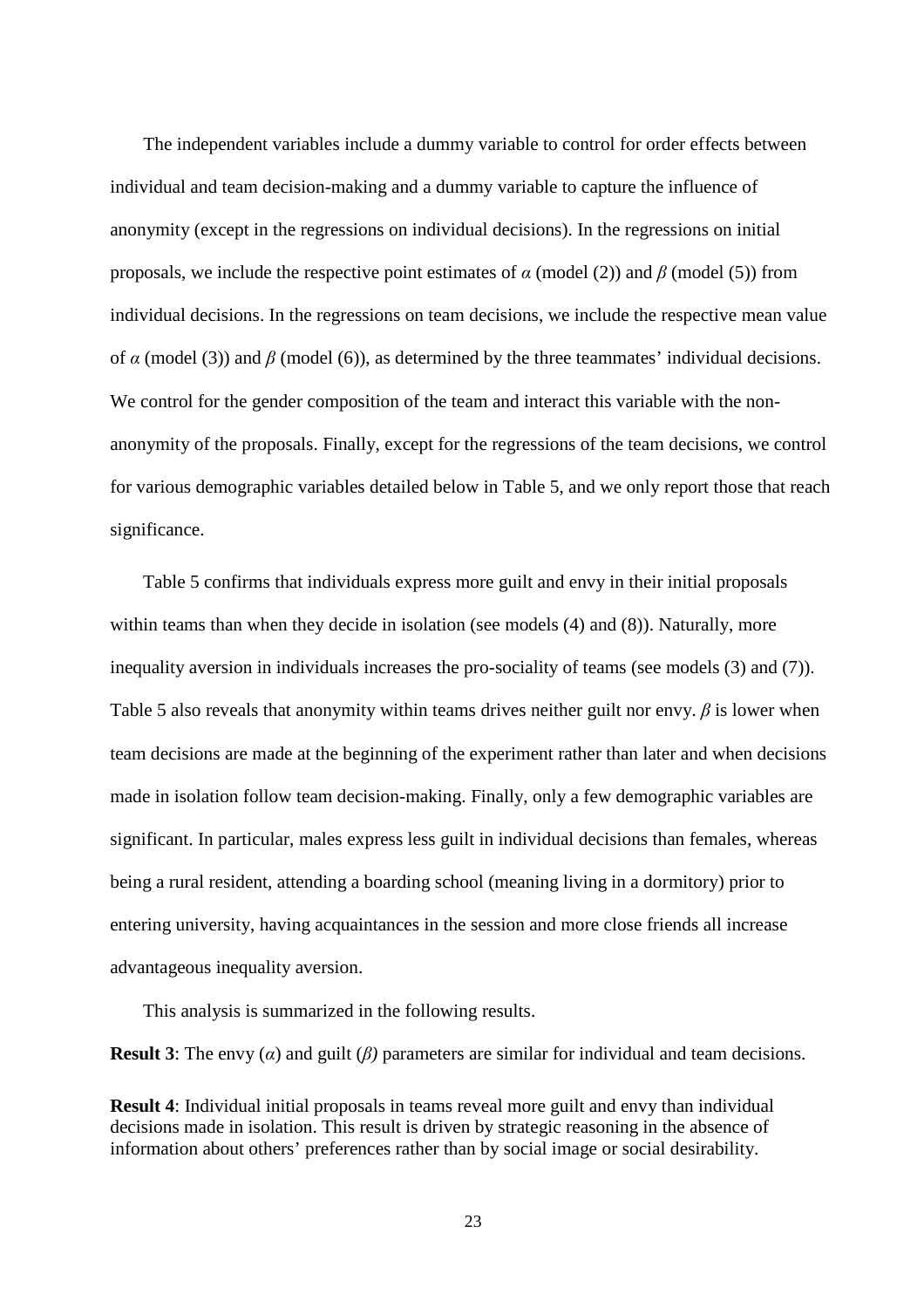## *4.3. Aggregation of individual choices in teams*

We now explore the aggregation of preferences in teams by means of two measures. The first measure is the number of proposal rounds needed to reach unanimity, which captures the tension in the team. The second measure is the convergence speed from an individual's initial proposal to the team decision, which describes how fast the individual proposals were aggregated into a team decision. The speed is given by the mean absolute distance (described by the number of decision problem) between an individual's initial proposal and the team decision divided by the number of rounds. A high value for this variable means a quick adjustment between more divergent decisions. We exclude four teams for which the initial proposals were already unanimous and eight teams that did not reach unanimity.

When we pool the three team treatments, it takes on average 4.44 rounds (S.D.=3.77) to converge to a team decision on the acceptance threshold in the UG and 4.14 rounds (S.D.=2.11) to converge to the dictator's decision in the MDG.<sup>21</sup> These values do not differ significantly (W test, *p*=0.327). The mean convergence speed is 0.89 switching point per round in the UG  $(S.D.=1.49)$  and 1.37  $(S.D.=2.07)$  in the MDG. The difference is significant ( $p<0.001$ ): dictators adjust more quickly than responders in the UG, suggesting that guilt is a weaker preference than envy. Comparing the I-AT and I-NAT treatments reveals no significant difference based on either the number of rounds or the convergence speed on the responders' acceptance threshold in the UG (W tests,  $p=0.85$  and 0.91, respectively) or the dictators' decision ( $p=0.29$  and 0.50, respectively).

Table 6 reports four regressions in which the dependent variable is either the number of rounds until convergence (Tobit models (1) and (3))<sup>22</sup> or the convergence speed at the team level

 $\overline{a}$ 

<sup>&</sup>lt;sup>21</sup> For the team acceptance decision in the UG, the number of rounds is 4.74 in I-AT, 4.19 in I-NAT and 4.44 in NAT-I, and the convergence speed is respectively 1.03, 0.81 and 0.85. For the team dictator decisions, the number of rounds is 3.68 in I-AT, 4.13 in I-NAT and 4.61 in NAT-I, and the convergence speed is respectively 1.51, 1.41 and 1.18.

 $^{22}$  Using negative binomial count data models instead of the Tobit models delivers the same qualitative results.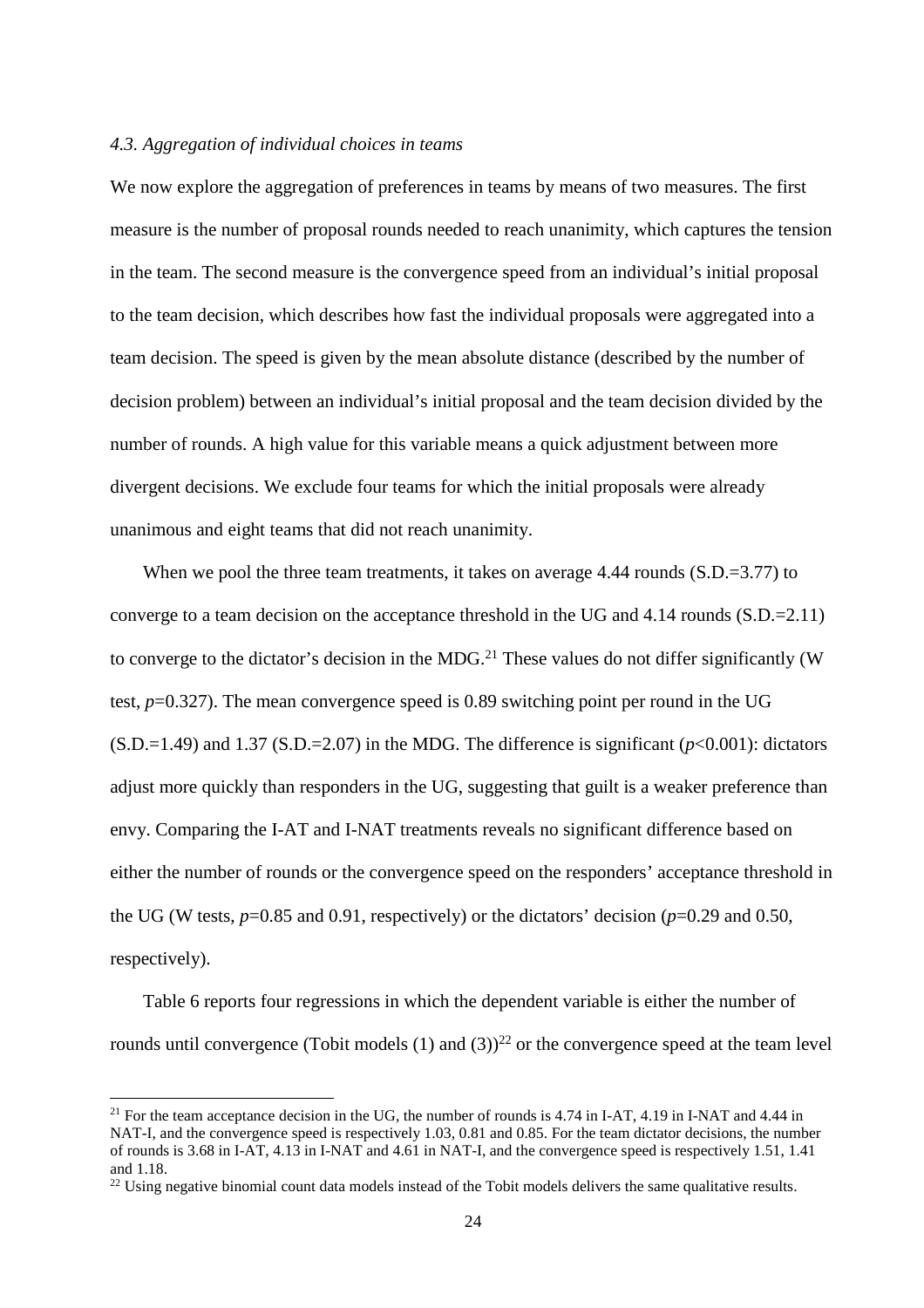(OLS models (2) and (4)). Models (1) and (2) address the responder team's acceptance threshold in the UG and models (3) and (4) address the dictator team's decisions in the MDG. The independent variables include the mean, variance and skewness of the three individual initial proposals in the team. They also include controls for the order of the conditions (equal to 1 for NAT-I and 0 for the other treatments), the non-anonymity of proposals, the number of males in the team and a variable interacting the last two variables.

Table 6. Determinants of the number of proposal rounds and convergence speed in team decisions

|                           |                                       | Envy parameter $(a)$       | Guilt parameter $(\beta)$ )         |                            |
|---------------------------|---------------------------------------|----------------------------|-------------------------------------|----------------------------|
| Variables                 | Number of<br>proposal<br>rounds $(1)$ | Convergence<br>speed $(2)$ | Number of<br>proposal rounds<br>(3) | Convergence<br>speed $(4)$ |
| Mean of initial proposals | $-0.155$                              | $-0.011$                   | $0.114*$                            | $-0.058*$                  |
|                           | (0.159)                               | (0.031)                    | (0.062)                             | (0.030)                    |
| Variance of initial       | $0.077***$                            | $0.039***$                 | $0.015**$                           | $0.022***$                 |
| proposals                 | (0.029)                               | (0.006)                    | (0.007)                             | (0.003)                    |
| Skewness of initial       | $-1.407***$                           | 0.102                      | 0.405                               | $-0.005$                   |
| proposals                 | (0.610)                               | (0.115)                    | (0.320)                             | (0.154)                    |
| Order of conditions       | 0.445                                 | $-0.033$                   | 0.301                               | $-0.040$                   |
|                           | (0.802)                               | (0.158)                    | (0.485)                             | (0.236)                    |
| Non-anonymity             | $-1.894$                              | 0.117                      | $1.770**$                           | $-0.273$                   |
|                           | (1.387)                               | (0.271)                    | (0.794)                             | (0.378)                    |
| Number of males in the    | $-0.531$                              | $-0.008$                   | 1.260***                            | $-0.308$                   |
| team                      | (0.803)                               | (0.153)                    | (0.413)                             | (0.198)                    |
| Number of males in the    | 1.178                                 | $-0.214$                   | $-1.106**$                          | 0.190                      |
| team* Non-anonymity       | (0.945)                               | (0.183)                    | (0.509)                             | (0.244)                    |
| Constant                  |                                       | $0.613**$                  |                                     | 1.775***                   |
|                           |                                       | (0.301)                    |                                     | (0.433)                    |
| Observations              | 86                                    | 86                         | 94                                  | 94                         |
| Left-censored obs.        | 29                                    |                            | 16                                  |                            |
| Chi-squared test          | 0.014                                 |                            | 0.002                               |                            |
| F-test                    |                                       | 3.30e-07                   |                                     | 3.23e-07                   |
| Pseudo- $R^2/R^2$         | 0.045                                 | 0.415                      | 0.058                               | 0.386                      |
| Log-Likelihood            | $-187.579$                            |                            | $-184.648$                          |                            |

*Notes*: The regressions include only teams that reached unanimity with at least two rounds of proposals. Models (1) and (3) are Tobit regressions and Models (2) and (4) are OLS regressions. Marginal effects are reported and standard errors are in parentheses. \*\*\* indicates significance at the 0.01 level, \*\* at the 0.05 level, \* at the 0.10 level.

Table 6 reveals that a higher variance in the initial proposals increases both the number of rounds needed to reach unanimity and the convergence speed in both games. The skewness of the initial proposals reduces the number of rounds for convergence but only for the envy parameter. Higher mean initial proposals (*i.e*., lower guilt) marginally increase the number of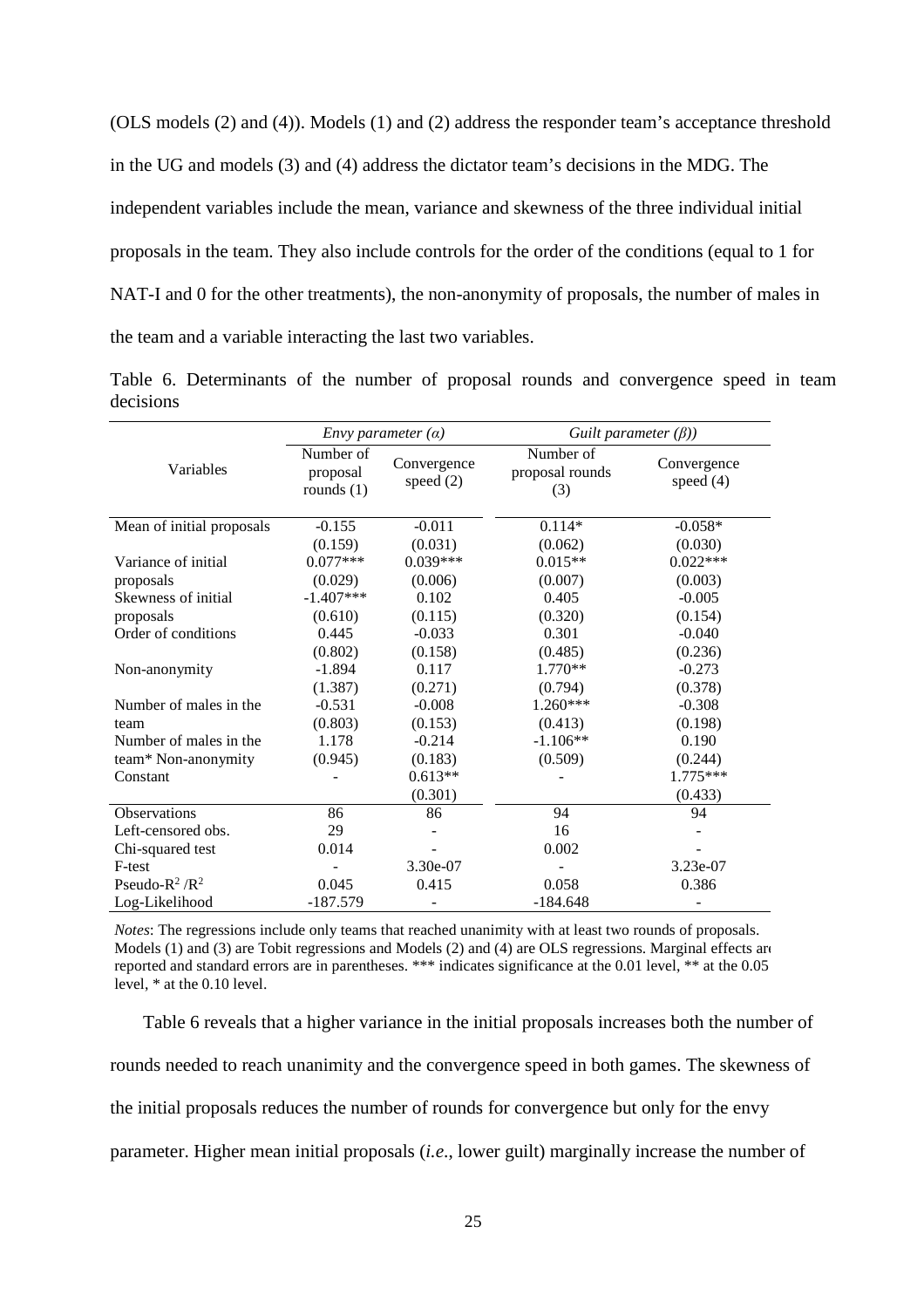rounds and decrease the convergence speed of the dictators' decisions. Table 6 also shows that abandoning anonymity increases the number of rounds needed to converge to the dictator choice. Because initial proposals were not higher in this condition, this result suggests that people are less prepared to make concessions when their choices are made visible to others, which supports the deindividuation theory of anonymity of Reicher *et al*. (1995). This effect is primarily driven by females, as it is largely reduced when the team includes more males. In contrast, when decisions are anonymous, having more males in a team increases the number of rounds.

Finally, we study who, among the selfish or the inequality averse subjects, are converging more rapidly to the team decision. In each team, we classify the players based on the median of the initial proposals, and we calculate for each player the number of rounds until this player proposes the team decision. We find that, on average, the median member needs 1.48 and 0.87 fewer rounds to reach the team decision than the player whose initial proposal is the least inequality averse in the team for the  $\alpha$  and  $\beta$  parameters, respectively (M-W tests,  $p<0.001$  in both cases). He also needs, respectively, 1.02 and 0.62 fewer rounds than the player whose initial proposal is the most inequality averse  $(p<0.001$  in both cases). This result indicates that team decisions are driven by the median players, with the more extreme players in terms of inequality aversion neutralizing each other. We also consider the mean absolute distance between the initial proposal and the team decision. This distance is significantly smaller for the median player (0.398 for *α* and 0.048 for *β)* than for the player who made the least inequality averse initial proposal in the team (0.940 for *α* and 0.235 for *β)* or for the player who made the most inequality averse proposal (1.828 for  $\alpha$  and 0.273 for  $\beta$ ) ( $p$ <0.001 in all comparison tests). This result indicates that members with a higher degree of inequality aversion make more concessions than the others, possibly because we have seen that they tend to inflate the inequality aversion of their initial proposals compared to their individual decisions. Finally, the move toward more selfish team decisions can be partly explained by the fact that median team members make on average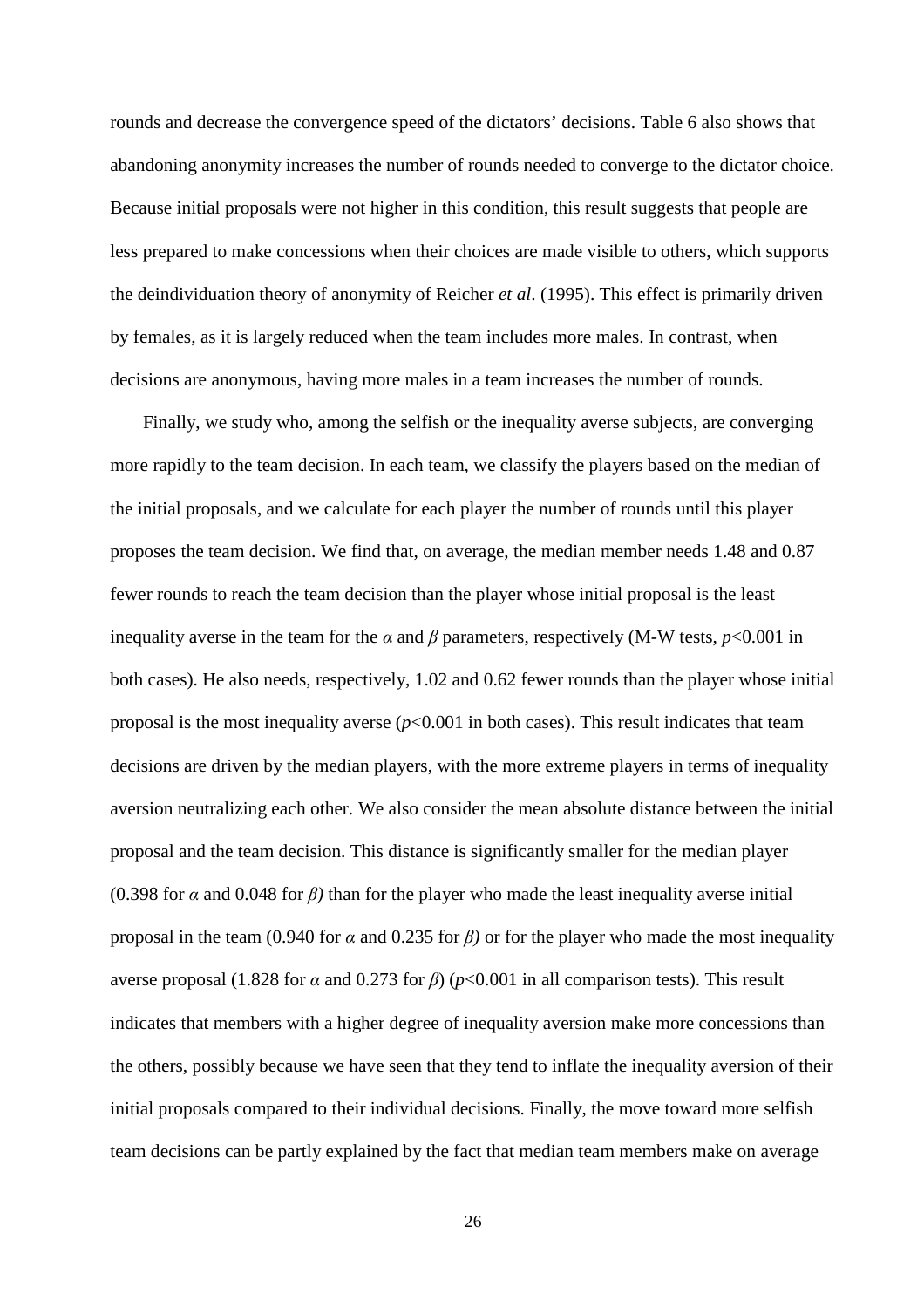less inequality averse initial proposals than the mean, at least for the *α* parameter (mean difference=0.110, *p*=0.064) if not for *β* (mean difference=-0.007, *p*=0.401). These results are consistent with those of Ambrus *et al*. (2013).

This analysis supports the following results.

**Result 5**: A higher heterogeneity of team members' preferences in both games slows down the convergence to unanimity, while anonymity accelerates the convergence for the dictator team choice.

**Result 6**: The aggregation process is driven by the team members with median preferences, as the most and the least inequality averse subjects neutralize each other. More inequality averse individuals make larger concessions than the others.

## *4.4. Predictive power of the inequality aversion parameters in the Production Games*

In the last section, we examine the predictive power of our inequality aversion measures  $\alpha$  and  $\beta$ in the Production Games. Yang *et al*. (2012) predict that because worker or team A always earns more than worker or team B in the PG, effort should depend exclusively and positively on the degree of guilt (with  $e_A = 200\beta_A$ ). We find that worker A's effort levels (mean=57.71, S.D.=31.09), initial proposals (mean=59.27, S.D.=30.53) and team effort levels (mean=58.95, S.D.=29.75) are all significantly higher than 0 (W tests,  $p<0.001$ ), providing evidence of guilt. The model predicts that the effort of worker or team B should depend negatively on the degree of envy (with  $e_B = 100 - 100\alpha_B$ ). We observe that worker B's effort levels (mean=88.33, S.D.=19.93), initial proposals (mean=86.81, S.D.=20.87) and team effort levels (mean=93.54, S.D.=12.65) are all significantly lower than 100 (W tests,  $p<0.001$ ), showing evidence of envy. In contrast to worker A, worker B agrees on higher effort in the team compared to the initial proposals (W tests,  $p<0.001$ ).

Table 7 reports various Tobit regressions. The dependent variable is the effort levels of worker A, *eA* (model (1)), and worker B, *eB* (model (2)), in the individual PG. The independent variables include the individual  $\alpha$  and  $\beta$  parameters. Models (3) and (4) for the team PG include the team  $\alpha$  and  $\beta$  parameters and dummy variables for each treatment (I-NAT being the reference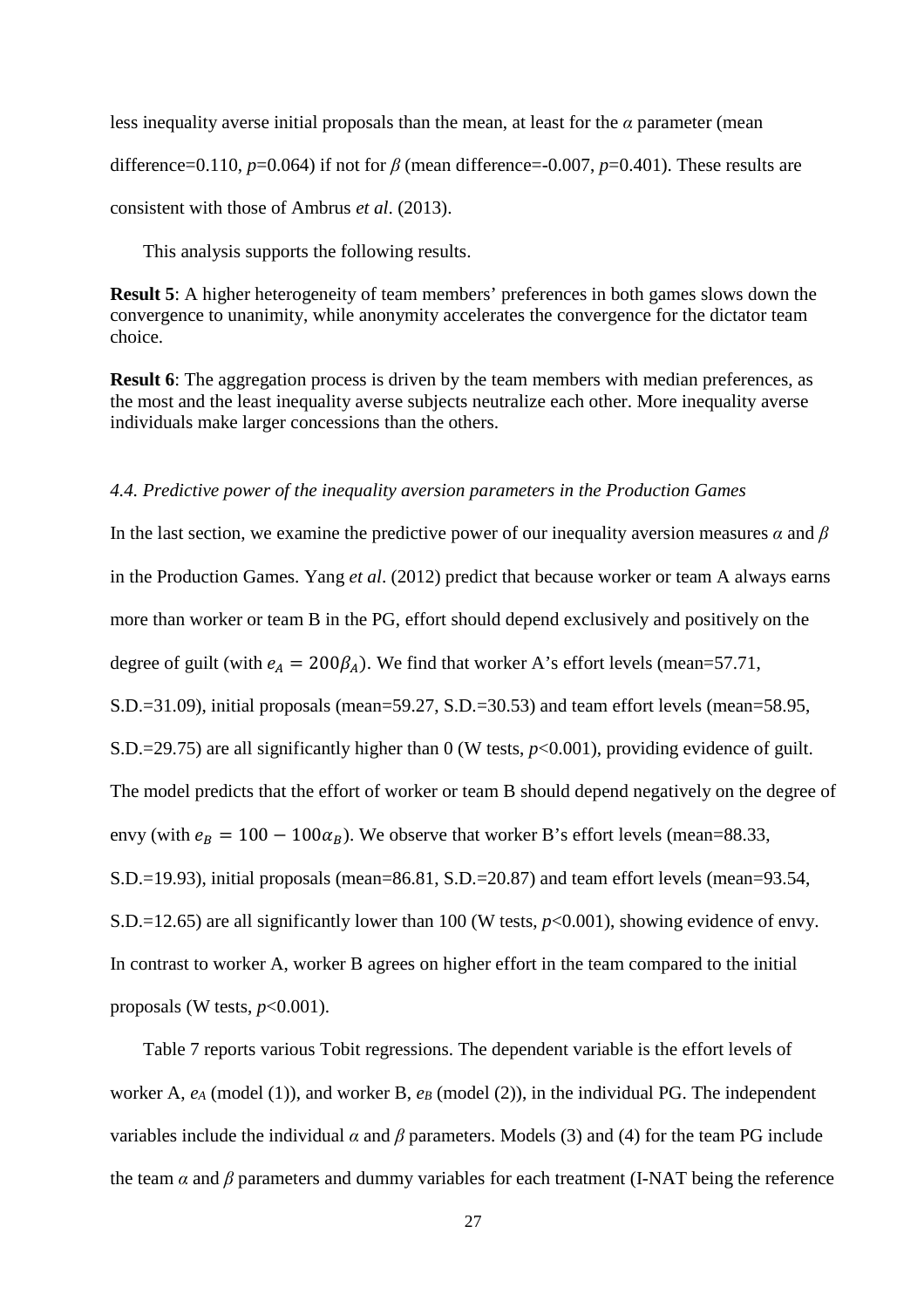category). Models (5) and (6) augment models (3) and (4), respectively, with interaction terms between  $\alpha$  and  $\beta$  and each treatment because their impact might differ across treatments.

|                                      | <b>Individual Production Game</b> |            |            |            |              |            |
|--------------------------------------|-----------------------------------|------------|------------|------------|--------------|------------|
|                                      | $e_A(1)$                          | $e_B(2)$   | $e_A(3)$   | $e_B(4)$   | $e_{A}(5)$   | $e_B(6)$   |
| Envy parameter $(\alpha)$            |                                   | $-1.139$   |            | $-1.279$   |              | $-1.090$   |
|                                      |                                   | (1.852)    |            | (1.031)    |              | (1.733)    |
| Guilt parameter $(\beta)$            | 23.575                            |            | 43.308***  |            | 18.839       |            |
|                                      | (15.305)                          |            | (12.974)   |            | (21.388)     |            |
| I-AT treatment                       |                                   |            | $-8.705$   | 1.800      | 1.075        | 2.306      |
|                                      |                                   |            | (6.876)    | (3.193)    | (17.217)     | (4.809)    |
| NAT-I treatment                      |                                   |            | $-7.923$   | 1.229      | $-39.215***$ | 1.536      |
|                                      |                                   |            | (7.194)    | (3.101)    | (13.973)     | (4.547)    |
| $\alpha$ <sup>*</sup> I-AT treatment |                                   |            |            |            |              | $-0.346$   |
|                                      |                                   |            |            |            |              | (2.436)    |
| $\alpha$ *NAT-I treatment            |                                   |            |            |            |              | $-0.223$   |
|                                      |                                   |            |            |            |              | (2.511)    |
| $\beta$ *I-AT treatment              |                                   |            |            |            | $-18.466$    |            |
|                                      |                                   |            |            |            | (31.870)     |            |
| $\beta$ *NAT-I treatment             |                                   |            |            |            | 81.006***    |            |
|                                      |                                   |            |            |            | (29.438)     |            |
| Observations                         | 48                                | 48         | 94         | 90         | 94           | 90         |
| Right-censored obs.                  | 9                                 | 28         | 18         | 64         | 18           | 26         |
| Pseudo $R^2$                         | 0.006                             | 0.002      | 0.017      | 0.006      | 0.031        | 0.006      |
| Log-likelihood                       | $-201.773$                        | $-118.300$ | $-392.174$ | $-158.208$ | $-386.707$   | $-158.197$ |
| Chi-squared test                     | 0.137                             | 0.540      | 0.003      | 0.593      | 0.000        | 0.860      |

Table 7. Determinants of effort levels in the individual and team Production Games

*Note*: These regressions are Tobit models. Marginal effects are reported and standard errors are in parentheses. \*\*\* indicates significance at the 0.01 level, \*\* at the 0.05 level, \* at the 0.10 level. Teams that did not reach unanimity are excluded.

Table 7 reveals that *α* and *β* fail to predict behavior in the individual PG. Team B's effort is also not affected by  $\alpha$  (see models (4) and (6)). In contrast, model (3) shows that the guilt parameter  $\beta$  has significant explanatory power for team A's effort provision, although its magnitude is merely close to half of the theoretical prediction. Model (5) reveals that this effect is driven by the NAT-I treatment. Team effort in this treatment is significantly lower than in I-NAT, but the dominant effect of *β* in NAT-I makes effort in the two treatments comparable, which supports our last result.

**Result 7**: The guilt parameter *β* predicts the advantaged teams' behavior in the Production Game, but only when choices are not anonymous. The envy parameter  $\alpha$  fails to predict behavior in any configuration of the Production Game.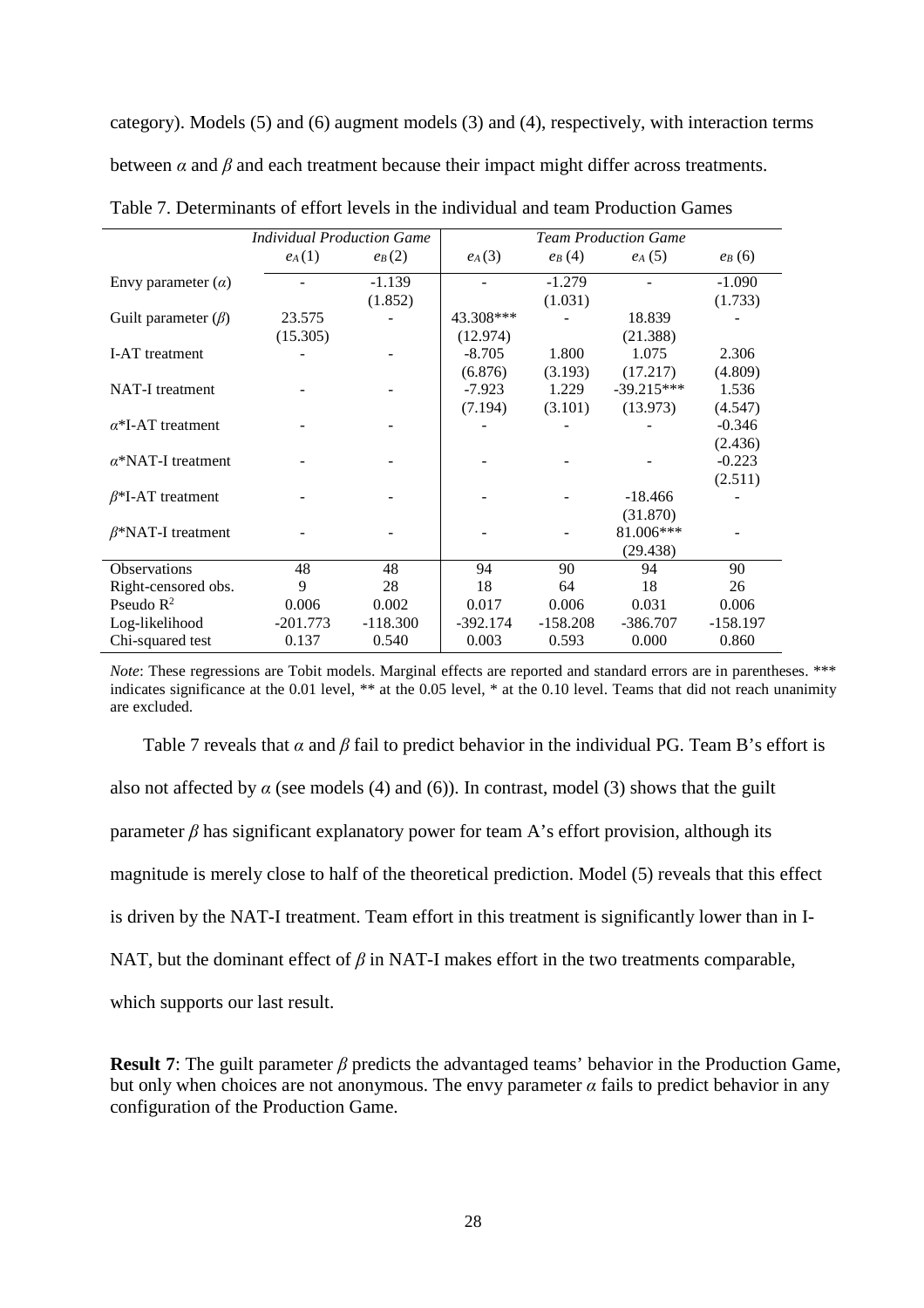## 5. DISCUSSION AND CONCLUSION

Charness and Sutter (2012) write that teams are "less behavioral than individuals" because they are more likely than individuals to make decisions following standard game-theoretic predictions. This claim does not reflect our findings here. Comparing behavior in an Ultimatum Game and in a Modified Dictator Game when people make individual decisions and when they are part of a team does not reveal significant within- or between-subject differences in the degree of envy or guilt between individuals acting in isolation and acting in teams. If teams express less inequality aversion than their members' initial proposals, it is not because bargaining makes people more self-oriented; it is because socially oriented people inflate the degree of guilt and envy in their initial proposals compared to their choices made in isolation in anticipation of the influence of more selfish teammates. The team members who are more inequality averse make more concessions than the others in the aggregation process. This finding suggests a possible bias in the studies comparing individual and team decisions that assume that initial proposals reveal individuals' inner preferences. Initial proposals higher than decisions made in isolation are motivated by strategic reasoning in the absence of information about the others' preferences rather than by social image. During the aggregation process, the individuals with median inequality aversion preferences impose the team decision.

We acknowledge that the absence of major differences in the degree of inequality aversion between teams and individuals may be driven by a number of features in our design. First, individuals bargain in teams without being able to communicate freely with their teammates. Therefore, the pressure of the group and group thinking are probably less intense than when verbal deliberations are possible. The lack of verbal deliberation may explain the difference between our results and those of Balafoutas *et al*. (2014), who give their subjects the opportunity to chat. An extension of our experiment could explore various modes of communication within teams. Second, another extension could explore other modes of aggregation for individual

29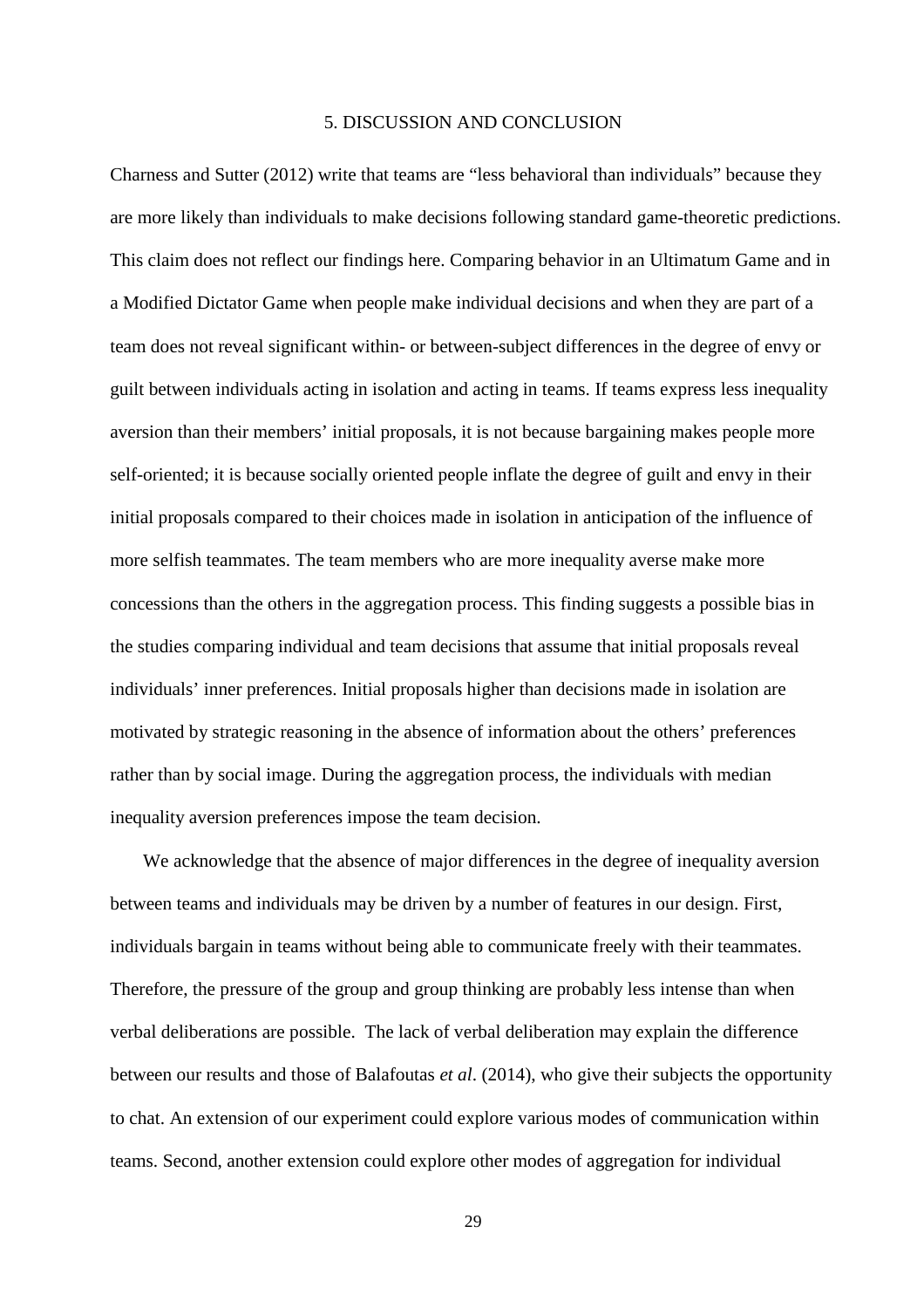proposals, notably the majority rule. Third, we find that individuals strategically increase their degree of envy or guilt at the onset of the aggregation process to compensate for the expected influence of more selfish teammates. This result may be driven by uncertainty about others' social preferences. A natural extension would consist of informing team members about the individual preferences of each teammate before making any proposal to reduce uncertainty.

We have conducted our experiment in China. Interestingly, our participants express levels of inequality aversion similar to those seen in participants in experiments conducted in Europe, despite their exposure to different political and economic institutions. It would be interesting to explore whether individual and group thinking are more similar in collectivist societies than in more individualized societies. Addressing this question suggests replicating this experiment in other countries.

Finally, we found that the envy parameter predicts neither individual nor team behavior. Blanco *et al*. (2011) also found no correlation between the inequality aversion parameters at the individual level and behavior in a public goods game and a sequential prisoners' dilemma game. This finding suggests that these parameters also capture other social preferences (like negative reciprocity) that do not play the same role in the Production game. Alternatively, this lack of correlation could result from the fact that preferences are not stable across games and over time. Further investigations are needed to explore this issue.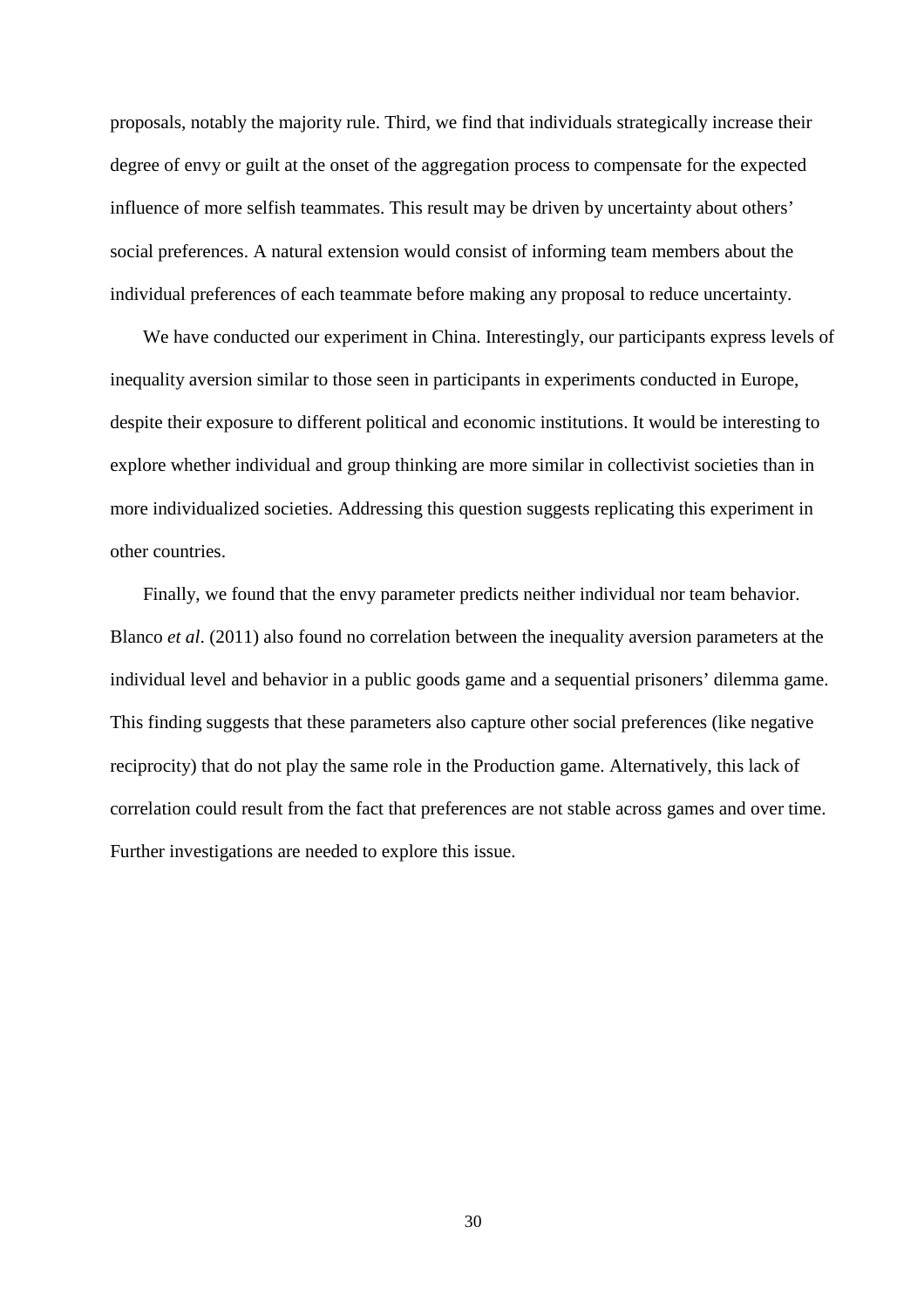### **REFERENCES**

- Ambrus, A. Greiner, B., Pathak, P. (2013). How individual preferences get aggregated in groups - An experimental study. University of New South Wales Discussion Paper, 2013-24.
- Baker, R.J., Laury, S. K., Williams, A. W. (2008). Comparing group and individual behavior in lottery-choice experiments. *Southern Economic Journal* 75, 367–382.
- Balafoutas, L., Kerschbamer, R., Kocher, M., Sutter M. (2014). Revealed distributional preferences: Individuals vs. teams. Forthcoming in *Journal of Economic Behavior & Organization*.
- Bartling, B., Fehr, E., Maréchal, M. A., Schunk, D. (2009). Egalitarianism and Competitiveness. *American Economic Review* 99(2), 93-98.
- Bartling, B., von Siemens, F. (2010). Equal Sharing Rules in Partnerships. *Journal of Institutional and Theoretical Economics* 166(2), 299-320.
- Bénabou, R., Tirole, J. (2006). Incentives and Prosocial Behavior. *American Economic Review* 96(5), 1652-1678.
- Bischoff, I., Krauskopf, T. (2013). Motives of pro-social behavior in individual versus collective decisions – a comparative experimental study. Discussion Paper 19-2013, University of Kassel.
- Blanco, M., Engelmann, D., Normann, H. (2011). A Within-Subject Analysis of Other-Regarding Preferences. *Games and Economic Behavior* 72 (2), 321–338.
- Bolton, G.E. (1991). A Comparative Model of Bargaining: Theory and Evidence. *American Economic Review* 81, 1096-1136.
- Bolton, G.E., Ockenfels, A. (2000). ERC: A Theory of Equity, Reciprocity and Competition. *American Economic Review* 90(1), 166–193.
- Bolton, G.E., Ockenfels, A. (2006). Inequality Aversion, Efficiency, and Maximin Preferences in Simple Distribution Experiments: Comment. *American Economic Review* 96(5), 1906-1911.
- Bornstein G., Yaniv I. (1998). Individual and group behavior in the ultimatum game: Are groups more "rational" players? *Experimental Economics* 1(1), 101-108.
- Bornstein, G., Kugler, T., Ziegelmeyer, A. (2004). Individual and group decisions in the centipede game: Are groups more "rational" players? *Journal of Experimental Social Psychology* 40(5), 599-605.
- Bosman, R., Hennig-Schmidt, H., van Winden, F. (2006). Exploring Group Decision Making in a Power-to-Take Experiment. *Experimental Economics* 9, 35–51.
- Brandts, J., Charness, G. (2011). The strategy versus the direct–response method: a first survey of experimental comparisons. *Experimental Economics* 14, 375-398.
- Casari, M., Zhang, J., Jackson, C. (2011). When Do Groups Perform Better than Individuals? A Company Takeover Experiment. Working Paper, University of Bologna.
- Cason, T.N, Mui, V.L. (1997). A Laboratory Study in Group Polarisation in the Team Dictator Game. *Economic Journal* 107(444), 1465-1483.
- Charness, G., Sutter, M. (2012). Groups Make Better Self-Interested Decisions. *Journal of Economic Perspectives* 26(3), 157-176.
- Cheung, S.L., Palan, S. (2011). Two heads are less bubbly than one: team decision-making in an experimental asset market. *Experimental Economics* 15 (3), 373-397.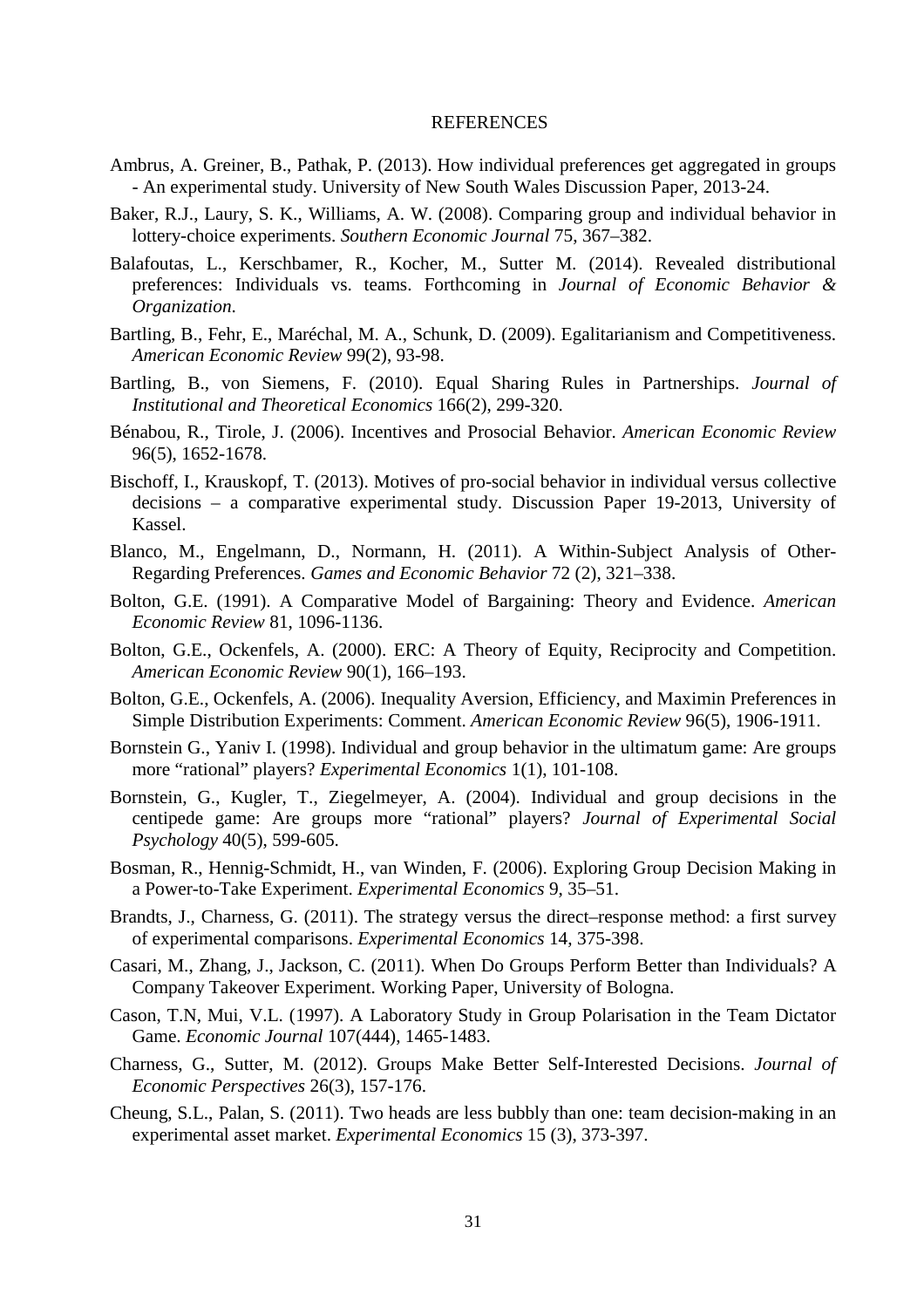- Cox, J.C. (2002). Trust, reciprocity, and other-regarding preferences: Groups vs. individuals and males vs. females. In Zwick R., Rapoport, A. (Eds.). *Advances in Experimental Business Research*. Kluwer Academic Publishers.
- Cox, J.C., Hayne, S.C. (2006). Barking up the right tree: Are small groups rational agents? *Experimental Economics* 9(3), 209-222.
- Dannenberg, A., Riechmann, T., Sturm, B., Vogt, C. (2007). Inequality Aversion and Individual Behavior in Public Good Games: An Experimental Investigation. ZEW Discussion Paper 07- 034, Mannheim.
- Engelmann, D., Strobel, M. (2004). Inequality Aversion, Efficiency, and Maximin Preferences in Simple Distribution Experiments. *American Economic Review* 94(4), 857–869.
- Fahr, R., Irlenbusch, B. (2011). Who follows the crowd—Groups or individuals? *Journal of Economic Behavior & Organization* 80 (1), 200-209.
- Fehr, E., Schmidt, K. (1999). A Theory of Faimess, Competition, and Cooperation. *The Quarterly Joumal of Economics* 114, 817-868.
- Festinger, L., Pepitone, A., Newcomb, T. (1952). Some consequences of deindividuation in a group. *Journal of Social Psychology* 47, 382-389.
- Fischbacher, U. (2007). z-Tree: Zurich Toolbox for Ready-made Economic Experiments. *Experimental Economics* 10(2), 171-178.
- Franzen, A., Pointner, S. (2013). Giving according to preferences: Decision-making in the group dictator game reconsidered. University of Bern Social Sciences Working Paper 2. http://ideas.repec.org/p/bss/wpaper/2.html.
- Gill, D., Stone, R. (2012). Desert and inequity aversion in teams. MPRA Paper 36864, University Library of Munich.
- Güth, W., Levati, M. V., Ploner, M. (2009). Making the World A Better Place: Experimental Evidence from the Generosity Game. Jena Economic Research Papers 2009-071.
- Harrison, G.W., Lau, M.I., Rutström, E.E., Tarazona-Gomez, M. (2012). Preferences over social risk. *Oxford Economic Papers* 65(1), 25-46.
- He, H., Martinsson, P., Sutter, M. (2012). Group decision making under risk: An experiment with student couples. *Economics Letters* 117, 691–693.
- Kocher, M., Sutter, M. (2005). The Decision Maker Matters: Individual versus Group Behaviour in Experimental Beauty-Contest Games. *Economic Journal* 115(500), 200–223.
- Kocher, M., Strauß, S., Sutter, M. (2006). Individual or Team Decision-Making Causes and Consequences of Self-Selection. *Games and Economic Behavior* 56(2), 259–270.
- Kocher, M. Sutter, M. (2007). Individual versus Group Behavior and the Role of the Decision Making Procedure in Gift-Exchange Experiments. *Empirica* 34(1), 63-88.
- Kölle, F., Sliwka, D., Zhou, N. (2011). Inequality, Inequity Aversion, and the Provision of Public Goods. IZA Discussion Paper 5514, Bonn.
- Kugler, T., Bornstein, G., Kocher, M., Sutter, M. (2007). Trust Between Individuals and Groups: Groups Are Less Trusting Than Individuals But Just as Trustworthy. *Journal of Economic Psychology* 28(6), 646–657.
- Kugler, T., Kausel, E.E., Kocher, M.G. (2012). Are groups more rational than individuals? A review of interactive decision making in groups. *Cognitive Science* 3(4), 471–482.
- Luhan, W., Kocher, M., Sutter, M. (2009). Group Polarization in the Team Dictator Game Reconsidered. *Experimental Economics* 12(1), 26-41.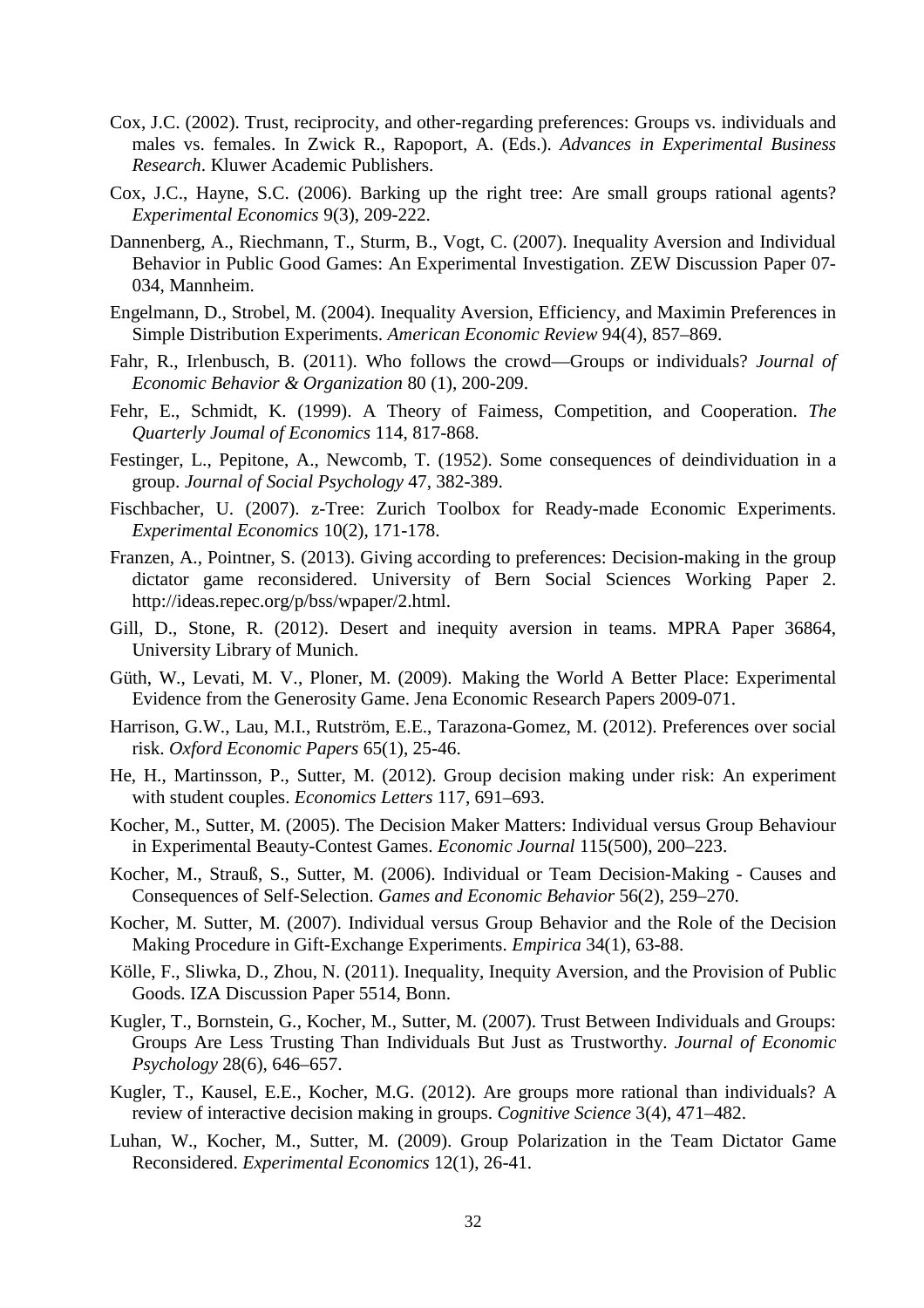- Masclet, D., Villeval, M.C. (2008). Punishment, Inequality and Welfare: A Public Good Experiment. *Social Choice and Welfare*, 31(3), 475-502.
- Mohnen, A., Pokorny, K., Sliwka, D. (2008). Transparency, Inequity Aversion, and the Dynamics of Peer Pressure in Teams: Theory and Evidence. *Journal of Labor Economics* 26(4), 693-720.
- Müller, W., Tan, F. (2013). Who acts more like a game theorist? Group and individual play in a sequential market game and the effect of the time horizon. *Games and Economic Behavior* 82, 658–674.
- Reicher, S. D., Spears, R., Postmes, T. (1995). A social identity model of deindividuation phenomena. *European Review of Social Psychology* 6, 161-198.
- Rey-Biel, P. (2008). Inequity aversion and team incentives. *Scandinavian Journal of Economics* 110(2), 297-320.
- Robert C., Carnevale P.J. (1997). Group Choice in Ultimatum Bargaining. *Organizational Behavior and Human Decision Processes* 72(2), 256-279.
- Rockenbach, B., Sadrieh, A., Mathauschek, B. (2007). Teams Take the Better Risks. *Journal of Economic Behavior & Organization* 63(3), 412–422.
- Sheremeta, R.M., Zhang, J. (2010). Can groups solve the problem of over-bidding in contests? *Social Choice and Welfare* 35(2), 175-197.
- Shupp, R.S., Williams, A.W. (2008). Risk preference differentials of small groups and individuals. *Economic Journal* 118(525), 258-283.
- Sniezek, J.A. (1992). Groups under uncertainty: An examination of confidence and decision making by groups. *Organizational Behavior and Human Decision Processes* 52, 124-155.
- Stahlberg, D., Eller, F., Maass, A., Frey, D. (1995). We knew it all along: Hindsight bias in groups. *Organizational Behavior and Human Decision Processes* 63(1), 46-58.
- Sutter, M. (2005). Are four heads better than two? An experimental beauty-contest game with teams of different size. *Economics Letters* 88(1), 41-46.
- Sutter, M. (2007). Are Teams Prone to Myopic Loss Aversion? An Experimental Study on Individual versus Team Investment Behavior. *Economics Letters* 97(2), 128–132.
- Sutter, M., Kocher, M., Strauß, S. (2009). Individuals and Teams in Auctions. *Oxford Economics Paper* 61(2), 380-394.
- Song, F. (2009). Intergroup trust and reciprocity in strategic interactions: Effects of group decision-making mechanisms. *Organizational Behavior and Human Decision Processes* 108(1), 164-173.
- Tanaka, T., Camerer, C.F., Nguyen, Q. (2010). Risk and Time Preferences: Linking Experimental and Household Survey Data from Vietnam. *American Economic Review* 100(1), 557–571.
- Van Vugt, M., De Cremer, D., Janssen, D.P. (2007). Gender differences in cooperation and competition: The male-warrior hypothesis. *Psychological Science* 18(1), 19-23.
- Yang, Y., Onderstal, S., Schram, A. (2012). Inequity Aversion Revisited. Discussion Paper, University of Amsterdam.
- Zhang, J., Casari, M. (2012). How groups reach agreements in risky choices: An experiment. *Economic Inquiry* 50(2), 502-515.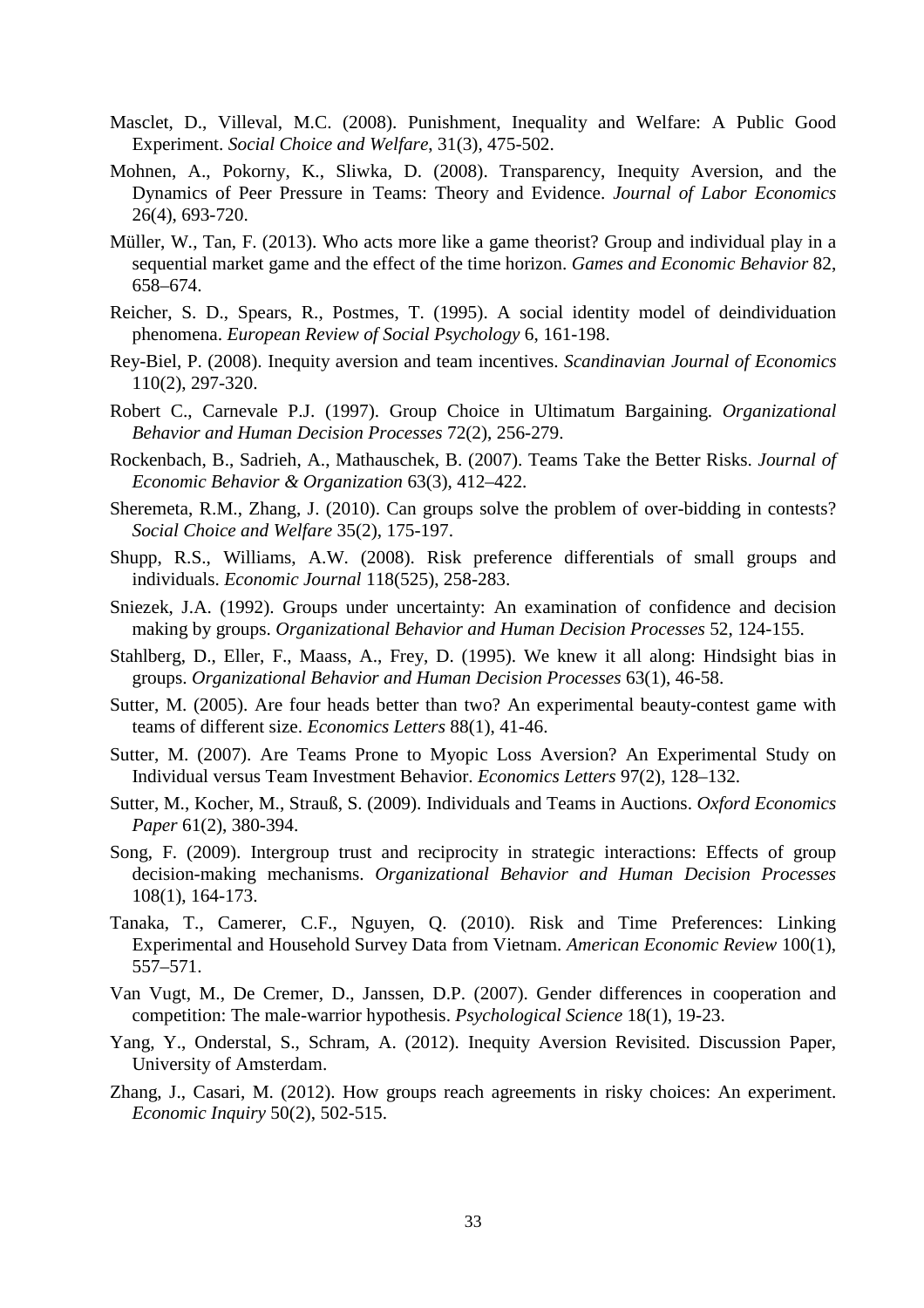## **Appendix 1. Instructions for the I-NAT treatment (translated from Chinese: instructions for the other treatments available upon request)**

Welcome to this experiment. You have already earned 10 Yuan for showing up on time. During today's experiment, you and the other participants will be asked to make decisions. If you read the following instructions carefully, you can earn a considerable amount of money depending on the decisions you and other participants make. It is therefore important that you take your time to understand the instructions. Please do not communicate with the other participants during the experiment. Should you have any questions, please raise your hand. The experimenters will come to you and answer your question in private.

The experiment consists of several parts. In each part you will be asked to make one or more decisions. You will receive specific instructions before each part begins. The instructions for different parts are different; please read them carefully. Your decisions and answers will remain anonymous unless explicitly specified.

Note that your final earnings from the experiment will be the sum of payoffs from all parts. All payments in the experiment are denoted in points. At the end of the experiment, points will be exchanged to Yuan at a rate of *1 points = 0.03 Yuan* .

Your experimental payoff plus the show-up fee will be paid to you in cash in private in another room at the end of the experiment, by an assistant who is not aware of the content of this experiment.

Please do not touch the computer before you are told so, and please do not fold the screen during the entire experiment.

If you have finished reading these instructions and do not have any question, please wait quietly. Otherwise, please raise your hand and the experimenters will come to you and answer your questions in private.

### *Part 1*

In this part, there are two roles: Player A and Player B.

Player A is asked to choose between two possible distributions of money between himself/herself and Player B in each of the 21 different decision problems.

Player B knows that A has been asked to make those decisions, and there is nothing s/he can do but accept them.

The role of each participant will be randomly determined as Player A or Player B by the program at the end of the experiment. Which role a participant plays will remain anonymous.

#### *Decisions*

The 21 decision problems will be presented in a chart. Each decision problem will look similar to the following example:

|                   | $\rm{Dption~X}$   | Dption Y          | Player A's decision |                      |
|-------------------|-------------------|-------------------|---------------------|----------------------|
| Player A's Payoff | Player B's Payoff | Player A's Payoff | Player B's Payoff   | (Choose $X$ or $Y$ ) |
| 400               |                   | .00               | .00                 |                      |

#### **You will have to make a decision in the role of Player A.**

Hence, if in this particular decision problem you choose Option X, you decide to keep the 400 points for you, so your paired Player B's payoff will be 0 points. Similarly, if you choose Option Y, you and your paired Player B will receive 100 points each.

The 21 rows will be displayed on the computer screens as illustrated in the below chart. The payoffs in Option X are always 400 points for Player A and 0 point for Player B in all decision problems, while the payoffs in Option Y are the same for both Player A and Player B and the payoffs vary from 0 to 400 points in increments of 20 points, in decision problems #1 to #21.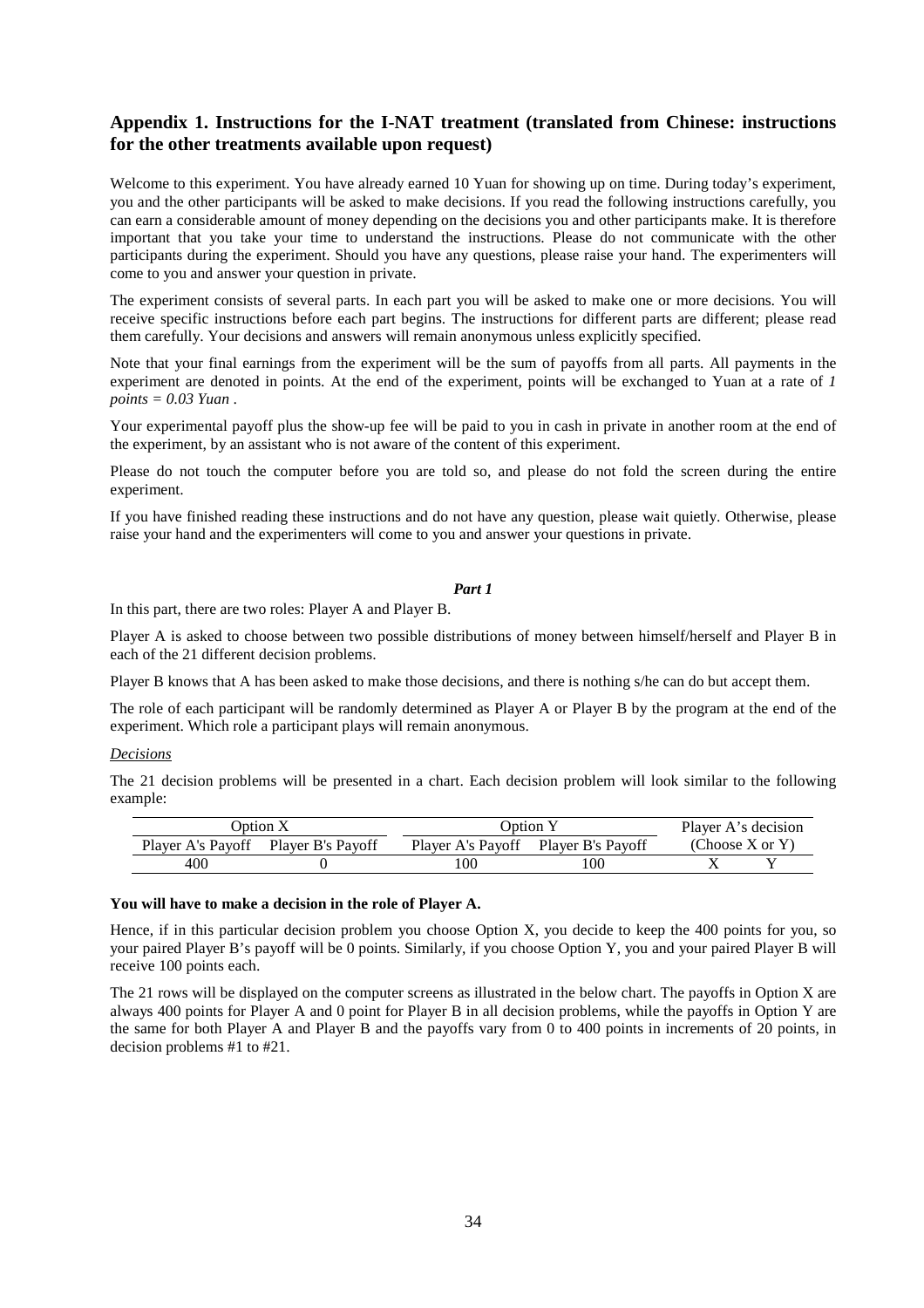|                      | Option X   |            |            | <b>Option Y</b> | Player A's decision       |   |
|----------------------|------------|------------|------------|-----------------|---------------------------|---|
| Decision<br>problem# | Player A's | Player B's | Player A's | Player B's      |                           |   |
|                      | Payoff     | Payoff     | Payoff     | Payoff          | (Choose A or B)           |   |
| 1                    | 400        | 0          | $\Omega$   | $\Omega$        | X                         | Y |
| $\overline{c}$       | 400        | 0          | 20         | 20              | X                         | Y |
| 3                    | 400        | 0          | 40         | 40              | X                         | Y |
| 4                    | 400        | 0          | 60         | 60              | X                         | Y |
| 5                    | 400        | 0          | 80         | 80              | $\mathbf X$               | Y |
| 6                    | 400        | 0          | 100        | 100             | $\mathbf X$               | Y |
| 7                    | 400        | $\theta$   | 120        | 120             | $\mathbf X$               | Y |
| 8                    | 400        | 0          | 140        | 140             | X                         | Y |
| 9                    | 400        | 0          | 160        | 160             | X                         | Y |
| 10                   | 400        | 0          | 180        | 180             | X                         | Y |
| 11                   | 400        | 0          | 200        | 200             | $\boldsymbol{\mathrm{X}}$ | Y |
| 12                   | 400        | 0          | 220        | 220             | X                         | Y |
| 13                   | 400        | 0          | 240        | 240             | X                         | Y |
| 14                   | 400        | $\theta$   | 260        | 260             | $\mathbf X$               | Y |
| 15                   | 400        | $\theta$   | 280        | 280             | $\mathbf X$               | Y |
| 16                   | 400        | $\theta$   | 300        | 300             | X                         | Y |
| 17                   | 400        | 0          | 320        | 320             | X                         | Y |
| 18                   | 400        | $\theta$   | 340        | 340             | X                         | Y |
| 19                   | 400        | 0          | 360        | 360             | $\mathbf X$               | Y |
| 20                   | 400        | 0          | 380        | 380             | X                         | Y |
| 21                   | 400        | 0          | 400        | 400             | X                         | Y |

**The 21 decision problems for Player A (Payoffs in point)** 

At the end of the experiment, the computer program will randomly assign you as the role of Player A or Player B. If you are assigned the role of Player A, your payoff will be determined as the amount you have chosen for Player A. If you are assigned the role of Player B, your payoff will be determined as the amount your paired participant has chosen for Player B.

You will have to decide the number of the decision problem until which you choose Option X and after which you choose Option Y. You will have to enter an integer between 1 and 21 into one of the two boxes on your computer screen as indicated below, to specify your decision.

## **I choose Option X from decision problem #** 1 to decision problem  $\sharp \lceil \cdot \rceil$

**I choose Option Y from decision problem # to decision problem # 21.** 

Once you enter a number in the range 1-20 in the box in the first line, you must fill in the box in the second line with the number equals to one plus the number in the box in the first line. This means that once you start to choose Option Y in a decision problem, you are not allowed to switch to choose Option X again in any decision problems occurring after this one.

You are also allowed to make the same choice for all 21 decision problems.

If you always choose Option X, you enter the number 21 in the box in the first line. You must keep the box in the second line blank.

If you always choose Option Y, you enter the number 1 in the box in the second line. You must keep the box in the first line blank.

#### *Examples*

If you enter 21 in the box in the first line, it indicates that you decide to choose Option X in all 21 decision problems.

If you enter 9 in the box in the first line and 10 in the box in the second line, it indicates that you decide to choose Option X from decision problem #1 to decision problem #9 and Option Y from decision problem #10 to decision problem #21.

If you enter 1 in the box in the second line, it indicates that you decide to choose Option Y in all 21 decision problems.

After you have made your choices, please validate your decision by clicking the "Validate" button on your screen.

*Payoff determination*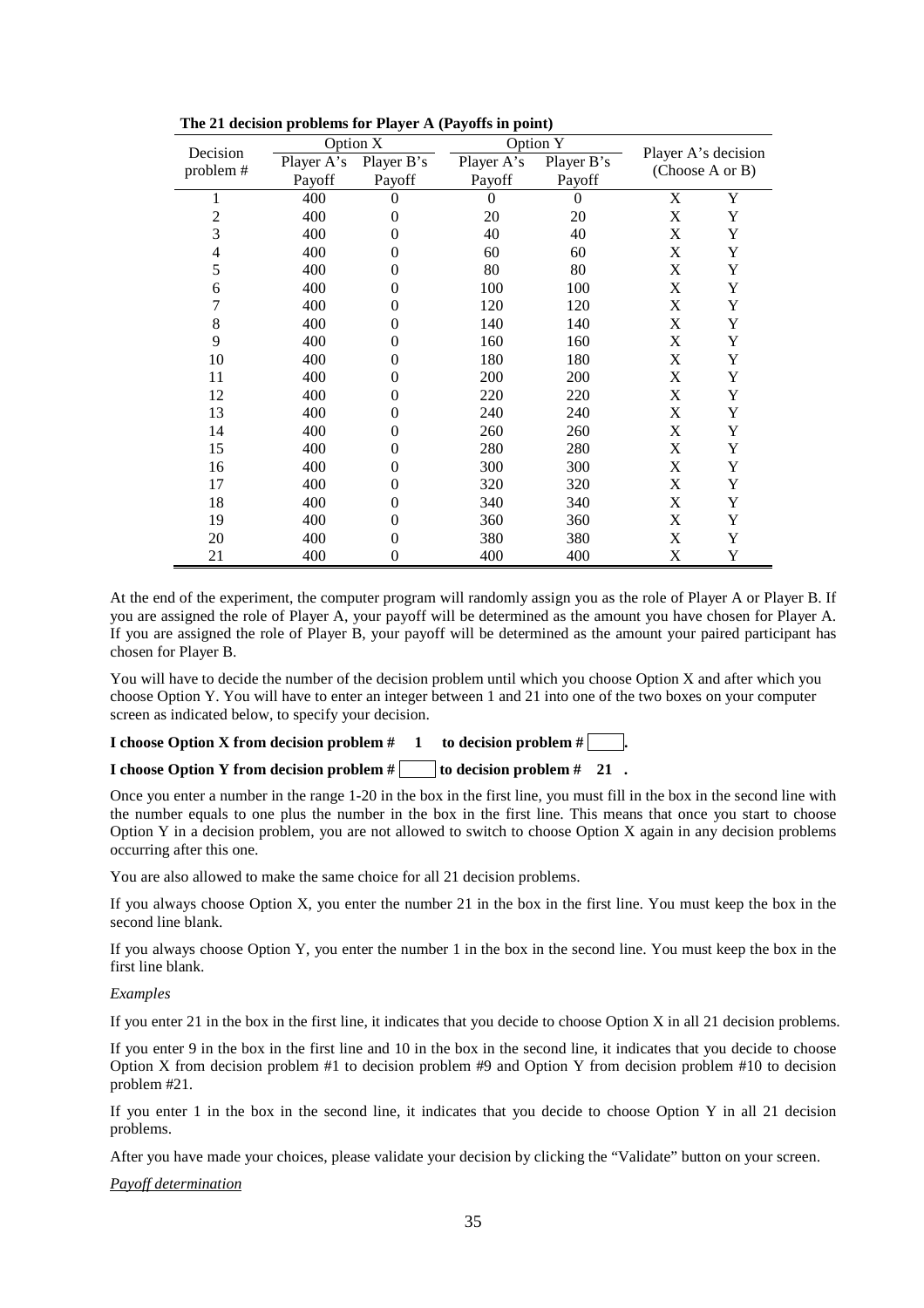At the end of the experiment, the computer program will randomly pair you with another participant in the room and will randomly assign the two roles. The computer program will randomly choose one of the 21 decision problems, and the decision outcome in the chosen decision problem will then determine your earnings. The matching and role assignment will remain anonymous. You will make the decision as Player A, but the computer program might assign you the role of Player B when determining payoffs. The assignment of roles is random and does not depend on your decisions as Player A.

If you are assigned the role of Player A, you will receive the amount that you have chosen for Player A in the randomly selected decision problem, and the person paired with you will receive the amount that you have chosen for Player B.

If you are assigned the role of Player B, you will receive the amount that the Player A whom you are paired has chosen for Player B in the randomly selected decision problem.

Before this part begins, a few control questions will be asked to make sure that you have fully understood these instructions. If you have finished reading these instructions and do not have any questions, please wait quietly. The control questions will be displayed on your screen soon. Otherwise, please raise your hand and the experimenters will come to you and answer your questions in private.

#### *Part 2*

In this part, there are two roles: Player A and Player B.

Player A is asked to choose one of 21 possible distributions of 400 points between her and Player B.

Player B knows that A has been asked to make those decisions, and may either accept the distribution chosen by A or reject it.

If Player B accepts A's proposed distribution, this distribution will be implemented. If B rejects the offer, both receive nothing.

The role of each participant will be randomly determined as Player A or Player B by the program at the end of the experiment. Which role a participant plays will remain anonymous.

#### *Decisions*

The 21 decision problems for Player A and Player B will be presented in a chart. Each decision problem will look similar to the following example:

|                   | Distribution chosen by Player A | Option X Option Y |        | Player B's decision |  |
|-------------------|---------------------------------|-------------------|--------|---------------------|--|
| Player A's Payoff | Player B's Payoff               |                   |        | (Choose X or Y)     |  |
| 300               | .00                             | Reject            | Accept |                     |  |

#### **You will have to make decisions in the roles of both Player A and Player B.**

In the latter case, you will have to decide whether you reject or accept each of A's possible 21 proposed distributions. In this example, if you choose Option X, it rejects your paired Player A's proposed distribution and both of your payoffs will be 0 points. If you choose Option Y, A's proposed distribution is accepted; you will receive 100 points and your paired Player A will receive 300 points.

The following chart showing the 21 decision problems will be displayed on your computer screen. The 21 decision problems illustrate the 21 possible distributions of 400 points proposed by Player A, respectively. For decision problems #1 to #21, the payoff distributed to Player A reduces from 400 to 0 in increments of 20 points, while the payoff distributed to Player B increases from 0 to 400 in the same increments of 20 points.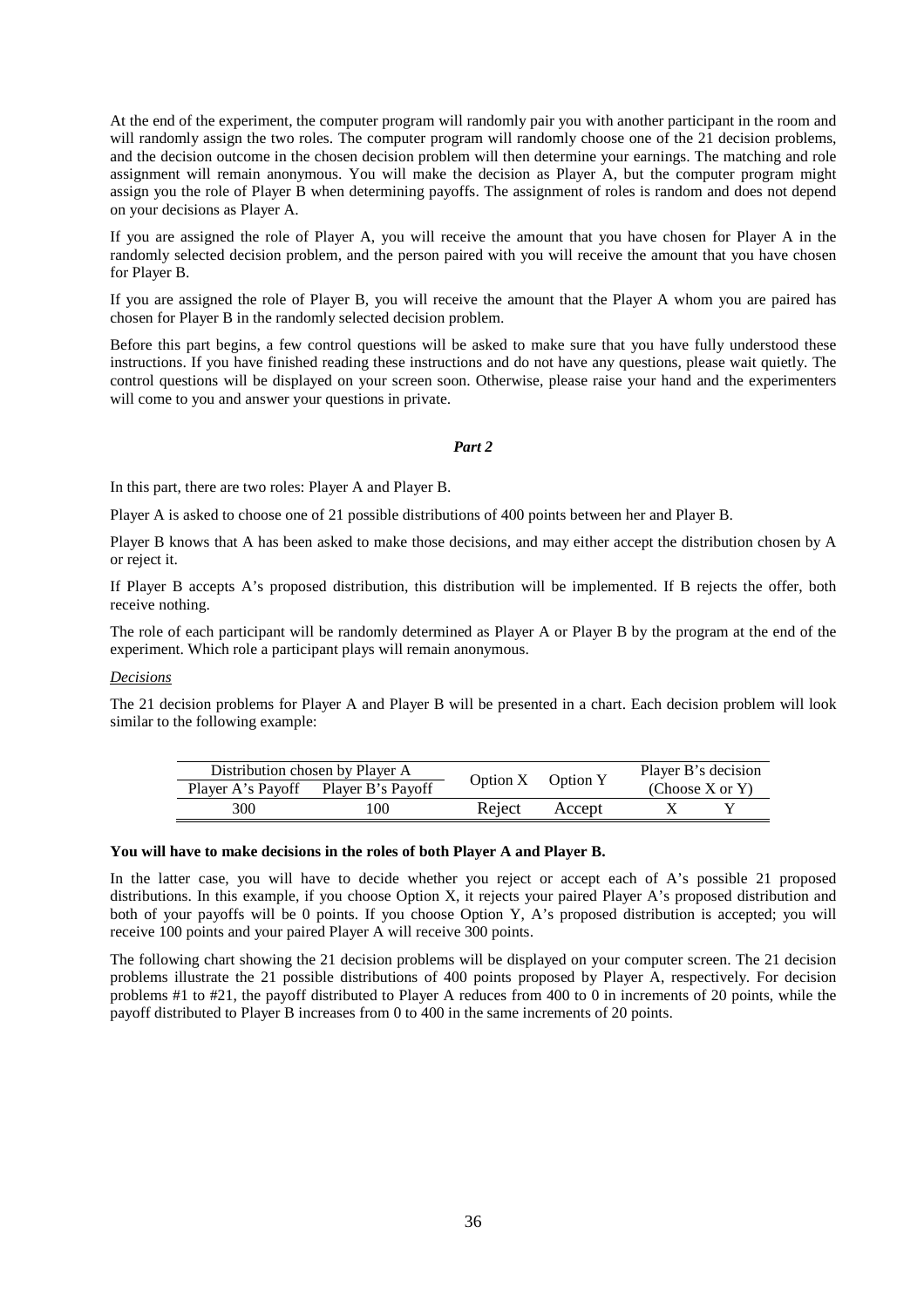| Decision<br>problem | Distribution proposed by<br>Player A |                      | Option X | <b>Option Y</b> | Player B's decision |                 |  |
|---------------------|--------------------------------------|----------------------|----------|-----------------|---------------------|-----------------|--|
| #                   | Player A's<br>Payoff                 | Player B's<br>Payoff |          |                 |                     | (Choose X or Y) |  |
| $\mathbf{1}$        | 400                                  | $\boldsymbol{0}$     | Reject   | Accept          | X                   | Y               |  |
| $\overline{2}$      | 380                                  | 20                   | Reject   | Accept          | X                   | $\mathbf Y$     |  |
| 3                   | 360                                  | 40                   | Reject   | Accept          | $\mathbf X$         | Y               |  |
| $\overline{4}$      | 340                                  | 60                   | Reject   | Accept          | X                   | Y               |  |
| 5                   | 320                                  | 80                   | Reject   | Accept          | X                   | Y               |  |
| 6                   | 300                                  | 100                  | Reject   | Accept          | X                   | Y               |  |
| 7                   | 280                                  | 120                  | Reject   | Accept          | $\mathbf X$         | Y               |  |
| 8                   | 260                                  | 140                  | Reject   | Accept          | X                   | Y               |  |
| 9                   | 240                                  | 160                  | Reject   | Accept          | X                   | Y               |  |
| 10                  | 220                                  | 180                  | Reject   | Accept          | X                   | $\mathbf Y$     |  |
| 11                  | 200                                  | 200                  | Reject   | Accept          | $\mathbf X$         | Y               |  |
| 12                  | 180                                  | 220                  | Reject   | Accept          | X                   | $\mathbf Y$     |  |
| 13                  | 160                                  | 240                  | Reject   | Accept          | X                   | Y               |  |
| 14                  | 140                                  | 260                  | Reject   | Accept          | $\mathbf X$         | $\mathbf Y$     |  |
| 15                  | 120                                  | 280                  | Reject   | Accept          | X                   | Y               |  |
| 16                  | 100                                  | 300                  | Reject   | Accept          | $\mathbf X$         | Y               |  |
| 17                  | 80                                   | 320                  | Reject   | Accept          | $\mathbf X$         | Y               |  |
| 18                  | 60                                   | 340                  | Reject   | Accept          | X                   | Y               |  |
| 19                  | 40                                   | 360                  | Reject   | Accept          | $\mathbf X$         | Y               |  |
| 20                  | 20                                   | 380                  | Reject   | Accept          | $\mathbf X$         | $\mathbf Y$     |  |
| 21                  | $\boldsymbol{0}$                     | 400                  | Reject   | Accept          | $\mathbf X$         | Y               |  |

**The 21 decision problems for Player B (Payoffs in point)** 

**In the role of Player A**, you will have to decide how to distribute 400 points payoff between Player A and Player B as stated in one of the 21 decision problems. You will have to enter an integer between 1 and 21 in the box on your computer screen as indicated below, to specify your decision.

#### **I decide to distribute the 400 points payoff between me and my paired Player B as the way stated in decision problem #**

**In the role of Player B**, you will have to decide whether you reject or accept each of A's possible 21 proposed distributions. You will have to decide the number of the Player A's proposal until which you reject Player A's proposals (i.e., choose Option X) and after which you accept Player A's proposals (choose Option Y). You will have to enter an integer between 1 and 21 into one of the two boxes on your computer screen as indicated below, to specify your decision.

## **I reject the distribution (choose Option X) as shown from decision problem # 1 to decision problem # .**

### **I** accept the distribution (choose Option Y) as shown from decision problem  $\#$  **to decision problem**  $\#$ **21.**

Once you enter a number in the range 1-20 in the box in the first line, you must fill in the box in the second line with the number equals to one plus the number in the box in the first line. This means that once you start to accept Player A's proposal in a decision problem, you are not allowed to switch to rejecting the proposals again in any decision problems occurring after this one.

You are also allowed to make the same choice for all 21 decision problems.

If you always reject the proposals of Player A, you enter the number 21 in the box in the first line. You must keep the box in the second line blank.

If you always accept the proposals of Player A, you enter the number 1 in the box in the second line. You must keep the box in the first line blank.

*Examples*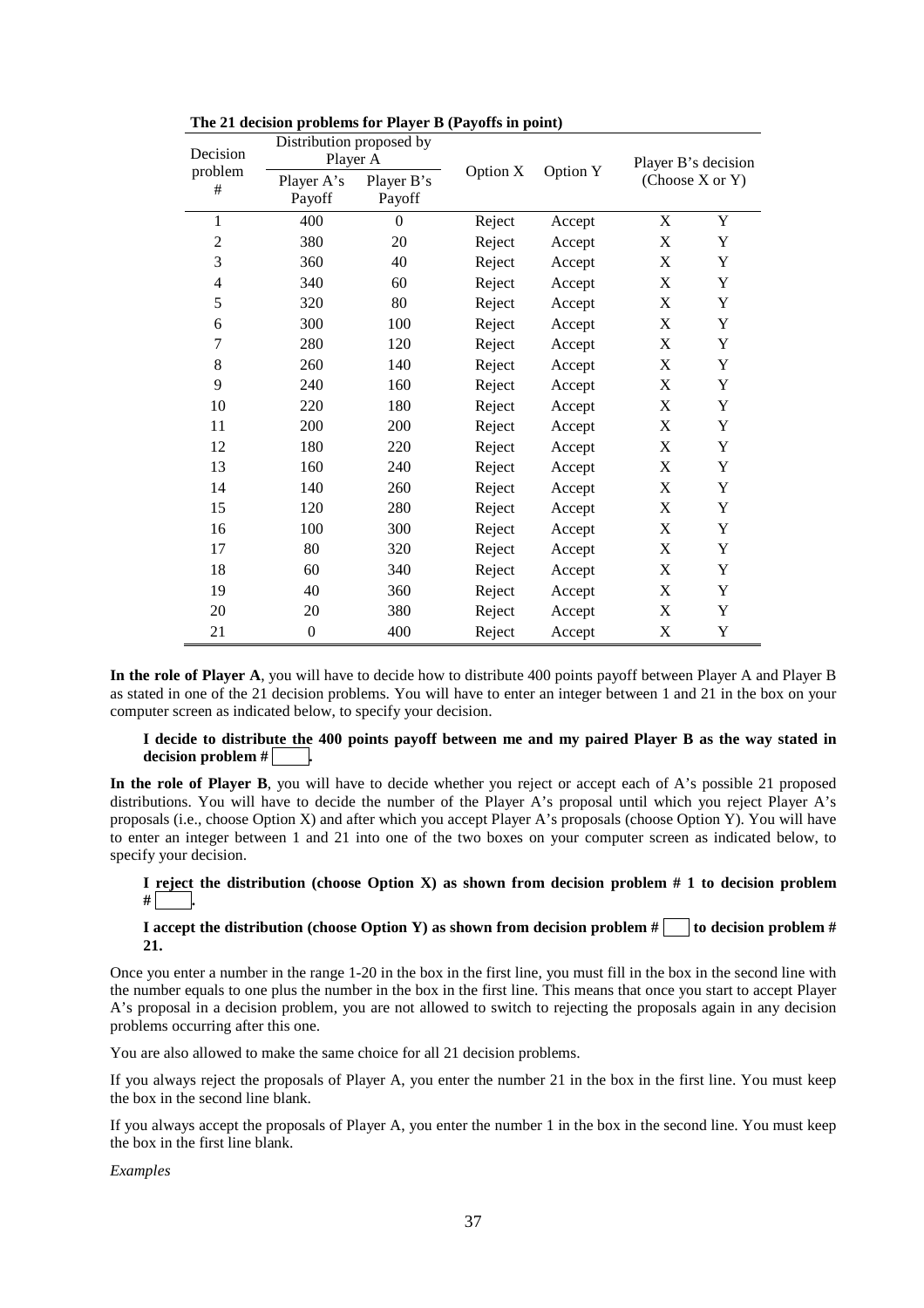If you enter 21 in the box in the first line, it indicates that you decide to reject Player A's proposals (choose Option X) in all 21 decision problems.

If you enter 9 in the box in the first line and 10 in the box in the second line, it indicates that you decide to reject Player A's proposals (choose Option X) from decision problem #1 to decision problem #9 and accept the proposals (choose Option Y) from decision problem #10 to decision problem #21.

If you enter 1 in the box in the second line, it indicates that you decide to accept Player A's proposals (choose Option Y) in all 21 decision problems.

After you have made your choices, please validate your decisions by clicking the "Validate" button on your screen.

#### *Payoff determination*

At the end of the experiment, the computer program will randomly pair you with another participant in the room and randomly assign the two roles. The assigned roles and decision outcomes of the two matched participants will then determine your earnings. The matching and the role assignment will remain anonymous.

If you are assigned the role of Player A at the end of the experiment, you will receive the payoff you have chosen for yourself only if your paired person B accepts your offer. Otherwise, both will receive nothing.

If you are assigned the role of Player B at the end of the experiment, you will receive the payoff that your paired Player A has chosen for B, only if you accept that particular offer. Otherwise, both will receive nothing.

Before this part begins, a few control questions will be asked to make sure that you have fully understood these instructions. If you have finished reading these instructions and do not have any question, please wait quietly. The control questions will be displayed on your screen soon. Otherwise, please raise your hand and the experimenters will come to you and answer your questions in private.

#### *Part 3*

**This part is identical to** *Part 1,* **with one exception**. The only difference from Part 1 is that you are now a member of a team, and your team must make team decisions jointly as one decision-maker. Your team consists of three participants in this room.

Please note that your team consists of members with the ID numbers I, II, and III. The other two members in your team are seated next to you in the same row. Members I, II and III are seated at the left, middle and right of the row, respectively. For example, if you are seated at the far right of your row, the two persons to your left from left to right are members I and II, respectively. If you are seated in the middle of your row, the persons to your left and right are members I and III, respectively. If you are seated at the far-left of your row, the two persons to your right from left to right are members II and III, respectively. Thus, each member's proposal will be identified by the two other members by his ID number.

In the role of Player A, your team has to make a collective team decision on the number of the decision problem until which you choose Option X and after which you choose Option Y.

Player B makes no decisions.

At the end of the experiment, the computer program will randomly assign your team the role of Player A or the role of Player B.

The three members of the team must propose individual proposals and to enter them on their computer screens independently. **Unanimity is required for the three members to reach a collective team decision**. The following procedure determines the team decision:

- The three individual proposals will be simultaneously displayed on all members' screens.
- If the three proposals are not identical, a new proposal round starts. Each member must enter a new proposal. Each member may choose the same proposal as in previous rounds or make a different proposal.
- This team decision-making procedure must be repeated until all team members propose an identical number. This proposal will be automatically converted into the team's decision.
- Members have unlimited number of rounds to enter new proposals **in a 10 minute window**. Proposals made by each member during previous rounds can be observed in the proposal history box on the righthand side of the screen.
- If team members have not reached an identical proposal after 10 minutes, the computer program will randomly select one of the possible decisions as the team decision.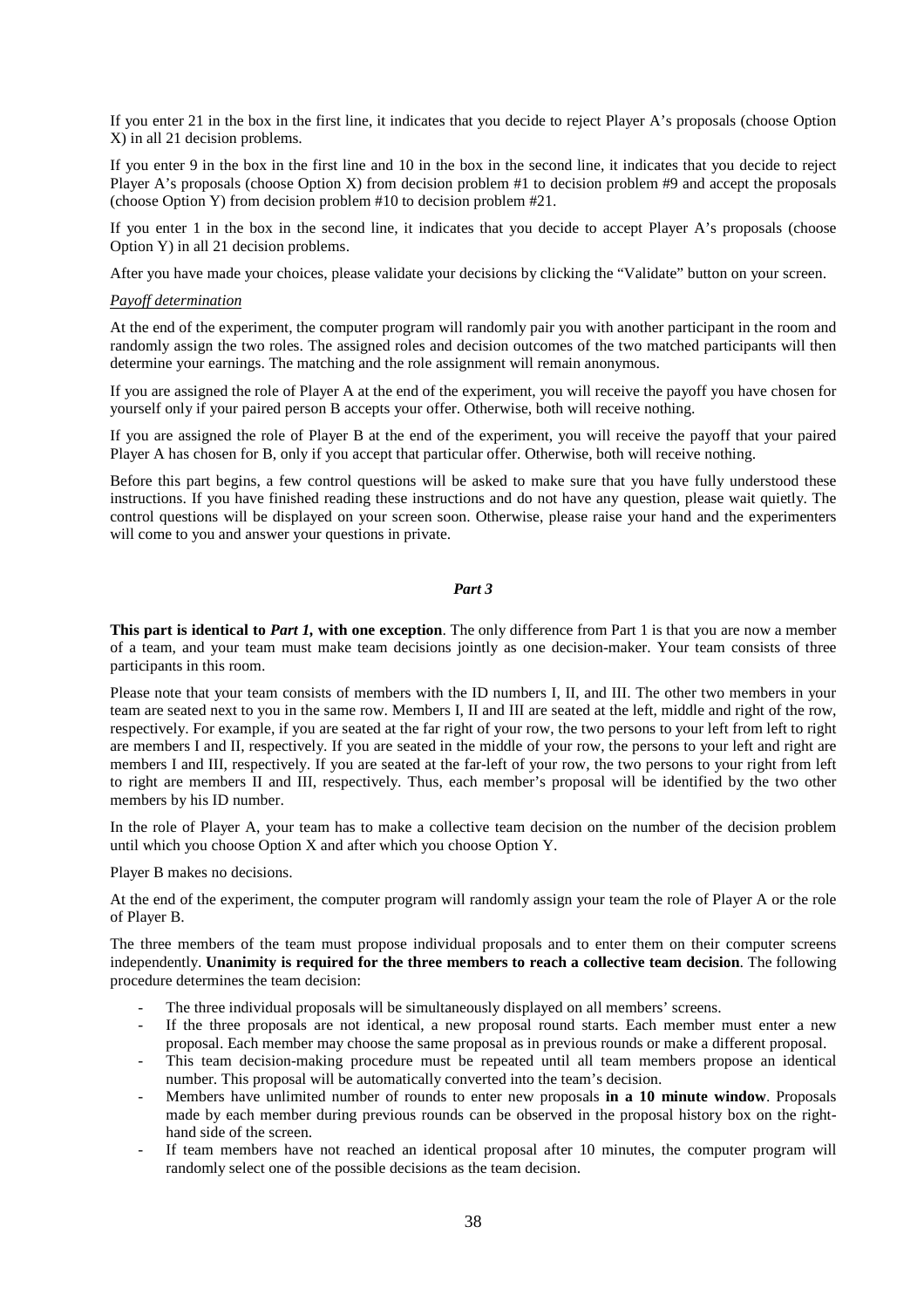Please note that members are not allowed to communicate orally during the entire experiment.

#### *Payoff determination*

The rules of payoffs determination are identical to that in *Part 1*.

Please note that each member of the team will receive the determined payoff rather than sharing this amount. That is, for the selected decision, each member in your team will receive this amount.

If you have finished reading these instructions and do not have any questions, please wait quietly. The decisionmaking screen will be displayed soon. Please enter your proposal as if you were Player A for this part. Otherwise, please raise your hand and the experimenters will come to you and answer your questions in private.

#### *Part 4*

**This part is identical to** *Part 2,* **with one exception**. The only difference from Part 2 is that now you will be teamed up with the same two other members with the same ID numbers as in *Part 3*, and your team must make team decisions jointly as one decision-maker.

In the role of Player A, your team will make a collective team decision for the distribution of 400 points payoff between Player A and Player B as stated in one of the 21 decision problems.

In the role of Player B, your team will make a collective team decision on the number of the Player A's proposal until which you reject Player A's proposals (choose Option X) and after which you accept Player A's proposals (choose Option Y).

At the end of the experiment, the computer program will randomly assign your team the role of Player A or the role of Player B.

The three members of the team must propose individual proposals and to enter them on their computer screens independently. **Unanimity is required for the three members to reach a collective team decision**.

The procedure to determine team decisions is identical to that in *Part 3*. In the role of Player A, members have unlimited number of rounds to enter new proposals in a 10 minute window. If team members have not reached an identical proposal after 10 minutes, the computer program will randomly select one of the possible decisions as the team decision.

In the role of Player B, the same procedure applies. Team members have again 10 minutes maximum to reach an identical proposal, otherwise the computer program will randomly select one decision as the team decision.

#### *Payoff determination*

The rules of payoffs determination are identical to that in *Part 2*.

Please note that each member of the team will receive the determined payoff rather than sharing this amount. That is, for the selected decision, each member in your team will receive this amount.

If you have finished reading these instructions and do not have any questions, please wait quietly. The decisionmaking screen will be displayed soon. Please enter your proposals as if your team was Player A and Player B, respectively, for this part. Otherwise, please raise your hand and the experimenters will come to you and answer your questions in private.

#### *Part 5*

You are a member of the same team with the two other members with the same ID numbers as in *Parts 3 and 4*. In this part, your team will participate in a production game.

The production game involves two working teams, Team A and Team B, who are in charge of Departments 1 and 2, respectively. Each team chooses an effort level (an integer between 0 and 100 that is a multiple of 10, i.e., 0, 10, 20, … , 100), which will determine the production of the department the team is in charge of. A team's total income from this game consists of four parts: (1) Basic salary; (2) A bonus dependent on the production of Department 1; (3) A bonus dependent on the production of Department 2; (4) Effort cost, which is dependent on team's own effort level. We introduce each part in turn.

- 1. **Basic salary**. The basic salary is 200 points for Team A and 0 point for Team B.
- 2. **Bonus 1**. The production of Department 1 will be equally divided between Team A and Team B as Bonus 1. Production is wholly determined by Team A's effort level. The higher the effort level Team A chooses, the more Department 1 produces, and, hence, the larger Bonus 1 received by both Team A and Team B .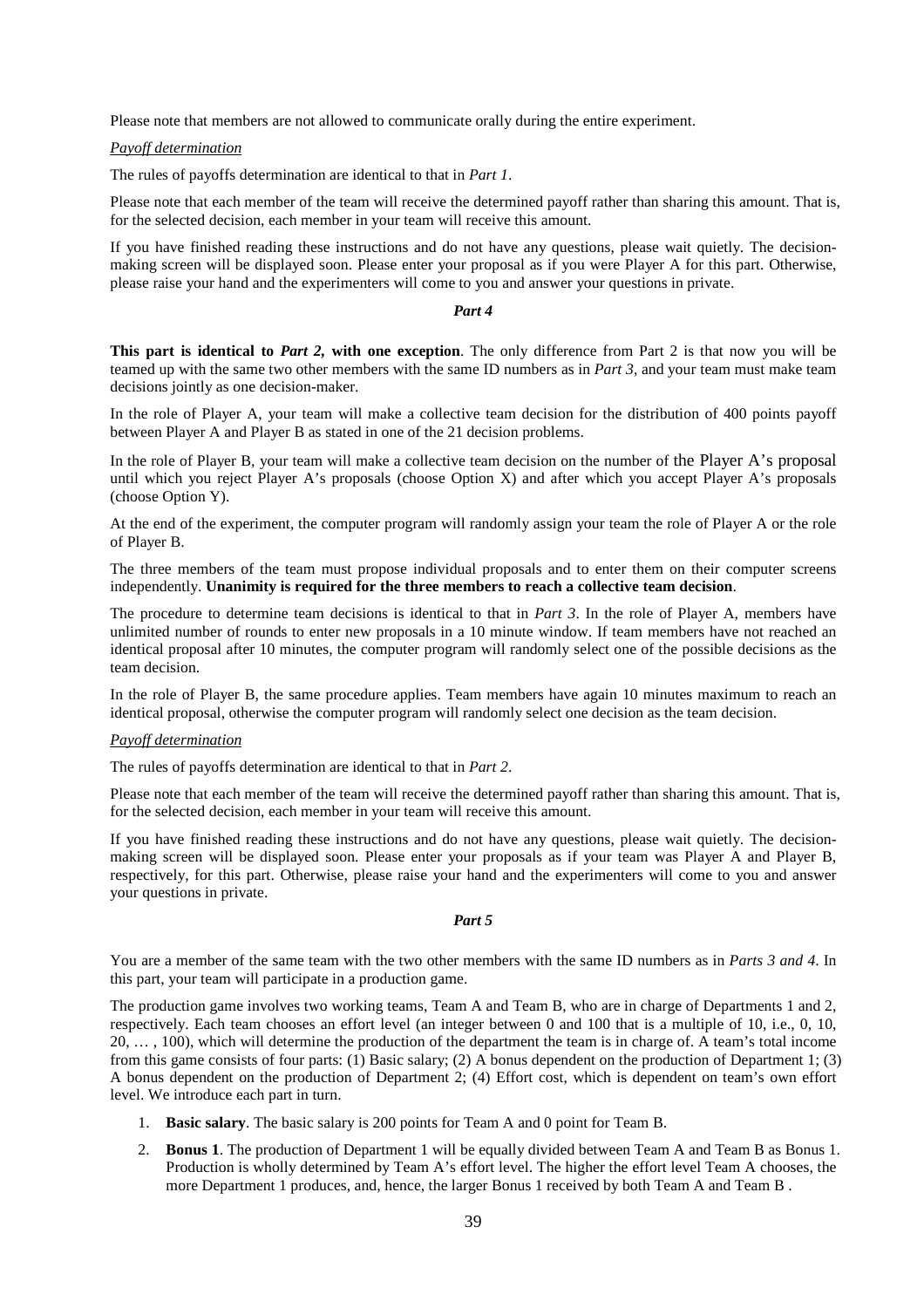- 3. **Bonus 2**. The production of Department 2 will be equally divided between Team A and Team B as Bonus 2. Production is wholly determined by Team B's effort level. The higher the effort level Team B chooses, the more Department 2 produces, and, hence, the larger Bonus 2 received by both Team A and Team B .
- 4. **Effort cost**. A team bears the cost of each unit of effort input into the department's production. Each unit of effort in Department 1 costs Team A 2 points. Each unit of effort in Department 2 costs Team B 1 point.

For each team, the total payoff from the production game is represented by the following equation:

#### **Total income = Basic salary + Bonus 1+ Bonus 2 - Effort cost.**

Please note that, because Team A's basic salary is 200 points while Team B's is 0, total income for Team A is always higher than Team B regardless of the effort levels chosen by Team A and Team B. Of course, the difference varies with different effort levels chosen by the two teams.

After you enter an effort level, you can immediately view the corresponding potential amount of bonus and effort costs displayed. You may test different effort levels to observe the corresponding variation in total income for Team A and Team B. When make your final decisions, ensure that the numbers in the boxes are correct, and press "Submit" at the bottom of the page.

In this part, you will be randomly paired and assigned the role of Team A or Team B. The results of the random pairing and role assignment will remain anonymous and will not be revealed until the end of the experiment. For this reason, every participant is asked to make a decision as Team A and Team B. At the end of the experiment, your decision for Team A's effort level will only apply if you are assigned the role of the Team A, otherwise, if you are assigned the role of Team B, your decision for Team B's effort level will adopted.

#### *Team decisions*

The three members of the team must propose individual proposals and to enter them into their computers independently. **Unanimity is required for the three members to reach a collective team decision**. Team members must propose individual proposals simultaneously in both the roles of Team A and Team B on the same computer screens. The procedure to determine team decisions is identical to that in *Parts 3 and 4*.

In the roles of Team A and Team B, members have unlimited number of rounds to enter new decisions **in a 20 minute window**.

If team members have not reached identical decisions in the roles of the two types of working teams after 20 minutes, the computer program will randomly select one of the possible decisions as the team decisions for Team A and for Team B, respectively.

#### *Payoff determination*

Each of the members will receive the determined payoff for a working team rather than sharing this amount. That is, for the selected decision, each of the members in your team will receive this amount.

If you have finished reading these instructions and do not have any questions, please wait quietly. The decisionmaking screen will be displayed soon. Please enter your proposals as if your team was Team A and Team B, respectively, for this part. Otherwise, please raise your hand and the experimenters will come to you and answer your questions in private.

---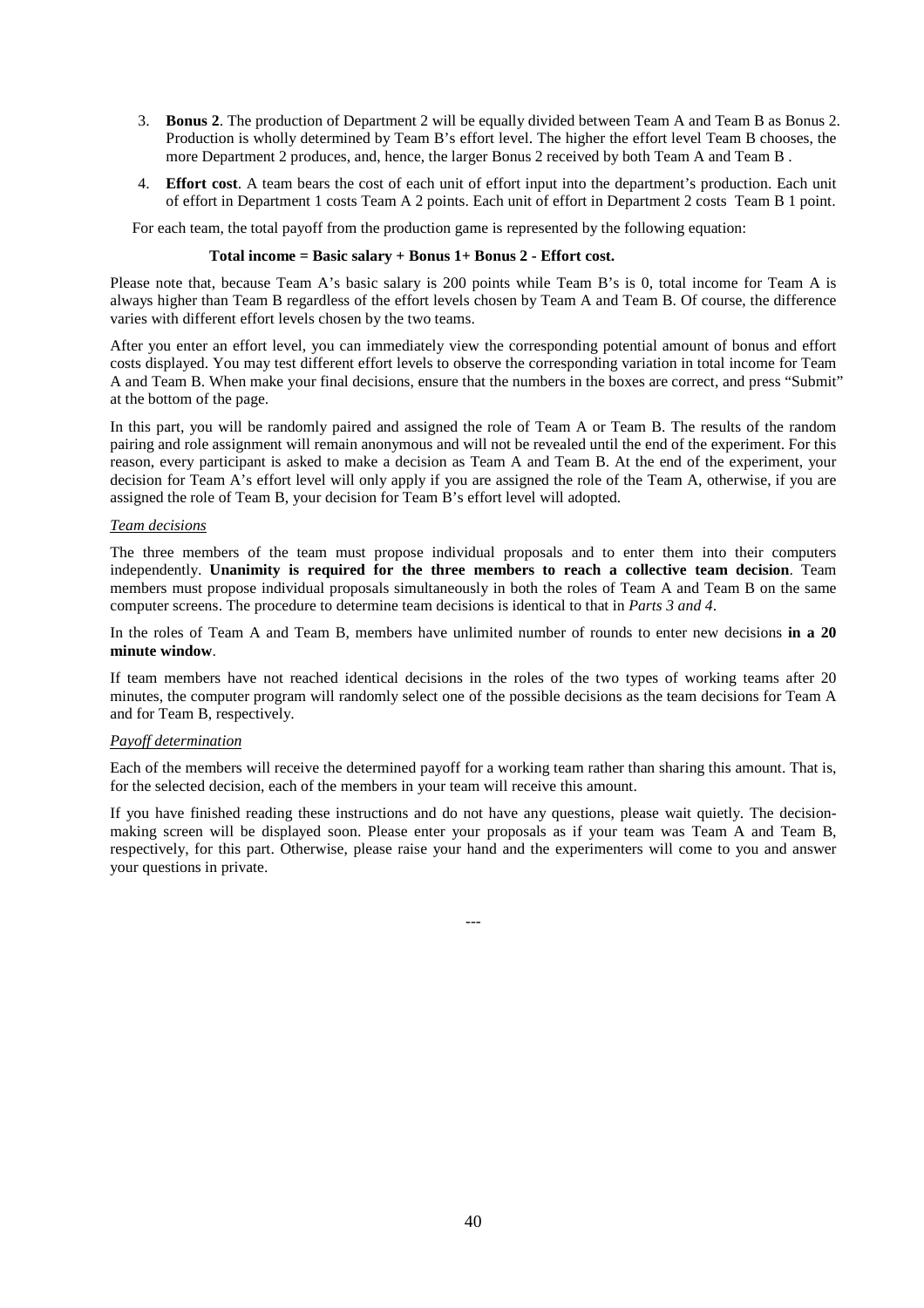## **Appendix 2. Tables and Figures**

| Variables                              |            | Envy parameter $(\alpha)$ | Guilt parameter $(\beta)$ |            |
|----------------------------------------|------------|---------------------------|---------------------------|------------|
|                                        | (1)        | (2)                       | (3)                       | (4)        |
| Ref.: First individual decision in I-I |            |                           |                           |            |
| Second decision in I-I                 | $-0.036$   | $-0.033$                  | 0.008                     | 0.007      |
|                                        | (0.219)    | (0.159)                   | (0.036)                   | (0.032)    |
| Individual decision in I-AT            | 0.111      | 0.111                     | 0.062                     | 0.055      |
|                                        | (0.327)    | (0.242)                   | (0.053)                   | (0.048)    |
| Initial proposal in I-AT               | $0.622*$   | $0.485**$                 | $0.095*$                  | $0.085*$   |
|                                        | (0.326)    | (0.241)                   | (0.053)                   | (0.048)    |
| Team decision in I-AT                  | 0.583      | $0.487*$                  | 0.043                     | 0.039      |
|                                        | (0.380)    | (0.279)                   | (0.061)                   | (0.055)    |
| Individual decision in I-NAT           | $-0.121$   | $-0.079$                  | 0.001                     | 0.001      |
|                                        | (0.318)    | (0.236)                   | (0.053)                   | (0.047)    |
| Initial proposal in I-NAT              | 0.338      | 0.308                     | $0.088*$                  | $0.079*$   |
|                                        | (0.318)    | (0.236)                   | (0.053)                   | (0.047)    |
| Team decision in I-NAT                 | 0.281      | 0.285                     | 0.087                     | 0.078      |
|                                        | (0.365)    | (0.269)                   | (0.061)                   | (0.054)    |
| Individual decision in NAT-I           | 0.016      | 0.0305                    | $-0.099*$                 | $-0.089*$  |
|                                        | (0.321)    | (0.238)                   | (0.053)                   | (0.047)    |
| Initial proposal in NAT-I              | 0.379      | 0.301                     | $-0.071$                  | $-0.063$   |
|                                        | (0.321)    | (0.238)                   | (0.053)                   | (0.048)    |
| Team decision in NAT-I                 | 0.063      | 0.120                     | $-0.144**$                | $-0.129**$ |
|                                        | (0.370)    | (0.272)                   | (0.062)                   | (0.055)    |
| Constant                               | $0.905***$ |                           | $0.471***$                |            |
|                                        | (0.260)    |                           | (0.043)                   |            |
| Observations                           | 726        | 726                       | 754                       | 754        |
| Left-censored observations             |            | 77                        |                           | 60         |
| Right-censored observations            |            | 83                        |                           | 25         |
| Number of subjects                     | 318        | 318                       | 330                       | 330        |
| Chi-squared test                       |            | < 0.001                   |                           | < 0.001    |
| Log-likelihood                         |            |                           |                           | $-128.100$ |
|                                        |            | 1209.036                  |                           |            |

Table A1. Influence of the type of decision and of the treatment on the disadvantageous and advantageous inequality aversion (envy and guilt) parameters

*Notes*: Regressions (1) and (3) are random-effects interval regression models. Regressions (2) and (4) are random-effects tobit models based on point estimates. Reported values are marginal effects. Standard errors are in parentheses. \*\*\* indicate significance at the 0.01 level, \*\* at the 0.05 level, \* at the 0.10 level.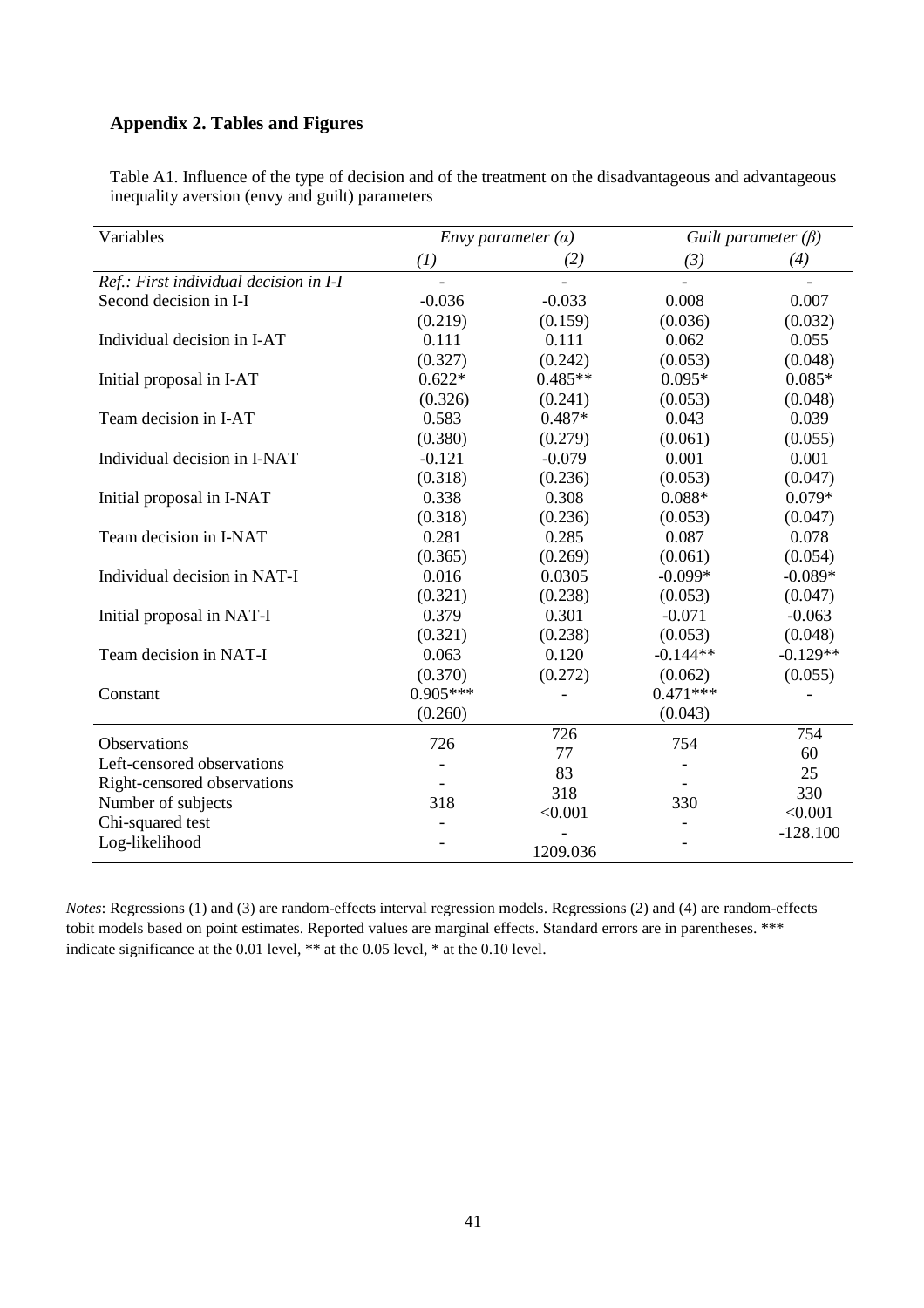|                                                 | Envy parameter $(\alpha)$ |            | Guilt parameter $(\beta)$ |             |
|-------------------------------------------------|---------------------------|------------|---------------------------|-------------|
|                                                 | (1)                       | (2)        | (3)                       | (4)         |
| TD vs. ID in I-AT                               | $0.067*$                  | $0.043**$  | 0.635                     | 0.634       |
| TD vs. ID in I-NAT                              | $0.092*$                  | $0.034**$  | $0.028**$                 | $0.028**$   |
| TD vs. ID in NAT-I                              | 0.846                     | 0.609      | 0.267                     | 0.266       |
| IIP $vs.$ ID in I-AT                            | $0.003***$                | $0.002***$ | 0.207                     | 0.206       |
| IIP $vs.$ ID in I-NAT                           | $0.003***$                | $0.001***$ | $0.001***$                | $0.001***$  |
| IIP $vs.$ ID in NAT-I                           | $0.023**$                 | $0.019**$  | 0.283                     | 0.282       |
| TD vs. IIP in I-AT                              | 0.878                     | 0.990      | 0.193                     | 0.192       |
| TD vs. IIP in I-NAT                             | 0.810                     | 0.893      | 0.974                     | 0.977       |
| TD vs. IIP in NAT-I                             | 0.196                     | 0.306      | $0.071*$                  | $0.070*$    |
| (TD-ID) in I-AT vs. (TD-ID) in I-NAT            | 0.841                     | 0.962      | $0.060*$                  | $0.059*$    |
| (TD-ID) in I-NAT vs. (TD-ID) in NAT-I           | 0.298                     | 0.264      | $0.020**$                 | $0.020**$   |
| (IIP-ID) in I-AT $vs.$ (IIP-ID) in I-NAT        | 0.819                     | 0.936      | 0.136                     | 0.136       |
| (IIP-ID) in I-NAT vs. (IIP-ID) in NAT-I         | 0.667                     | 0.467      | 0.106                     | 0.106       |
| (TD-IIP) in I-AT vs. (TD-IIP) in I-NAT          | 0.960                     | 0.920      | 0.366                     | 0.364       |
| (TD-IIP) in I-NAT vs. (TD-IIP) in NAT-I         | 0.448                     | 0.522      | 0.202                     | 0.201       |
| ID first time <i>vs</i> . ID second time in I-I | 0.869                     | 0.836      | 0.832                     | 0.832       |
| ID in I-I vs. ID in I-AT                        | 0.735                     | 0.646      | 0.244                     | 0.243       |
| ID in I-I vs. ID in I-NAT                       | 0.705                     | 0.737      | 0.988                     | 0.987       |
| ID in I-I vs. ID in NAT-I                       | 0.960                     | 0.898      | $0.063*$                  | $0.062*$    |
| ID in I-AT vs. ID in I-NAT                      | 0.393                     | 0.341      | 0.161                     | 0.161       |
| ID in I-AT vs. ID in NAT-I                      | 0.729                     | 0.690      | $< 0.001$ ***             | $<0.001***$ |
| ID in I-NAT vs. ID in NAT-I                     | 0.604                     | 0.574      | $0.022**$                 | $0.021**$   |

Table A2. Comparisons among individual and team decisions based on the estimates of Table A1 (*p*value from Chi-squared tests)

*Notes*: Models (1) and (3) are based on the Interval regressions of Table A1 and models (2) and (4) on the tobit models based on point estimates of Table A1. \*\*\* indicate significance at the 0.01 level, \*\* at the 0.05 level, \* at the 0.10 level. ID for individual decisions, IIP for individual initial proposals, and TD for team decisions.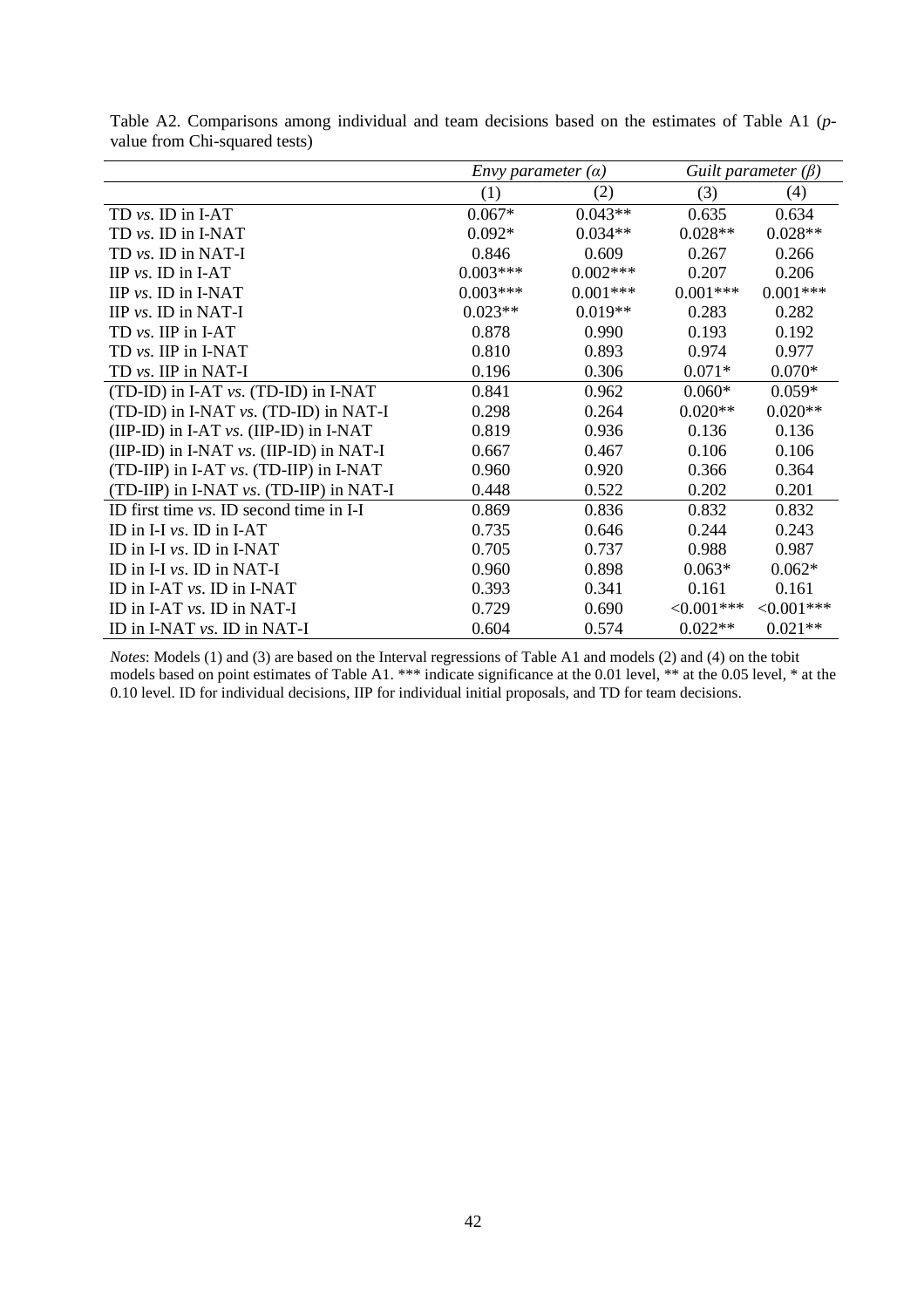|                                 | Envy parameter $(a)$     |                  |                          | Guilt parameter $(\beta)$ |             |              |                |                      |
|---------------------------------|--------------------------|------------------|--------------------------|---------------------------|-------------|--------------|----------------|----------------------|
|                                 | Indiv.                   | Ind. initial     | Team                     | Pooled indiv.             | Indiv.      | Ind. initial | Team           | Pooled indiv.        |
|                                 | decision                 | proposal         | Decision                 | decision & indiv.         | Decision    | proposal     | decision       | decision & indiv.    |
|                                 | (1)                      | (2)              | (3)                      | initial prop. (4)         | (5)         | (6)          | (7)            | initial prop. (8)    |
| Team decision first             | $-0.022$                 | $-0.093$         | $-0.183$                 | $-0.167$                  | $-0.139***$ | $-0.075***$  | $-0.092***$    | $-0.168***$          |
| (NAT-I treatment)               | (0.214)                  | (0.238)          | (0.271)                  | (0.257)                   | (0.040)     | (0.029)      | (0.024)        | (0.037)              |
| Non-anonymity                   | $\overline{\phantom{a}}$ | 0.012            | 0.148                    |                           |             | 0.004        | 0.062          |                      |
|                                 |                          | (0.246)          | (0.486)                  |                           |             | (0.029)      | (0.068)        |                      |
| Individual decision-<br>making  |                          | $\overline{a}$   | $\overline{\phantom{a}}$ | $-0.540*$<br>(0.321)      |             |              |                | $-0.089*$<br>(0.047) |
| Number of males in the          |                          |                  | 0.174                    | ÷                         |             |              | $-0.017$       |                      |
| team                            |                          |                  | (0.274)                  |                           |             |              | (0.036)        |                      |
| Number of males in the          |                          |                  | $-0.015$                 |                           |             |              | $-0.024$       |                      |
| team * Non-anonymity            |                          |                  | (0.326)                  |                           |             |              | (0.044)        |                      |
| $\alpha$ in individual decision | $\blacksquare$           | $0.871***$       |                          |                           |             |              |                |                      |
|                                 |                          | (0.072)          |                          |                           |             |              |                |                      |
| $\beta$ in individual decision  | ÷,                       |                  |                          |                           |             | $0.697***$   |                |                      |
|                                 |                          |                  |                          |                           |             | (0.042)      |                |                      |
| Team mean $\alpha$ in           |                          |                  | $0.913***$               |                           |             |              |                |                      |
| individual decision             |                          |                  | (0.127)                  |                           |             |              |                |                      |
| Team mean $\beta$ in            |                          |                  |                          |                           |             |              | $0.862***$     |                      |
| individual decision             |                          |                  |                          |                           |             |              | (0.096)        |                      |
| Male                            | $-0.017$                 | 0.260            |                          | 0.157                     | $-0.068*$   | $-0.035$     |                | $-0.069**$           |
|                                 | (0.205)                  | (0.208)          |                          | (0.237)                   | (0.038)     | (0.025)      |                | (0.034)              |
| Rural register                  | $-0.217$                 | 0.075            |                          | $-0.088$                  | $-0.044$    | $0.079***$   |                | $-0.087**$           |
|                                 | (0.216)                  | (0.222)          |                          | (0.249)                   | (0.040)     | (0.026)      |                | (0.035)              |
| Number of close                 | 0.045                    | 0.066            |                          | $0.090*$                  | $0.018**$   | 0.008        |                | $0.017**$            |
| friends                         | (0.042)                  | (0.045)          |                          | (0.049)                   | (0.008)     | (0.005)      |                | (0.007)              |
| Acquaintances in the            | $-0.105$                 | $-0.258$         |                          | $-0.395$                  | $-0.040$    | $0.048*$     |                | 0.013                |
| session                         | (0.210)                  | (0.215)          |                          | (0.243)                   | (0.040)     | (0.026)      |                | (0.035)              |
| Other controls                  | Yes                      | Yes              | N <sub>O</sub>           | Yes                       | Yes         | Yes          | N <sub>O</sub> | Yes                  |
| Constant                        | 0.438                    | 0.024            | $-0.247$                 | 0.564                     | 0.185       | 0.063        | $0.120*$       | 0.137                |
|                                 | (1.324)                  | (1.328)          | (0.408)                  | (1.550)                   | (0.238)     | (0.154)      | (0.071)        | (0.215)              |
| Observations                    | 318                      | 270              | 90                       | 318                       | 330         | 282          | 94             | 330                  |
| Chi-squared                     | 0.975                    | $\boldsymbol{0}$ | 2.20e-08                 | 0.242                     | 0.095       | $\theta$     | $\mathbf{0}$   | 9.83e-05             |
| Log-likelihood                  | $-951.452$               | $-681.244$       | $-234.027$               | $-900.767$                | -985.559    | $-714.195$   | $-231.250$     | $-965.465$           |

Table A3. Interval regressions of the envy and guilt parameters, by treatment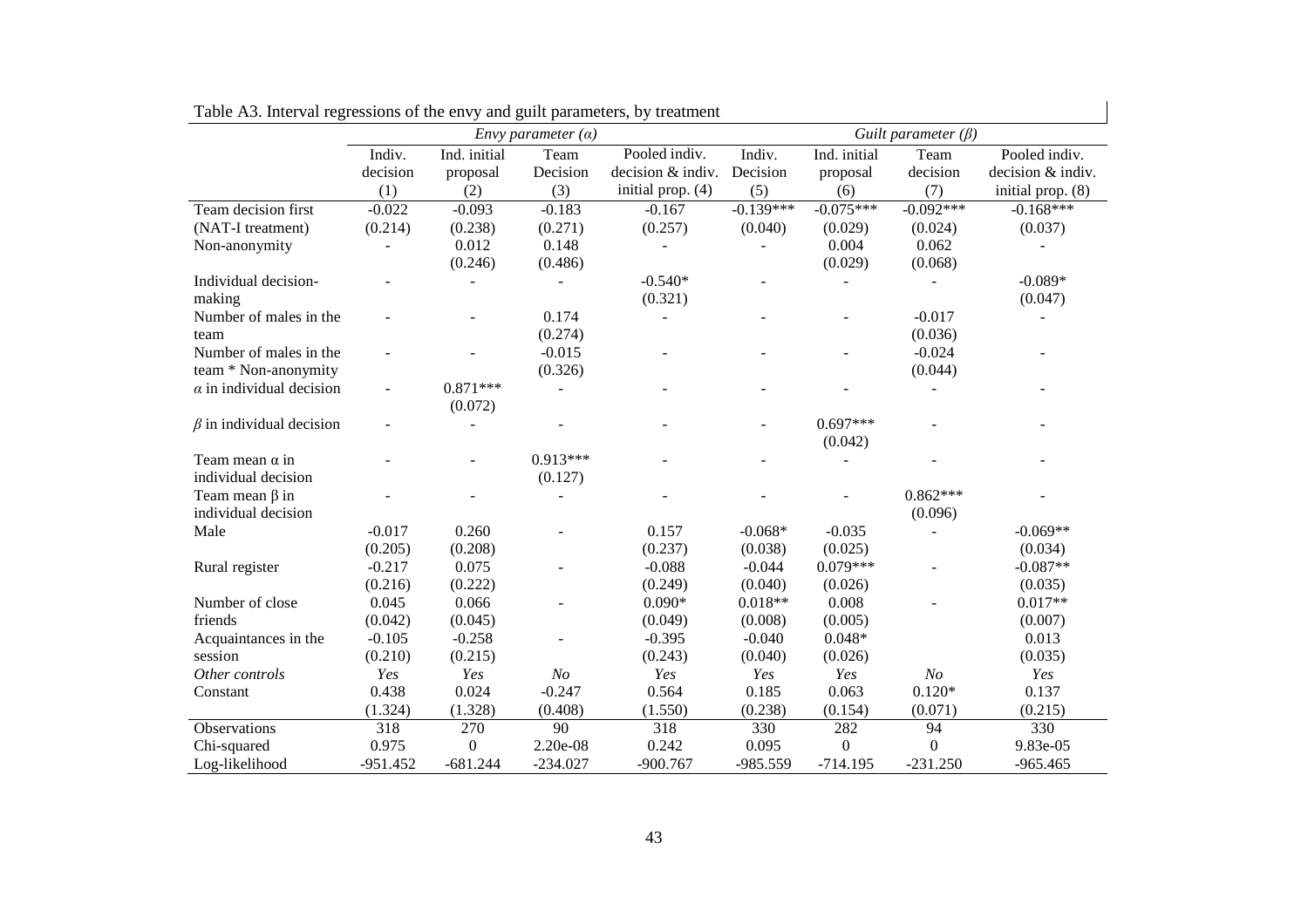*Notes*: Marginal effects are reported and standard errors are in parentheses. \*\*\* indicates significance at the 0.01 level, \*\* at the 0.05 level, \* at the 0.10 level. The other control variables include age, Han ethnicity, number of siblings, importance of social image, having already participated in an experiment, occupational activity while studying, being a member of the Communist party, studying economics, years of education, family size, number of siblings, income.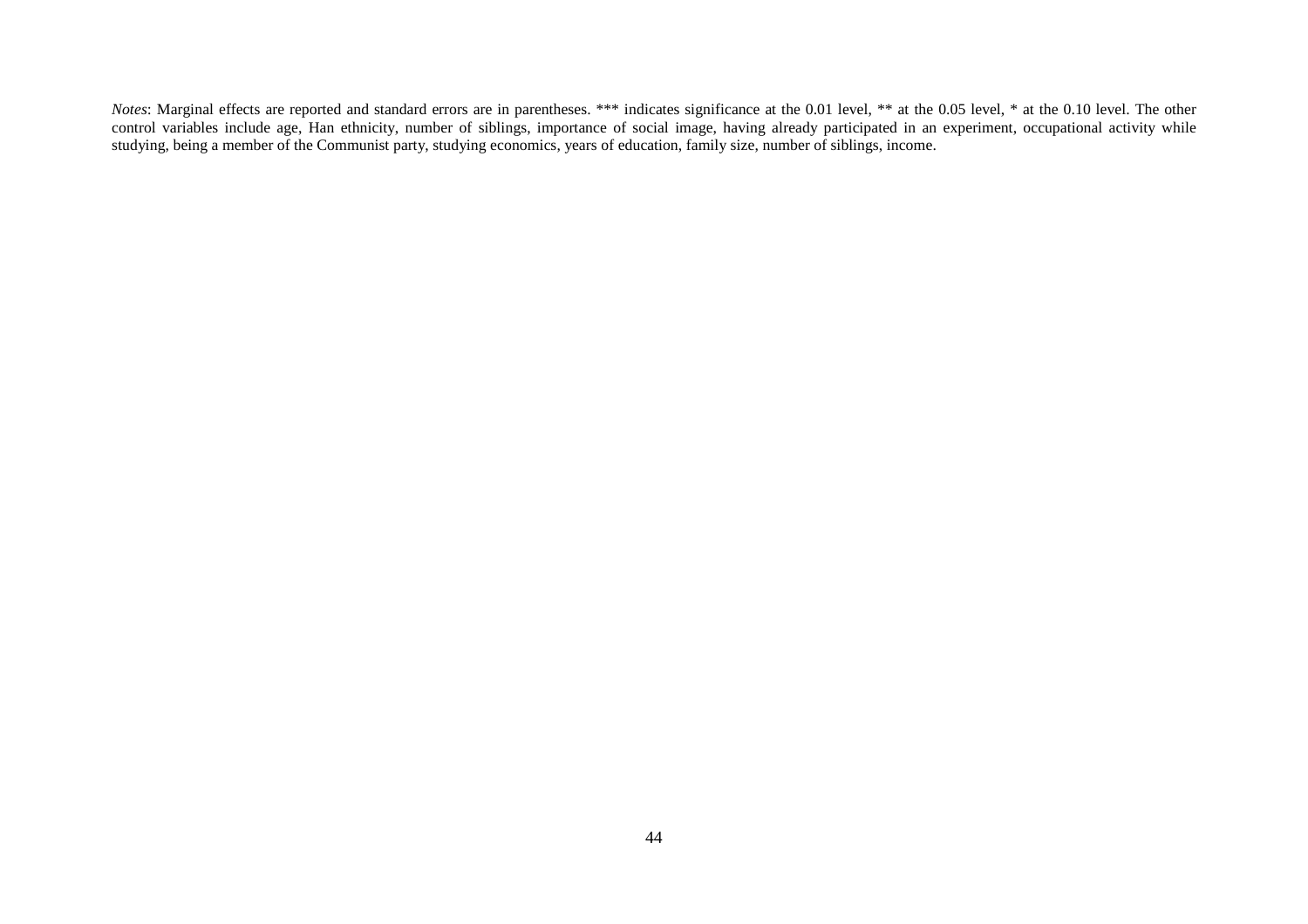

Figure A1. Screenshot of the individual Production Game